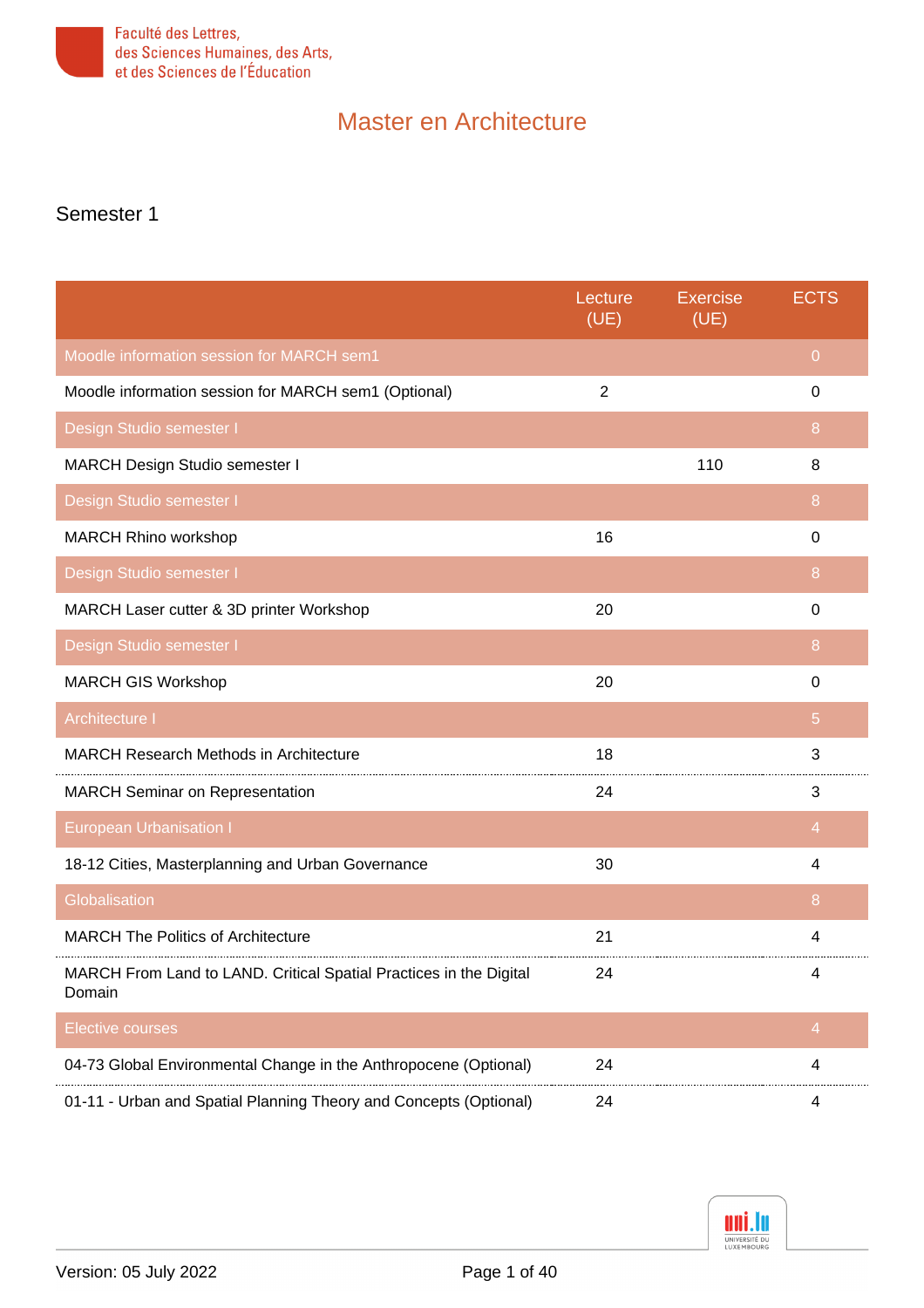

<span id="page-1-0"></span>

|                                                                              | Lecture<br>(I IF) | Exercise<br>(UE) | <b>FCTS</b> |
|------------------------------------------------------------------------------|-------------------|------------------|-------------|
| International Development, Sustainability and Policy Coherence<br>(Optional) | 30                |                  | 4           |

#### Semester 2

<span id="page-1-4"></span><span id="page-1-3"></span><span id="page-1-2"></span><span id="page-1-1"></span>

|                                                                                     | Lecture<br>(UE) | <b>Exercise</b><br>(UE) | ECTS |
|-------------------------------------------------------------------------------------|-----------------|-------------------------|------|
| <b>MARCH Design with Integrated Disciplines II</b>                                  |                 |                         | 12   |
| <b>MARCH Design with Integrated Disciplines II</b>                                  |                 | 180                     | 12   |
| MARCH Design Studio II Individual work                                              |                 | 0                       | 0    |
| <b>MARCH Architecture II</b>                                                        |                 |                         | 9    |
| MARCH Histories of Urbanism, Gender & Urbanization                                  | 30              |                         | 5    |
| <b>MARCH Smart and circular cities</b>                                              | 24              |                         | 4    |
| <b>MARCH European Urbanisation II</b>                                               |                 |                         | 9    |
| MARCH Urban and Landscape Design within Europe                                      | 30              |                         | 5    |
| MARCH Special Topics in the Architectural History of the 20th<br>Century (Optional) | 30              |                         | 4    |
| 09-22 Socio-Economic Development Trends in Europe (Optional)                        | 30              |                         | 4    |
| <b>Transport Systems Analysis (Optional)</b>                                        | 45              |                         | 4    |

#### <span id="page-1-8"></span><span id="page-1-7"></span><span id="page-1-6"></span><span id="page-1-5"></span>Semester 3

<span id="page-1-9"></span>

|                                  | Lecture<br>(UE) | <b>Exercise</b><br>(UE) | <b>ECTS</b> |
|----------------------------------|-----------------|-------------------------|-------------|
| Design Studio Semester III       |                 |                         | 12          |
| MARCH Design Studio semester III |                 | 160                     | 12          |

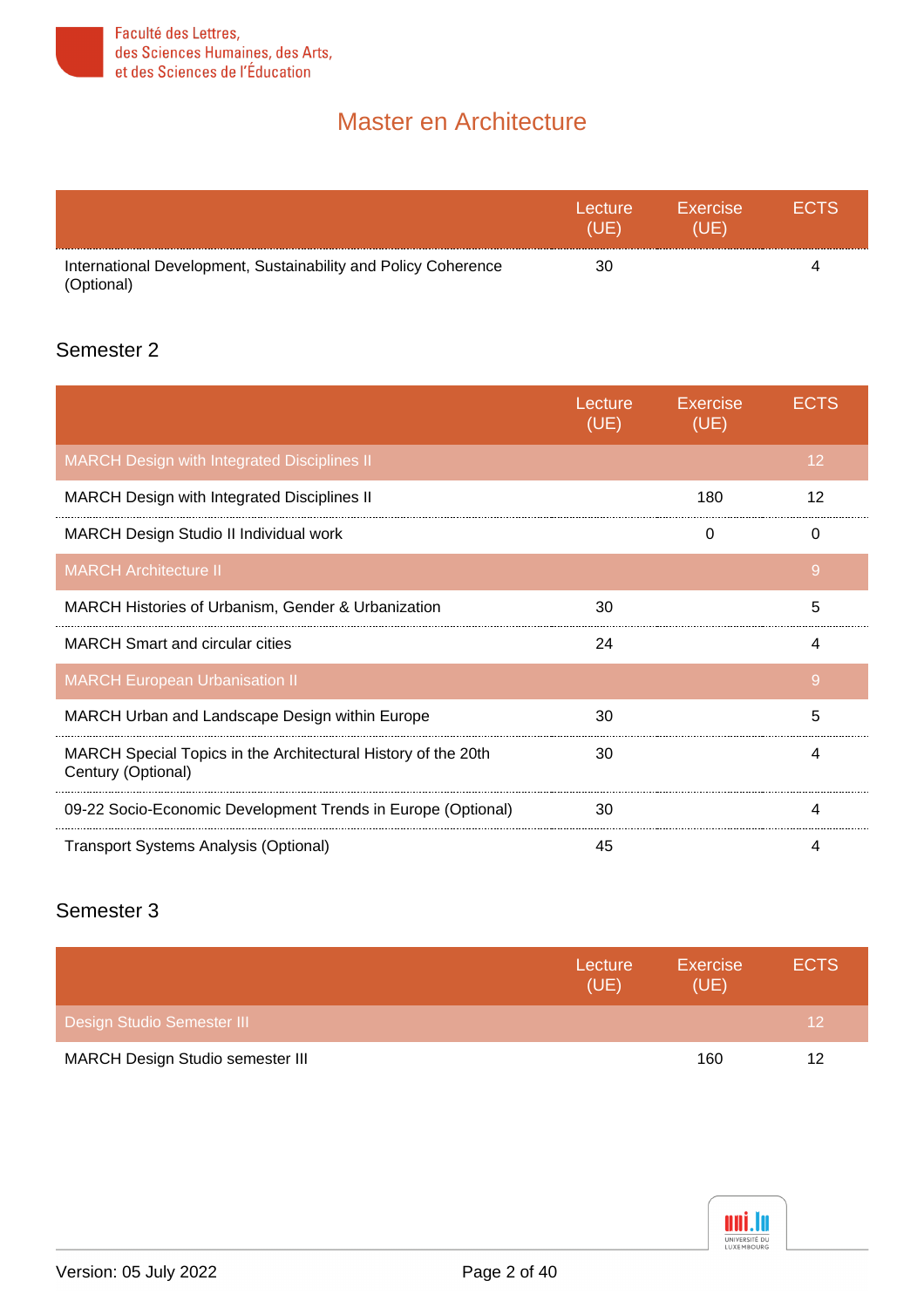

<span id="page-2-2"></span><span id="page-2-1"></span><span id="page-2-0"></span>

|                                                      | Lecture<br>(UE) | Exercise<br>(UE) | FCTS |
|------------------------------------------------------|-----------------|------------------|------|
| <b>Architecture III</b>                              |                 |                  | 11   |
| <b>MARCH Seminar Communicating Architecture</b>      | 21              |                  | 3    |
| Steel & Composite Structures 1 - High Rise Buildings | 45              |                  | 5    |
| <b>MARCH Visual and Cultural Studies</b>             | 18              |                  | 3    |
| <b>European Urbanisation III</b>                     |                 |                  | 3    |
| MARCH Comparative analysis: laws, regulations, norms | 21              |                  | 3    |
| <b>Seminars III</b>                                  |                 |                  | 4    |
| <b>MARCH Seminar on Project Management</b>           | 30              |                  | 4    |

#### <span id="page-2-4"></span><span id="page-2-3"></span>Semester 4

<span id="page-2-6"></span><span id="page-2-5"></span>

|                                                  | Lecture<br>(UE) | Exercise<br>(UE) | <b>ECTS</b> |
|--------------------------------------------------|-----------------|------------------|-------------|
| <b>MARCH Design Studio - Master Thesis</b>       |                 |                  | 30          |
| <b>MARCH Design Studio - Final Master Thesis</b> |                 | 180              | 30          |
| <b>MARCH Design Studio - MT Supervision</b>      |                 |                  |             |

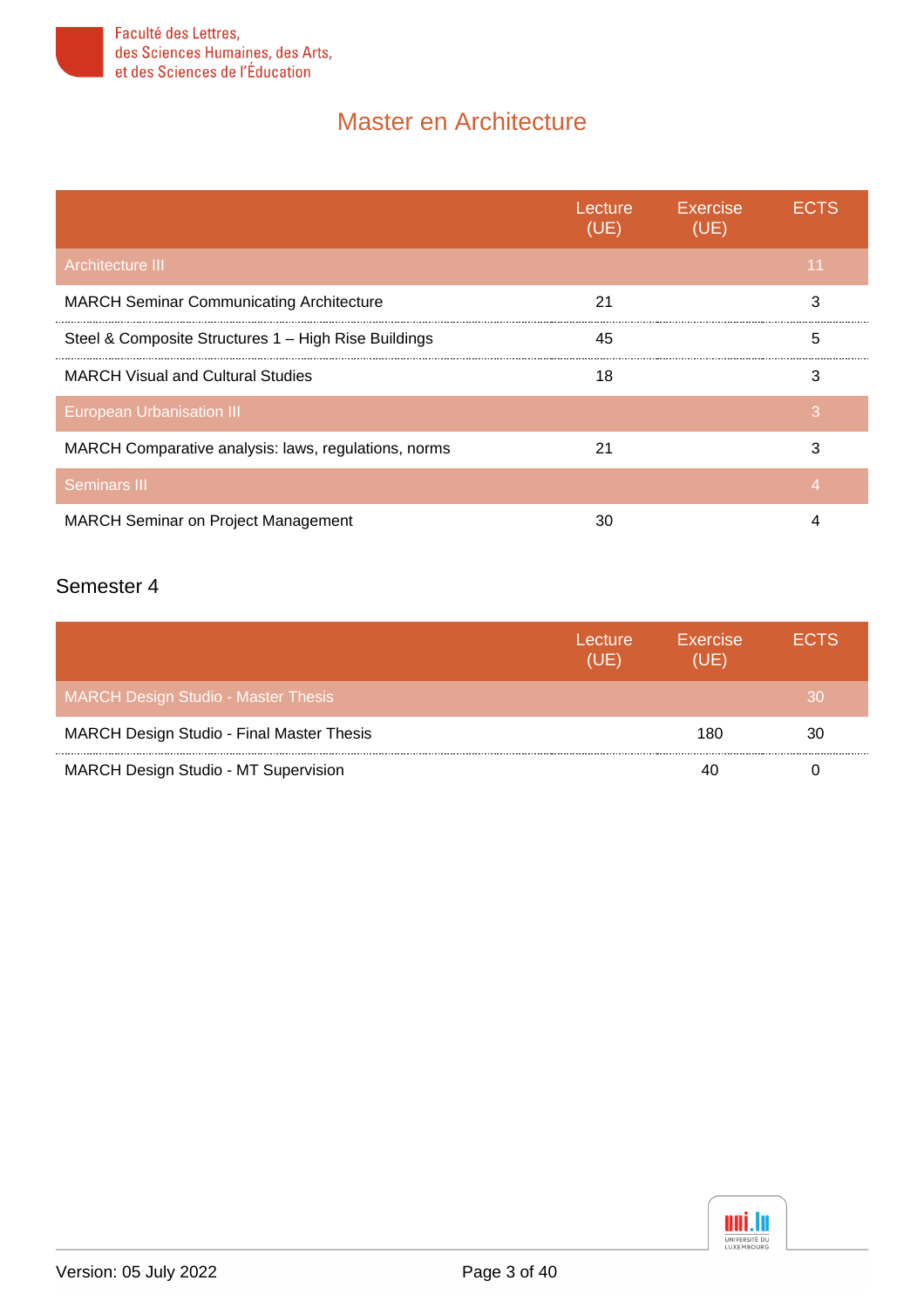

Semester 1

#### <span id="page-3-0"></span>**[Moodle information session for MARCH sem1](#page-0-0)**

| Module:             | Moodle information session for MARCH sem1 (Semester 1)                                                                                                                                                     |
|---------------------|------------------------------------------------------------------------------------------------------------------------------------------------------------------------------------------------------------|
| ECTS:               | 0                                                                                                                                                                                                          |
| <b>Description:</b> | This information session will take place on the webex platform and will introduce semester 1<br>students of the master in architecture to the UL teaching platform Moodle. more details to follow<br>soon. |
| Language:           | Anglais                                                                                                                                                                                                    |
| <b>Mandatory:</b>   | Non                                                                                                                                                                                                        |
| <b>Professor:</b>   | <b>PARNIAN Shahed</b>                                                                                                                                                                                      |

### <span id="page-3-1"></span>**[MARCH Design Studio semester I](#page-0-1)**

| Module:    | Design Studio semester I (Semester 1)                                                                                                                                                                                                                                                                                                                                                                                                                                                                                                                                                                                                                                                                                                                                                                                                                                                                                                                                                                                                                                                                                                                                                                                                                                                                                                                   |
|------------|---------------------------------------------------------------------------------------------------------------------------------------------------------------------------------------------------------------------------------------------------------------------------------------------------------------------------------------------------------------------------------------------------------------------------------------------------------------------------------------------------------------------------------------------------------------------------------------------------------------------------------------------------------------------------------------------------------------------------------------------------------------------------------------------------------------------------------------------------------------------------------------------------------------------------------------------------------------------------------------------------------------------------------------------------------------------------------------------------------------------------------------------------------------------------------------------------------------------------------------------------------------------------------------------------------------------------------------------------------|
| ECTS:      | 8                                                                                                                                                                                                                                                                                                                                                                                                                                                                                                                                                                                                                                                                                                                                                                                                                                                                                                                                                                                                                                                                                                                                                                                                                                                                                                                                                       |
| Objective: | Students of DS1 will be confronted with a challenging<br>exercise of research by design, analytical data interpretation,<br>empathy and environmental awareness.<br>Dealing with the flooding events that occurred in July<br>2021 at the Ahr basin in Germany, they will explore ways<br>of approaching the flash flooding that hit the valley,<br>first through an exploration of media communications<br>and all its biases. Then being aware of the politics of<br>the aftermath and the emotional links stressed by a cyclical<br>natural event which might be worsened by a concatenation<br>of unfortunate circumstances, and the result<br>of soil management in the surroundings.<br>The studio will give the opportunity to test how architecture<br>skills, tools and vocabulary can be put in service<br>to read and understand environmental dynamics and<br>their unexpected consequences. By mapping the aftermath<br>territory and the social infrastructure that is still<br>struggling to recover from the flooding events, the students<br>will build a different narrative of recovery: Flooding<br>stories, solidarity links, historical vineyard activities,<br>and the politics of the aftermath, all helping to shape<br>what could be an entropic-conscious design response<br>that brings care into the notion of resilience. |

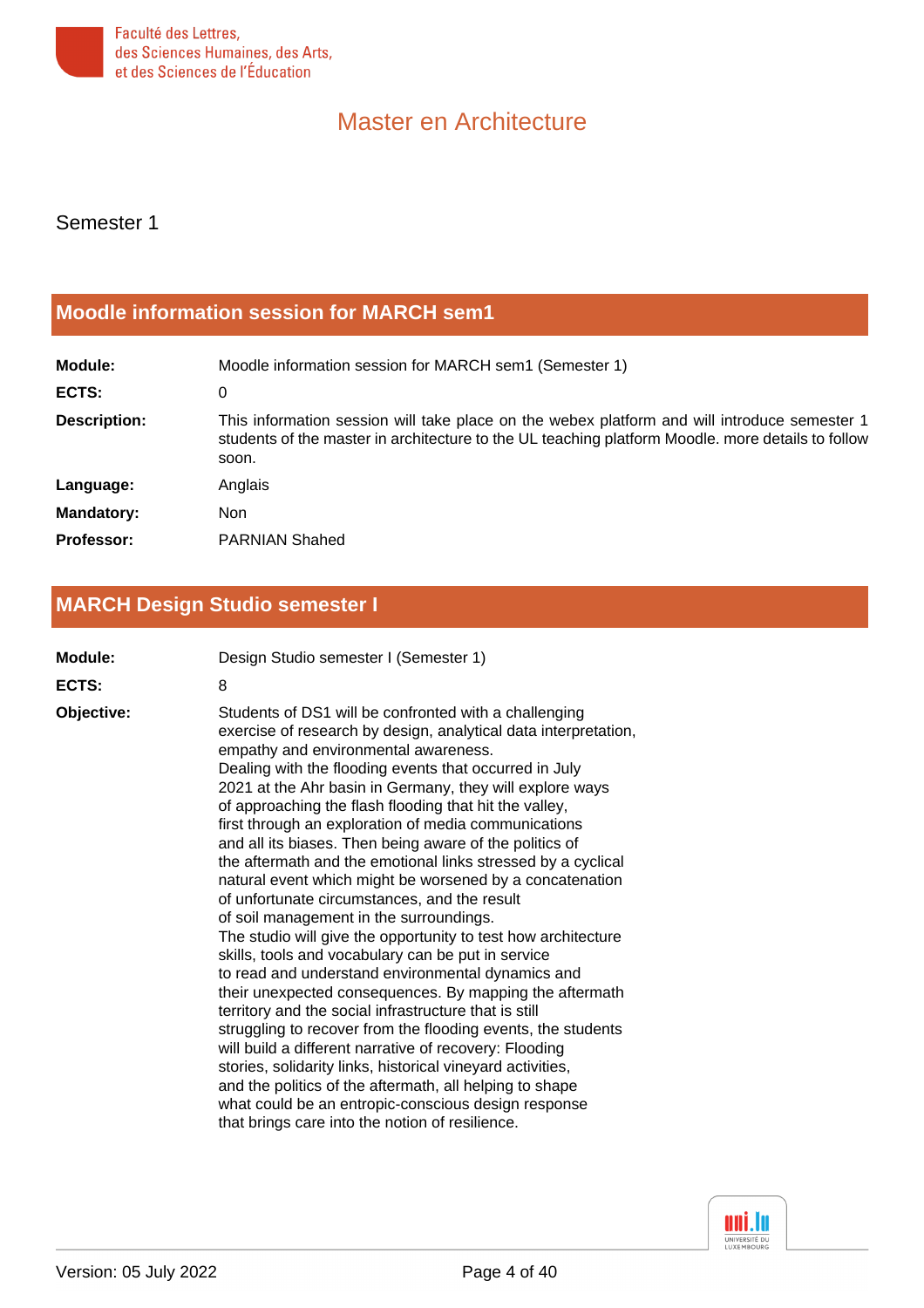

**Description:** Context

The night of July 14th 2021, the Ahr river, a left tributary of the Rhine, swallowed towns and vineyards around, rampaging the towns in the valley and finding in its path surprised inhabitants that despite being used to cyclical floods, had ever faced such an extreme situation in their lives. It's always after the shock that we take the time to think about the decisions we take, on the ways we live and how we adapt to the surrounding conditions. The phenomena and its consequences can be approached from several scale levels. First, we have the environmental general picture that once more confirms the result of climate change and how it now affects with unusual virulence, geographic spots in Western countries, usually oblivious to the harshness of extreme climatic phenomena. At a regional scale, there is the question of urban planning and its relationship to the environment, including the anticipation of possible risks due to the implantation. In this regard, once again, there are many tragic lessons drawn from the global south. Fortunately, today we have technological tools that allow us to read patterns that help anticipate these events. Besides the unavoidable consequences driven by natural events, there are arguments questioning the efficiency of emergency systems designed to warn people of reacting timely to the floods. We also have the calls of attention to the consequences of intense cultivation practices, fostered by an economic and tourist activity standing out as a characteristic of the region, and that might be affecting the soil permeability.

Afterward, there is the town planning scale, and the series of human-soil relations. There are some authors, like María Puig de la Bellacasa that postulates the idea of soils as "living organisms consisting of a multispecies community of biota". According to this, we humans are nothing more than part of soil communities. From this approach it can be outlined the possibility of progressive urban configurations for the expected reconstruction tasks, which might consider flexible adaptations to the dynamics of the river and its

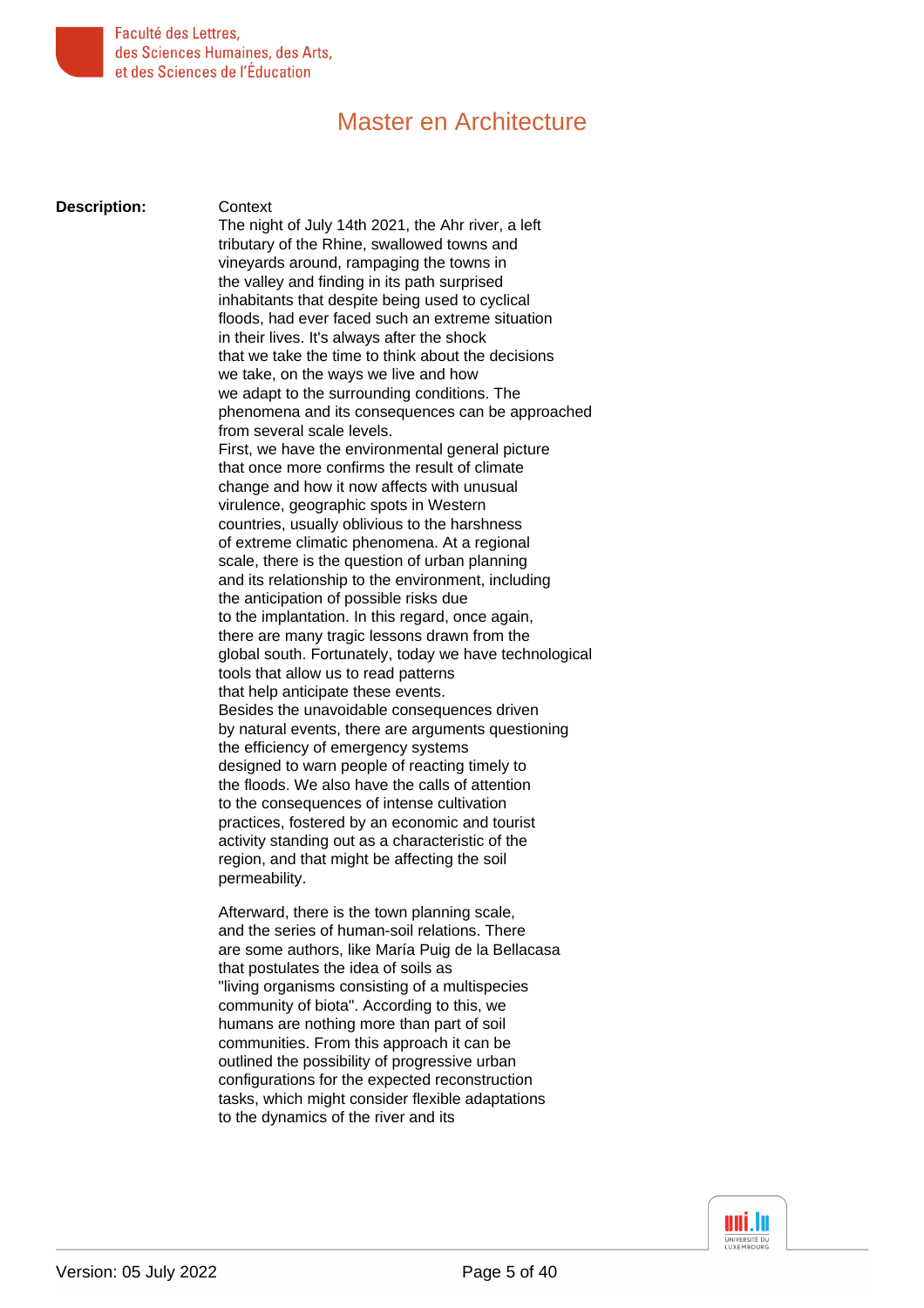

|                    | meanders, the economy of the vineyards on                        |
|--------------------|------------------------------------------------------------------|
|                    | slopes, and the touristic rocky landscape of                     |
|                    | the gorge in the Ahr Hills.                                      |
|                    | The next level would be technical response to                    |
|                    | anticipate and efficiently respond to violent                    |
|                    | climate consequences. Transversal porous                         |
|                    | foundations, slop pavements that allow soil                      |
|                    | infiltration to drain the streams, efficient practicable         |
|                    | roofs, and similar strategies to be explored,                    |
|                    | and tested in simulated environments.                            |
|                    | Finally, there is the emotional dimension operating              |
|                    | at the scale of human relationships,                             |
|                    | that were stressed and put to test the night                     |
|                    | of the flooding and its aftermath. Surviving                     |
|                    | strategies and networks of care and solidarity                   |
|                    | that are helping to heal the emotional shock                     |
|                    | caused by the loss of human lifes, but that                      |
|                    | also might help to unveil how ideological                        |
|                    | biases and political activation take advantage                   |
|                    | and infiltrate popular imaginaries after the                     |
|                    | shock.                                                           |
| Language:          | Anglais                                                          |
| <b>Mandatory:</b>  | Oui                                                              |
| <b>Evaluation:</b> | 50% participation in the studio, 50% final project presentation. |
| Professor:         | REYES NÁJERA César, HERTWECK Florian, MIESSEN Markus             |

# <span id="page-5-0"></span>**[MARCH Rhino workshop](#page-0-2)**

| Module:             | Design Studio semester I (Semester 1)                                                                                                                                                                                                                                                                                                                                               |
|---------------------|-------------------------------------------------------------------------------------------------------------------------------------------------------------------------------------------------------------------------------------------------------------------------------------------------------------------------------------------------------------------------------------|
| ECTS:               | $\Omega$                                                                                                                                                                                                                                                                                                                                                                            |
| Objective:          | The course offers an introduction to the Rhino 3D, with emphasis on workflows for three-<br>dimensional (3D) modelling using Rhino commands. The course will cover basic 2d drawing,<br>tracing and drafting techniques and their application to creating 3d form and surfacing.<br>Additionally, the course will offer an introduction to Rhino grasshopper and parametric design. |
| <b>Description:</b> | Course content:                                                                                                                                                                                                                                                                                                                                                                     |
|                     | • Introduction to the interface and navigation of Rhino 3D<br>• Drawing, creating and editing geometry using curves, arcs and using 2D Rhino commands<br>• Methods of generating 3D geometry and editing tools<br>• Rhino grasshopper and parametric design                                                                                                                         |
| Language:           | Anglais                                                                                                                                                                                                                                                                                                                                                                             |
| <b>Mandatory:</b>   | Oui                                                                                                                                                                                                                                                                                                                                                                                 |

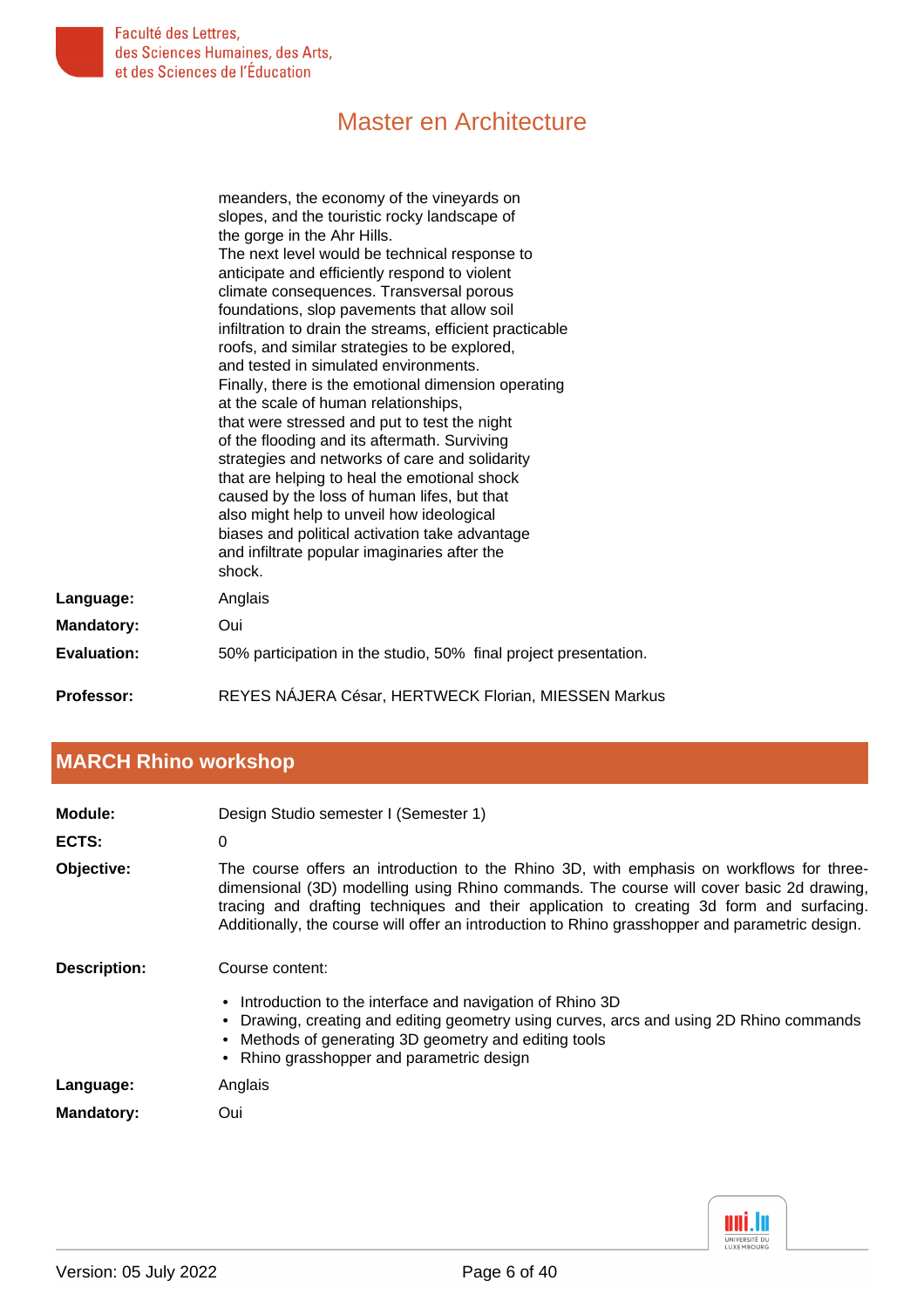

<span id="page-6-0"></span>**Professor:** DAUWE Simon

### **[MARCH Laser cutter & 3D printer Workshop](#page-0-3)**

| Module:             | Design Studio semester I (Semester 1)                                                                                                                                                                                                                                                                                          |
|---------------------|--------------------------------------------------------------------------------------------------------------------------------------------------------------------------------------------------------------------------------------------------------------------------------------------------------------------------------|
| ECTS:               | 0                                                                                                                                                                                                                                                                                                                              |
| <b>Description:</b> | This workshop is an introduction to the safe operation of the laser cutter and 3D printer. The<br>students will learn:<br>- the basic working principles behind both machines<br>- the workflow from importing a design from an CAD software to the final piece.<br>- the hazards, general lab rules and first aid procedures. |
| Language:           | Anglais                                                                                                                                                                                                                                                                                                                        |
| <b>Mandatory:</b>   | Oui                                                                                                                                                                                                                                                                                                                            |
| Professor:          | STEMPER André                                                                                                                                                                                                                                                                                                                  |

# <span id="page-6-1"></span>**[MARCH GIS Workshop](#page-0-4)**

| Module:             | Design Studio semester I (Semester 1)                                                                                                                                                                                                                                                                                                                                                                                                                                                                                                                         |
|---------------------|---------------------------------------------------------------------------------------------------------------------------------------------------------------------------------------------------------------------------------------------------------------------------------------------------------------------------------------------------------------------------------------------------------------------------------------------------------------------------------------------------------------------------------------------------------------|
| ECTS:               | $\Omega$                                                                                                                                                                                                                                                                                                                                                                                                                                                                                                                                                      |
| Objective:          | Course content:                                                                                                                                                                                                                                                                                                                                                                                                                                                                                                                                               |
|                     | Introduction to ArcGIS. Basic concepts<br>$\bullet$<br>Operation with the table of Attributes.<br>Editing layers<br>• GIS common files and datasets<br>Spatial data sources, projections and Coordinate Systems<br>Designing and exporting maps<br>• Vector tools<br>Spatial selection and selection according to Attributes<br>$\bullet$<br>• Extract and proximity tools<br>Aggregating data to customized grids and meshes<br>Raster tools<br>Representing topography. Digital Elevation Models and surface analysis<br>Density maps<br>Interpolation maps |
| <b>Description:</b> | The course offers an introduction to Geographic Information systems using the ESRI Arcmap<br>software package. The course is specifically designed for Architecture students and aims to<br>introduce them to basic concepts, methodologies and tools in geospatial analysis in order to<br>better inform spatial decision making in their design studio course.                                                                                                                                                                                              |
| Language:           | Anglais                                                                                                                                                                                                                                                                                                                                                                                                                                                                                                                                                       |
|                     |                                                                                                                                                                                                                                                                                                                                                                                                                                                                                                                                                               |

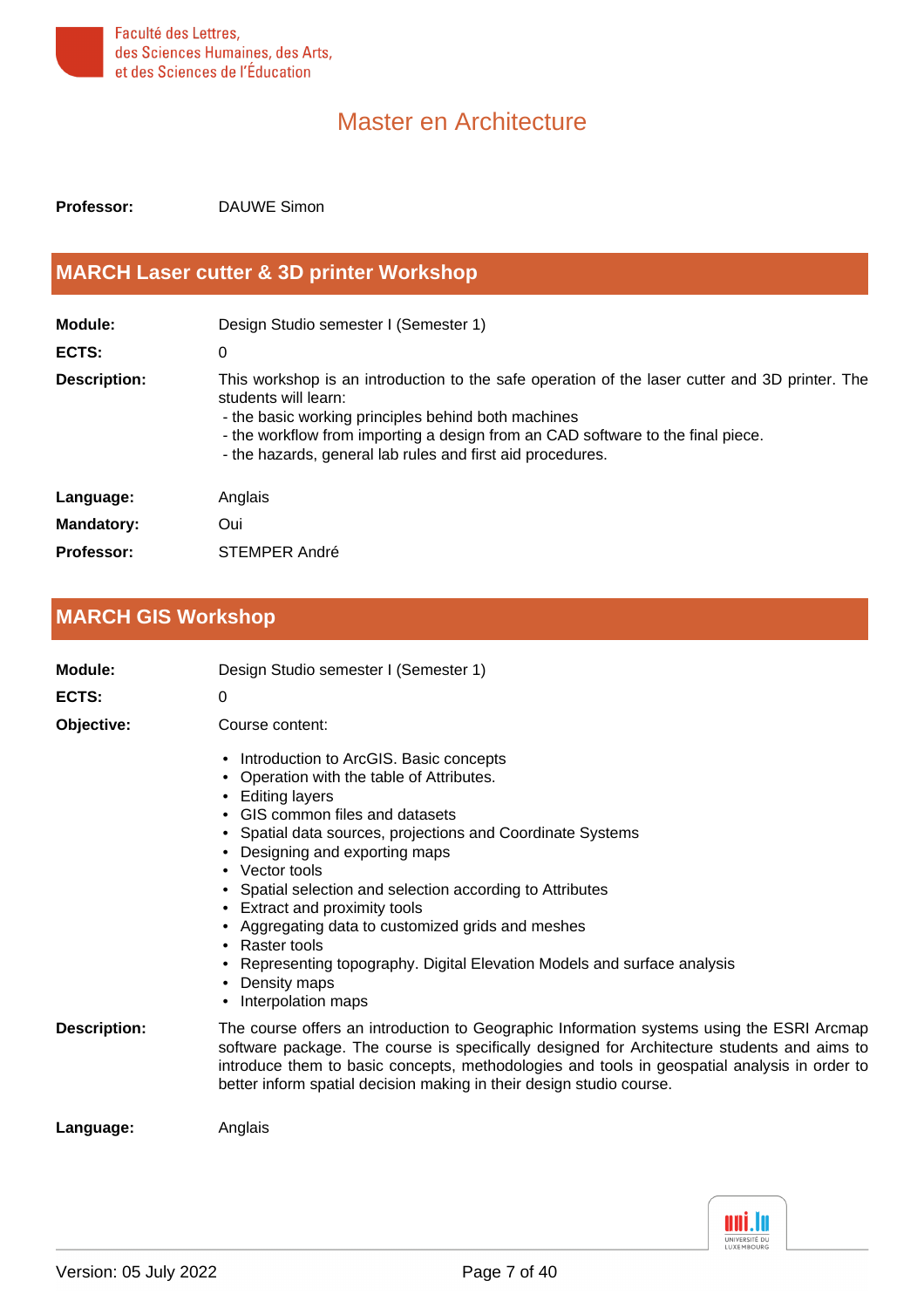

**Mandatory:** Oui **Professor:** ROMANILLOS ARROYO Gustavo

#### <span id="page-7-0"></span>**[MARCH Research Methods in Architecture](#page-0-5)**

| <b>Module:</b>      | Architecture I (Semester 1)                                                                                                                                                                                                                                                                                                                                                                                                                                                                                                                                                                                                                                                                                                                                                                                                                                                                               |
|---------------------|-----------------------------------------------------------------------------------------------------------------------------------------------------------------------------------------------------------------------------------------------------------------------------------------------------------------------------------------------------------------------------------------------------------------------------------------------------------------------------------------------------------------------------------------------------------------------------------------------------------------------------------------------------------------------------------------------------------------------------------------------------------------------------------------------------------------------------------------------------------------------------------------------------------|
| <b>ECTS:</b>        | 3                                                                                                                                                                                                                                                                                                                                                                                                                                                                                                                                                                                                                                                                                                                                                                                                                                                                                                         |
| <b>Description:</b> | Students will be introduced to various qualitative research methods in architecture and urbanism<br>and the course will give an overview of research tools and techniques for students on the Master<br>level. These techniques include, for example, historical, archival, ethnographical, experimental,<br>survey, mapping, statistical, and qualitative analysis methods.                                                                                                                                                                                                                                                                                                                                                                                                                                                                                                                              |
|                     | In a workshop format, students will choose the subject of a paper which they have to write,<br>develop an argument and comment upon work of fellow students.                                                                                                                                                                                                                                                                                                                                                                                                                                                                                                                                                                                                                                                                                                                                              |
|                     | Students will learn                                                                                                                                                                                                                                                                                                                                                                                                                                                                                                                                                                                                                                                                                                                                                                                                                                                                                       |
|                     | • how to compose a bibliography;<br>• how to deal with a disciplinary and interdisciplinary corpus of sources and references,<br>according to their research subject;<br>• how to develop a research question and how to construct a critical reflexion and a theoretical<br>work responding to this question.<br>• how to integrate design components and graphic analysis in their research;<br>• how to represent and edit architectural research.<br>The course has several components: lectures, discussions, and a written research report or<br>paper. Class sessions will consist of an introduction to a variety of research techniques, lectures,<br>discussions, and conversations about the paper.<br>The course takes place on Thursday morning (8:45-11:15), once every two weeks on the<br>following dates: 30 September, 14 October, 28 October, 11 November, 25 November, 9<br>December. |
| Language:           | Anglais                                                                                                                                                                                                                                                                                                                                                                                                                                                                                                                                                                                                                                                                                                                                                                                                                                                                                                   |
| <b>Mandatory:</b>   | Oui                                                                                                                                                                                                                                                                                                                                                                                                                                                                                                                                                                                                                                                                                                                                                                                                                                                                                                       |
| <b>Evaluation:</b>  | 50 % participation in the seminar and 50 % paper.                                                                                                                                                                                                                                                                                                                                                                                                                                                                                                                                                                                                                                                                                                                                                                                                                                                         |
|                     | Position paper based upon research that is performed in the framework of this course and<br>its lectures: essay of ca. 1000 words, written according to scientific standards (i.c. including<br>footnotes and references). Submission deadline of the paper: tbc                                                                                                                                                                                                                                                                                                                                                                                                                                                                                                                                                                                                                                          |
| Professor:          | <b>PELEMAN David</b>                                                                                                                                                                                                                                                                                                                                                                                                                                                                                                                                                                                                                                                                                                                                                                                                                                                                                      |

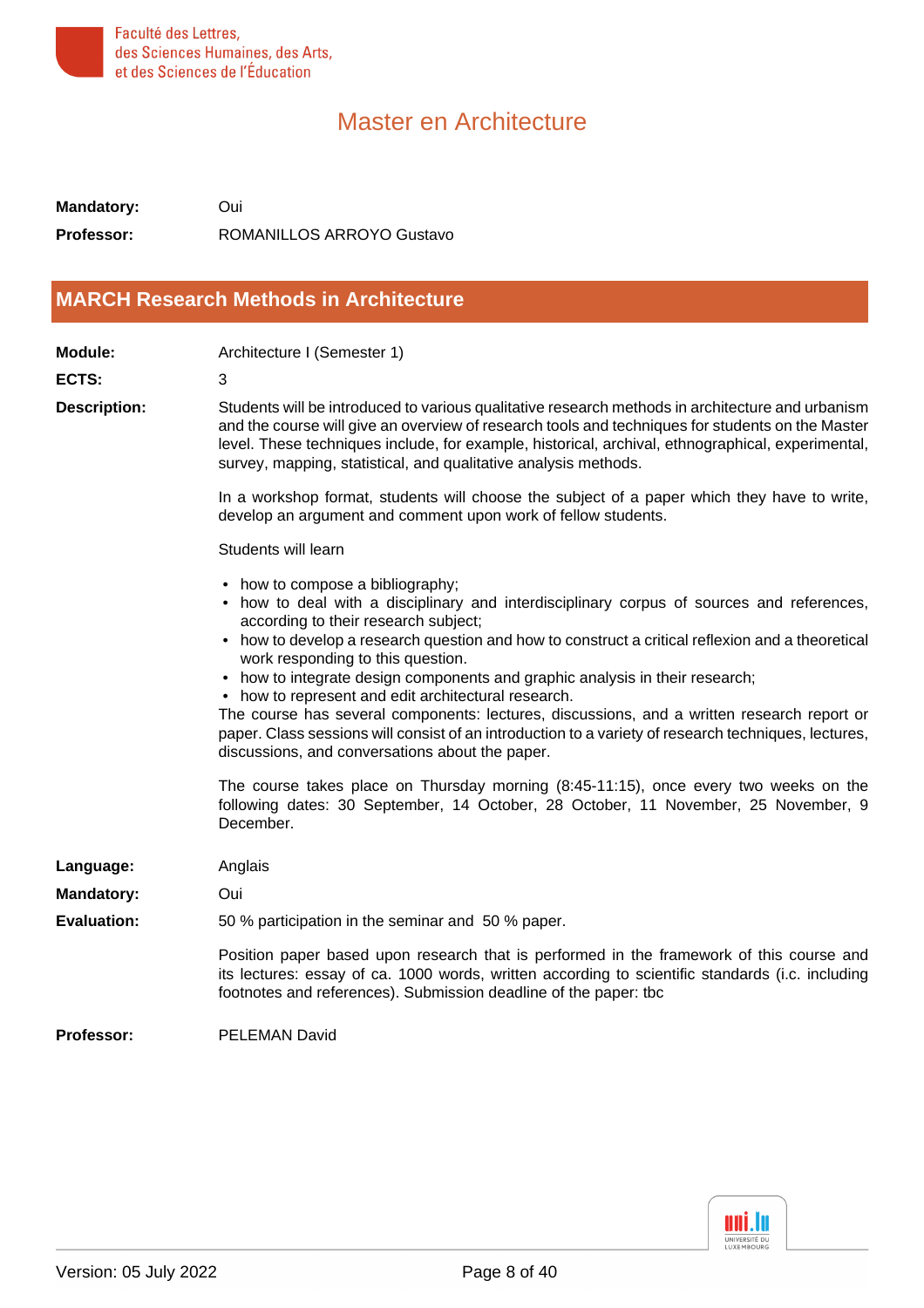

#### <span id="page-8-0"></span>**[MARCH Seminar on Representation](#page-0-6)**

**Module:** Architecture I (Semester 1) **ECTS:** 3 **Description:** Students will be introduced to the notion of representation in architecture. The seminar aims at offering a basic knowledge on the origins of architecture and landscape representation and how it developed into the realm of social and urban fiction. Students will get the opportunity to analyse different moviemakers in film history by observing the relationship between architecture and fiction. The course will emphasize the notion of collective fiction including architecture as a structural component within a commonly shared narrative, influencing the real world. Students should either improve or test ways of creating their own fiction in a small group based on a real site in Luxembourg. The representational means are an important part of this seminar. Students should develop their graphic and representational skills in order to tell their collectively elaborated narrative. The site will be a forest in Luxembourg and can be chosen by the group. The forest should be put in relationship with past, existing or future developments. 01/10 Representation as a way to include architecture into urban and social fictions (landscape painting a.o.) Introduction to the seminar, brief for the seminar deliverables PLACE : uni.lu in Belval MSA ( check screens at the entrance) 08/10 Paul Lesch, Filmhistorian, directeur CNA : https://wwwfr.uni.lu/recherche/flshase/identites\_politiques\_societes\_espaces\_ipse/stamvrdvff/ paul\_lesch PLACE : CNA Dudelange 1B, rue du Centenaire (espace cinema) 15/10 Francesco Jodice, photographer, artist

followed by group presentations (5-10 minutes each) and a discussion)

webex

22/10 Frederic Zeimet, moviemaker, scriptwriter

followed by group presentations (5-10 minutes each) and a discussion

PLACE : uni – MSA ( check screens at the entrance)

29/10 Studying the work of a moviemaker (free choice)

Session 1: Presentations by students in groups – 20min presentation and 10 minutes feed-back. MSA ( check screens at the entrance)

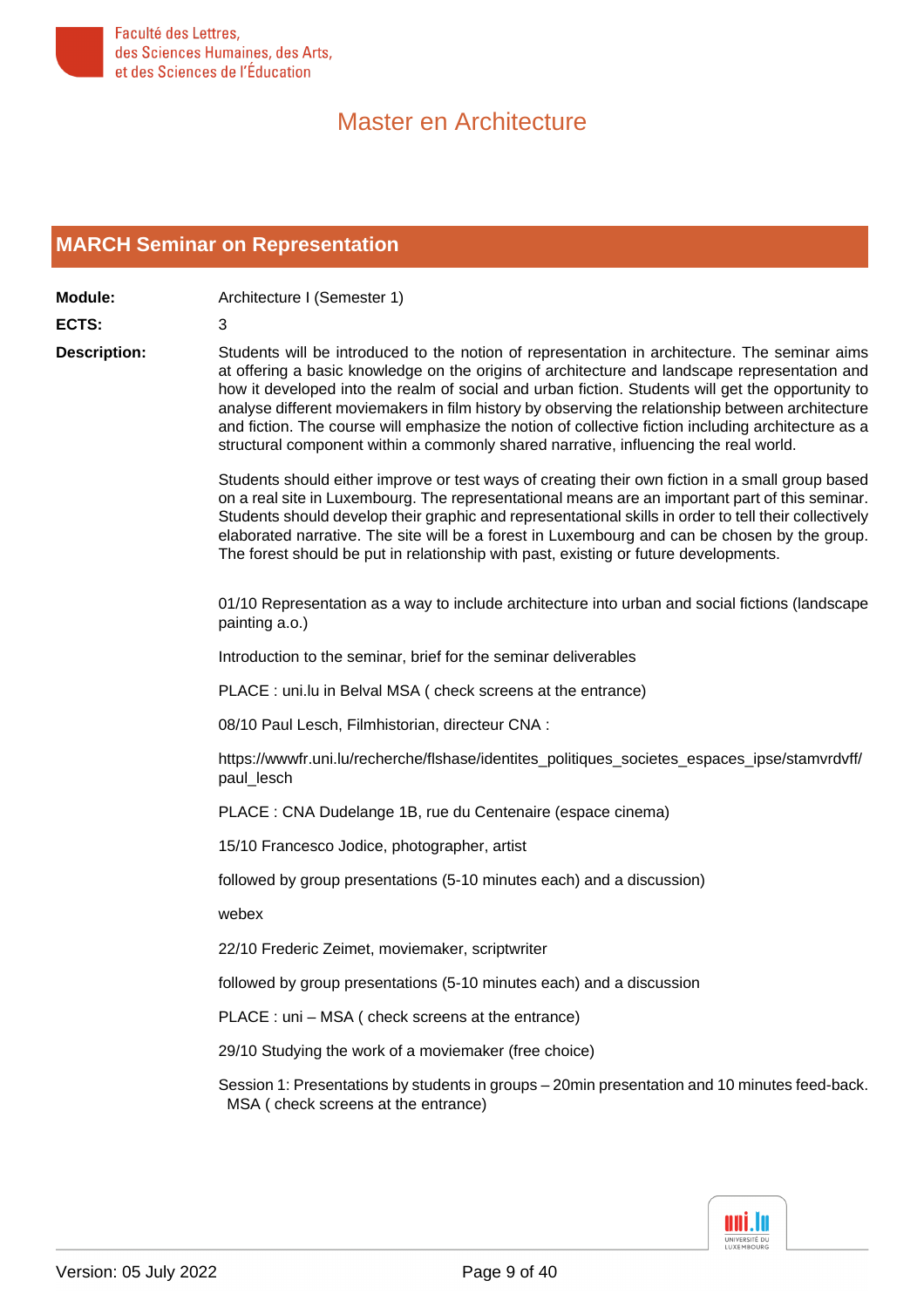Language: **Mandatory: Evaluation:** 

# Master en Architecture

#### 04/11 OFF

| 12/11 Session 2: Presentations by students in groups                                                                                                                                                     |
|----------------------------------------------------------------------------------------------------------------------------------------------------------------------------------------------------------|
| PLACE : uni.lu Belval MSA ( check screens at the entrance)                                                                                                                                               |
| 19/11 Session 3: Presentations by students in groups                                                                                                                                                     |
| PLACE: uni.lu in Belval MSA (check screens at the entrance)                                                                                                                                              |
| 26/11 Final presentations by students in groups - 20min presentation and 10 minutes feed-back.                                                                                                           |
| PLACE: uni.lu in Belval MSA (check screen at the entrance)                                                                                                                                               |
| Anglais                                                                                                                                                                                                  |
| Oui                                                                                                                                                                                                      |
| <b>Assignment:</b>                                                                                                                                                                                       |
| Students will prepare in groups a collective fiction on a particular site, a forest, by means of<br>drawing, photomontage, 3D renderings, models and present their approach at the end of the<br>course. |
| <b>Rating:</b> 50 % participation in the seminar, 50 % final presentation                                                                                                                                |
| Deliverables/Homework                                                                                                                                                                                    |
| 08/10 : View a movie and choose among:                                                                                                                                                                   |
| Paul Wegener and Carl Boese, The Golem                                                                                                                                                                   |
| Friedrich Wilhelm Murnau, Nosferatu                                                                                                                                                                      |
| Fritz Lang, Metropolis                                                                                                                                                                                   |
| Arthur Robisons, Schatten – eine nächtliche Halluzination                                                                                                                                                |
| Robert Wiebne, The Cabinet of Dr. Caligari                                                                                                                                                               |
| Or a film by Alfred Hitchcock, such as Vertigo or To catch a thief                                                                                                                                       |
| 15/10 : present first ideas for a collective fiction including a pitch                                                                                                                                   |
| (5-10 minutes each group)                                                                                                                                                                                |
| 22/10 : watch the webserie W, by Frederic Zeimet (6 episodes x approx.6min = 36 minutes)                                                                                                                 |
| https://vimeo.com/378299535                                                                                                                                                                              |
| and present a draft script as a group (5-10 minutes each group)                                                                                                                                          |
| $29/10$ > session 1: presenting the analysis of a movie (from the list)                                                                                                                                  |
|                                                                                                                                                                                                          |

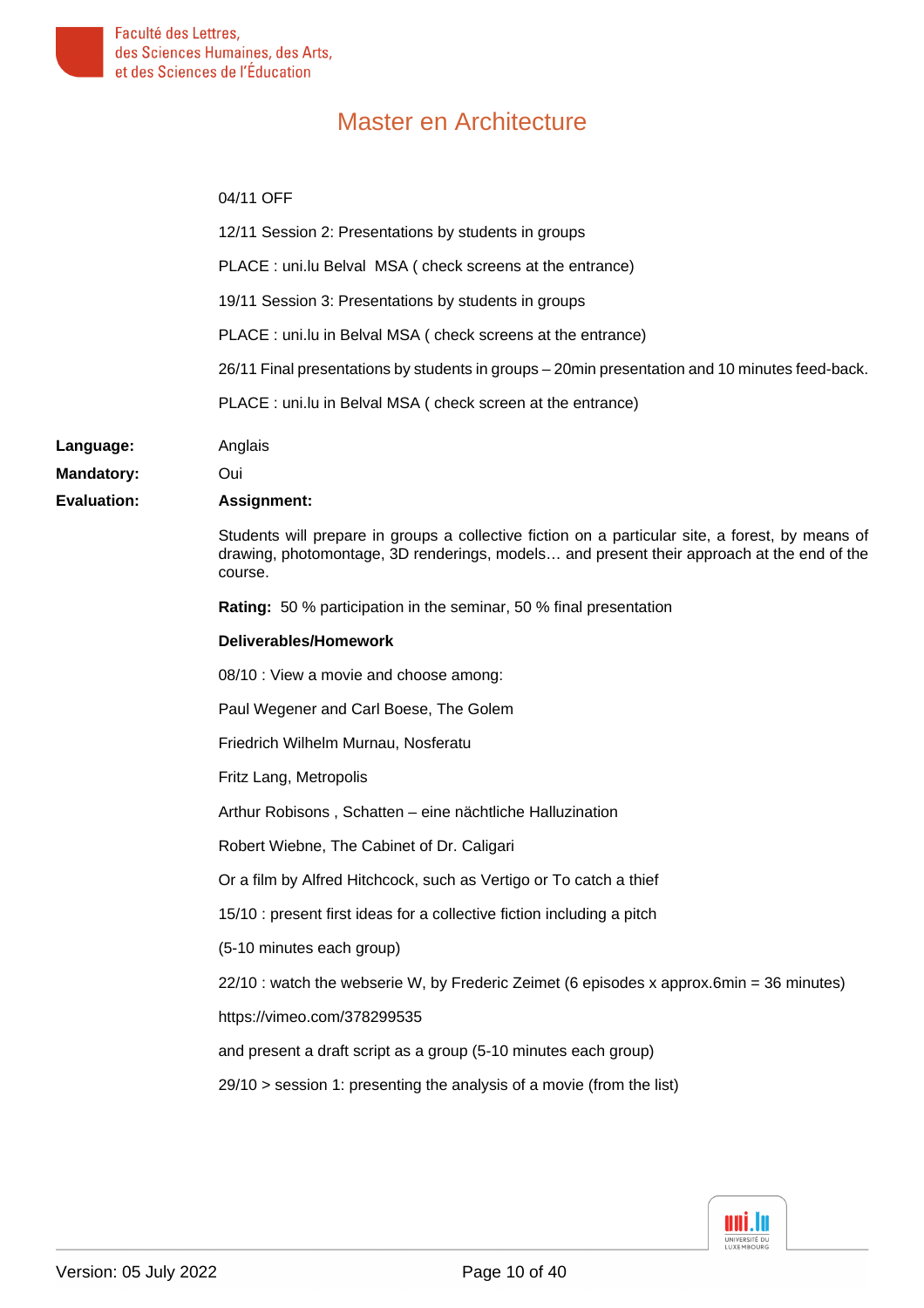Please send your pdf/ppt by email the same day

05/11 : No seminar

12/11 > session 2: presenting final script and draft sketches/drawings. (studiowork, open discussion)

19/11 > session 3: presenting final script and draft sketches/drawings (studiowork, open discussion)

26/11 > final presentation (+ deliver a digital version– by email the same day)

**Remark:** • Mandatory readings: Forests, the shadow of civilisation

Robert Pogue Harrison

The university of Chicago Press, March 1993

…/…In this wide-ranging exploration of the role of forests in Western thought, Robert Pogue Harrison enriches our understanding not only of the forest's place in the cultural imagination of the West, but also of the ecological dilemmas that now confront us so urgently…/…

Theoretical background, among others. Free choice (not compulsory)

X-Ray architecture

Beatriz Colomina

Lars Muller publishers, April 2019

Visioning technologies

The architecture of sight

Edited by Graham cairns

Routledge, 2017

La phénoménologie de la perception - The phenomenology of perception

Maurice Merleau-Ponty

Gallimard, mai 1976

Architecture and science fiction film:

Philip K. Dick and the spectacle of home

David T. Fortin

Routledge, May 2011

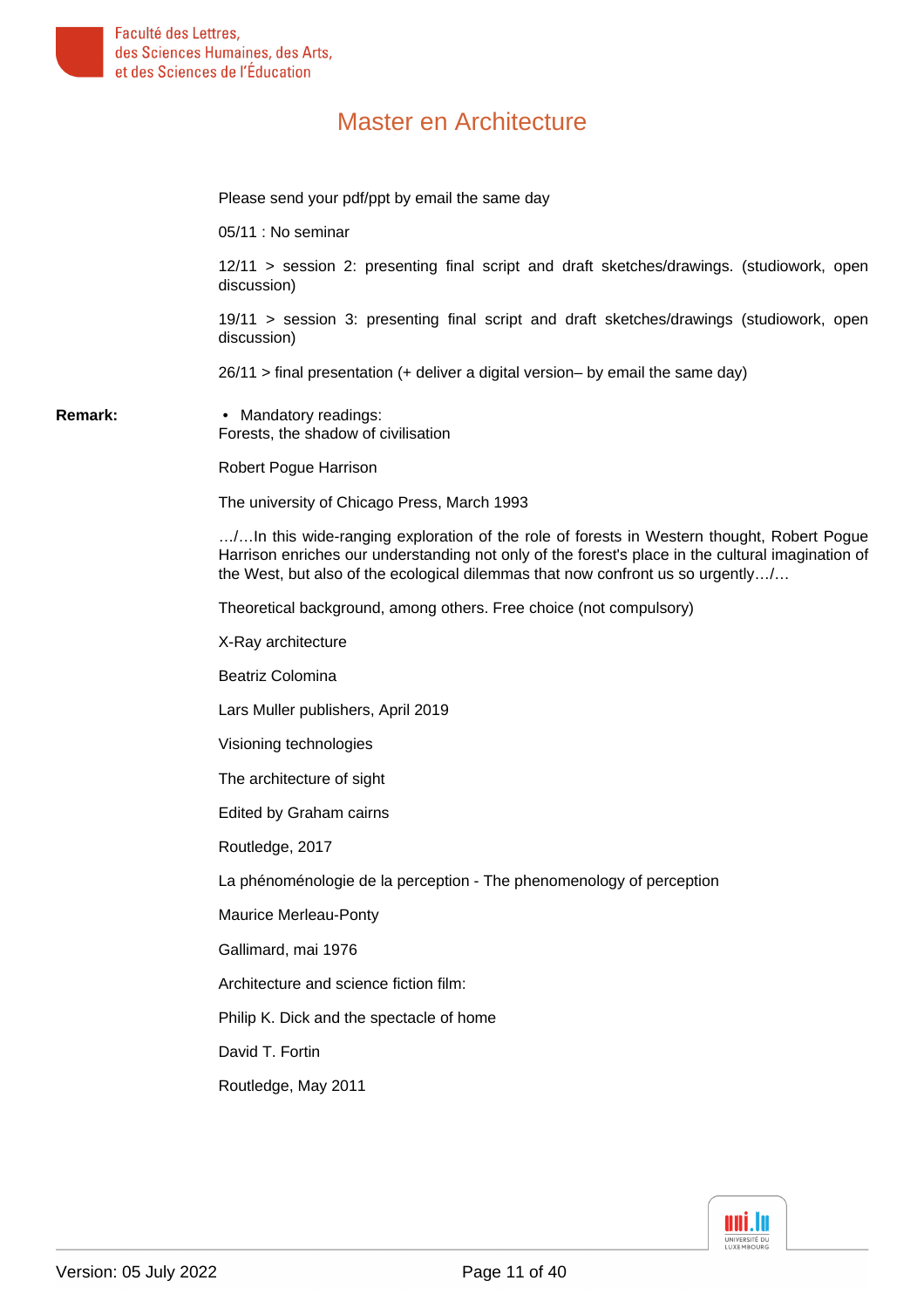"The Explosion of Space: architecture and the filmic imaginary" in : Film Architecture : Set designs from Metropolis to Bladerunner Dietrich Neumann Prestel, August 2000 Journal Article The End of the Classical: The End of the Beginning, the End of the End Peter Eisenman Perspecta Vol. 21, pp. 154-173 The MIT Press , 1984 The Presentation of Self in Everyday life Erving Goffman Doubleday, 1959 \*\*\*

<span id="page-11-0"></span>Professor: SCHMIT Carole

#### **[18-12 Cities, Masterplanning and Urban Governance](#page-0-7)**

| Module:<br>ECTS:                    | European Urbanisation I (Semester 1)<br>4                                                                                                                                                                                                                                                                                                                                                                                                                                                                 |
|-------------------------------------|-----------------------------------------------------------------------------------------------------------------------------------------------------------------------------------------------------------------------------------------------------------------------------------------------------------------------------------------------------------------------------------------------------------------------------------------------------------------------------------------------------------|
| <b>Course learning</b><br>outcomes: | On completion of the course, a student should be able to<br>- orientate in the general discussion of the rationale, justification and trajectories of urban<br>planning,                                                                                                                                                                                                                                                                                                                                  |
|                                     | - make an informed judgement on the gap between contents and procedures of planning on the<br>one hand and its effective outcomes on the other hand,<br>- identify the various elements of i) physical planning and ii) the political process, i.e. activities                                                                                                                                                                                                                                            |
| <b>Description:</b>                 | addressed as forms of governance.<br>The aim of this course is to make students familiar with central concepts and approaches                                                                                                                                                                                                                                                                                                                                                                             |
|                                     | of urban planning, policy and governance, with a particular emphasis placed on the origins,<br>rationale and elements of physical planning. Physical planning is key to the urban process,<br>by determining land use, providing infrastructure and circulation, and by situating facilities in a<br>way that it might support an efficient overall development of places. For this purpose, particular<br>planning instruments have been developed and applied in much of the industrialized world, such |

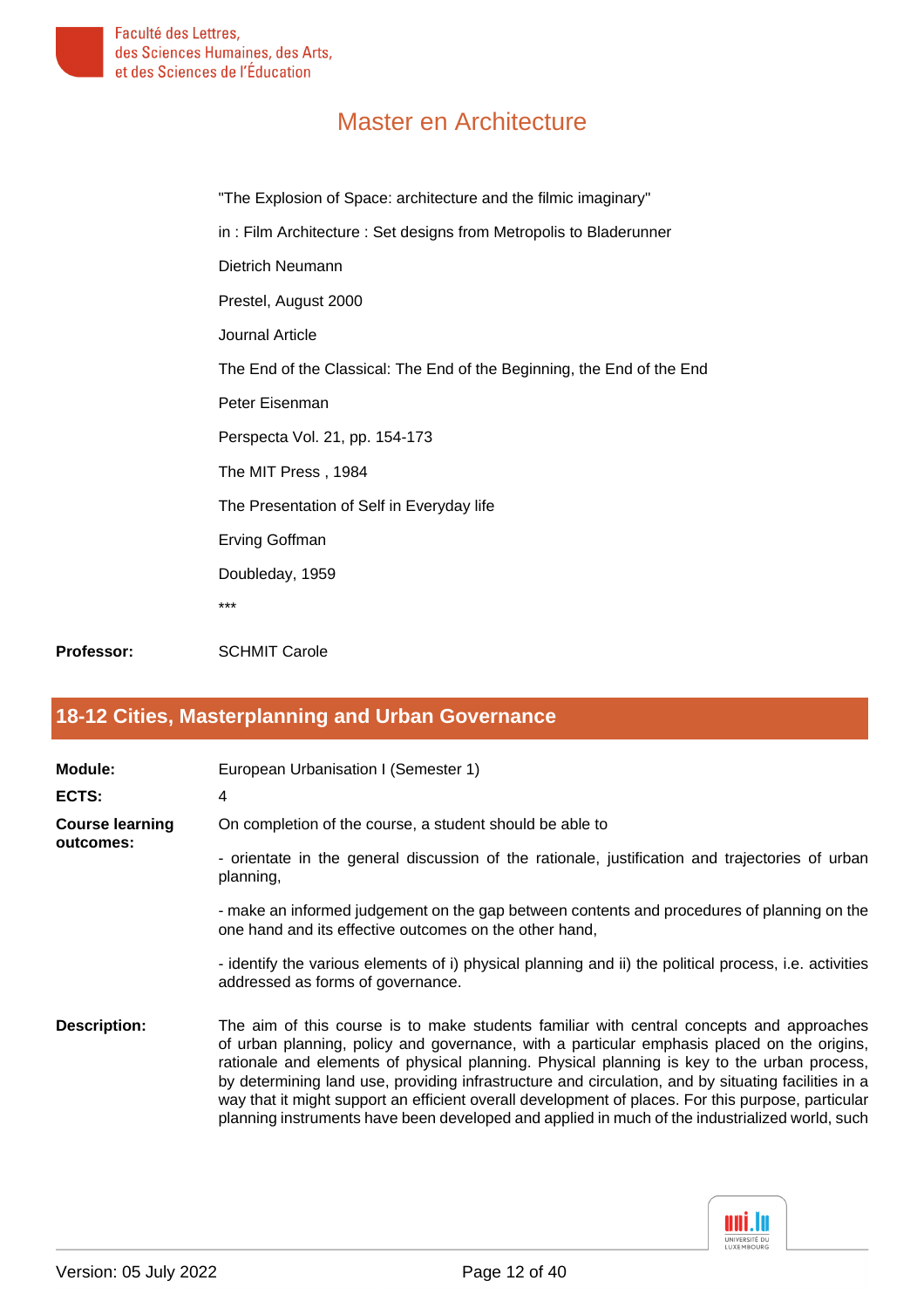as general land-use plans, particular building plans or more comprehensive, strategic framework plans. Also, informal instruments and procedures such as participative planning became quite popular recently.

However, the rationale of planning to steer development (and the related belief in planning to be able to do so) has been challenged by a variety of events, both originating from changes within the planning system and, even more so, of the outside world. A fragmented socio-economic development, processes of individualization, and most notably globalization have been putting a rising pressure on urban and regional places to adapt. Particularly market forces in planning and development and also the increased competitive dynamics among spatial units such as nations, regions and cities turned out to determine planning ambitions. As a consequence, these processes have been shaping the agenda of regulating processes, plans and institutions quite significantly.

Against this background, the course explores urban planning theories, practices and discourses in certain detail. The first part of the course is devoted to giving an overview of the more recent historical development of planning. The respective time span starts by and large at the peak of industrialization (late 19 thand early 20 thcentury), leading to recovery planning after World War II and then emphasizing the competing ideal-types of planning since the 1950s/60s: modernist vs. traditional planning, compact vs. dispersed development. Today's master planning of urban expansion, large-scale infrastructure projects or eco-city communities will give most recent insight into the world of planning, yet will also be critically interrogated.

On this basis, in the second part of the course participants will have the opportunity to work on selected plans – being these designed for developing a building, a 'project', an urban district, selected parts of infrastructure or concerning the future of entire territories. The aim of this exercise is to reconstruct the plans' contents, justification and implementation, leading to a critical assessment of the plans' outcomes and thus of urban planning at all. The course finally discusses more recent approaches to re-assert steering processes in the context of 'governance', that is, the multi-level and cross-sectoral interaction of various public and private agents set in place to achieve political goals.

- A short history of urban and regional planning
- Comprehensive planning and the challenge to integration
- From urban dynamics to evaluating plans, programmes and practices
- Essentials of planning, policy and urban governance
- Case study work on selected plans

| Language:         | Anglais                                                                                                                                 |
|-------------------|-----------------------------------------------------------------------------------------------------------------------------------------|
| <b>Mandatory:</b> | Oui                                                                                                                                     |
| Evaluation:       | 25 % guided reading and course presentation; 75 % paper report                                                                          |
| <b>Remark:</b>    | Selected references                                                                                                                     |
|                   | Allmendinger, P., Houghton, G. (2009): Commentary: Critical reflections on spatial planning.<br>Environment and PlanningA 41, 2544-2549 |

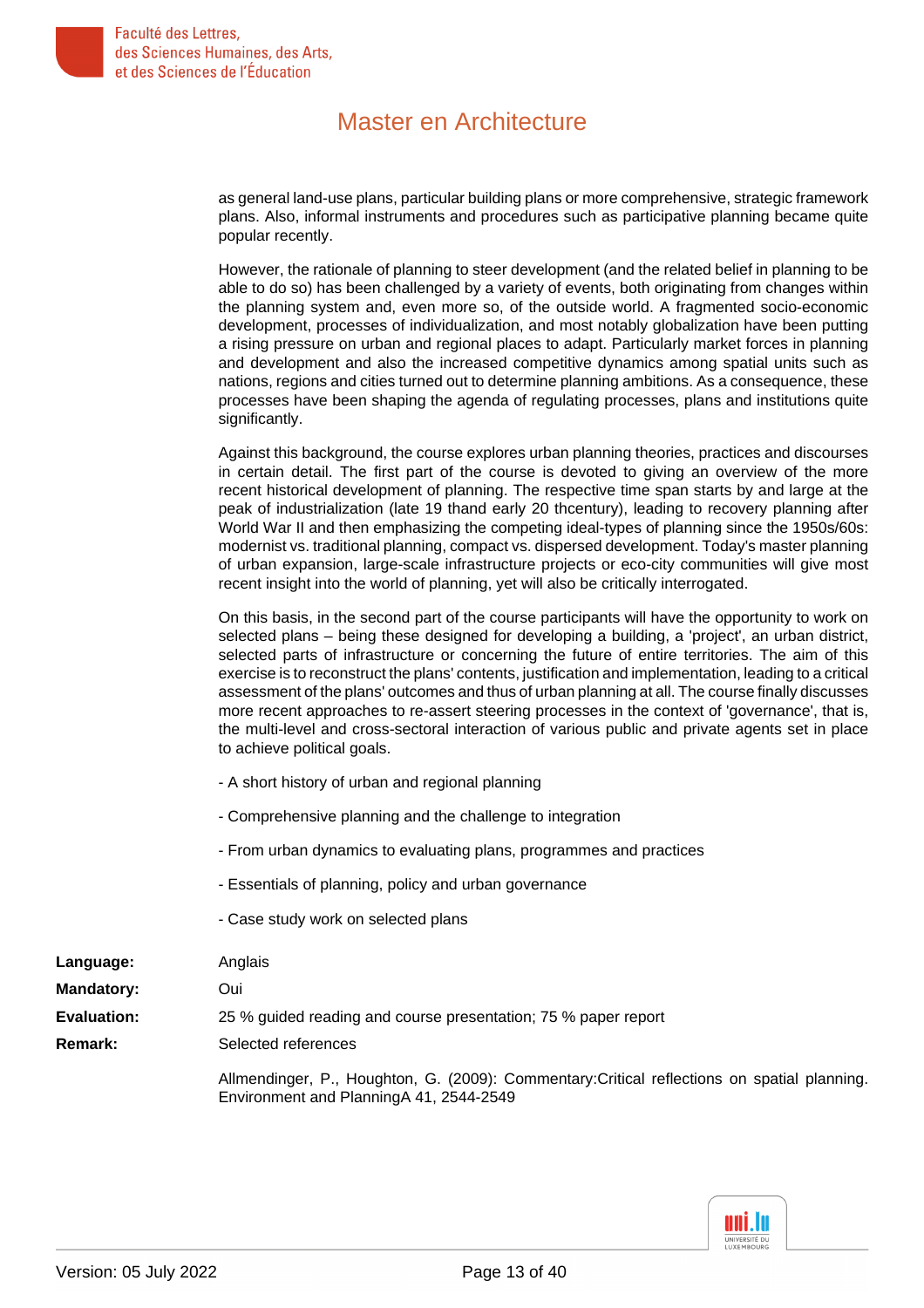

Faludi, A. (1970): The planning environment and the meaning of "planning". Regional Studies4(1), 1-9

Salet, W. (2014): The Authenticity of Spatial Planning Knowledge. European Planning Studies22 (2), 293–305

Scott, A. J. (2013): Emerging cities of the third wave. City15 (3-4), 289-321 (with images and captions by Elvin Wyly)

<span id="page-13-0"></span>**Professor:** HESSE Markus, SIGLER Thomas

#### **[MARCH The Politics of Architecture](#page-0-8)**

**Module:** Globalisation (Semester 1)

**ECTS:** 4

**Description:** Architecture is no longer a discipline merely serving the interests of economic forces nor a guardian of formal or stylistic purity. In recent years, a series of practices have emerged questioning the agency of architecture and its capacity to trigger changes in society not only in the formal dimension, but rather dealing with the social, political and economical inequalities originated by capitalism. The goal of this seminar is to provide the students an action-oriented overview of the possible ways of political commitment in architecture and generate and analytical feedback in a dynamic format. **[1]**

> [1] This seminar is inspired on lessons from the practical experience of two academics who jumped to politics. Leftist positions that decided to take action and get actively involved as agents of change in the daily politics of managing urbanism issues in two cities: Barcelona and Santa Coloma in Spain. The experience is described by Josep Maria Montaner and Zaida Muxí at Polí tica y Arquitectura. Gustavo Gili, Barcelona 2020

#### 4 /10 **Introduction to the seminar . Take position and get action .**

- Making a city is a never ending task.
- On social awareness and commitment to change.
- Architecture is politics

\*Explanation of group dynamics and assignment.

#### /10 **Coordinates for New Politics**

- From Westphalia to Westfailureand the relevance of cities to drive change.
- In politics the space makes sense as long as it is inhabited. Spaces of opportunity occur in multiple and often unpredictable ways.
- The paths of politics in architecture: Institutional politics, confrontational politics (against power), articulating politics as a tool for change intervening and connecting power and agents.

18 /10 **The Public Space is an invention of the middle class**

- Cities and neighbourhoods as living units that are built by care and conflict.
- The multiple urban dimensions and the right to the city.
- Transversality and inclusiveness.

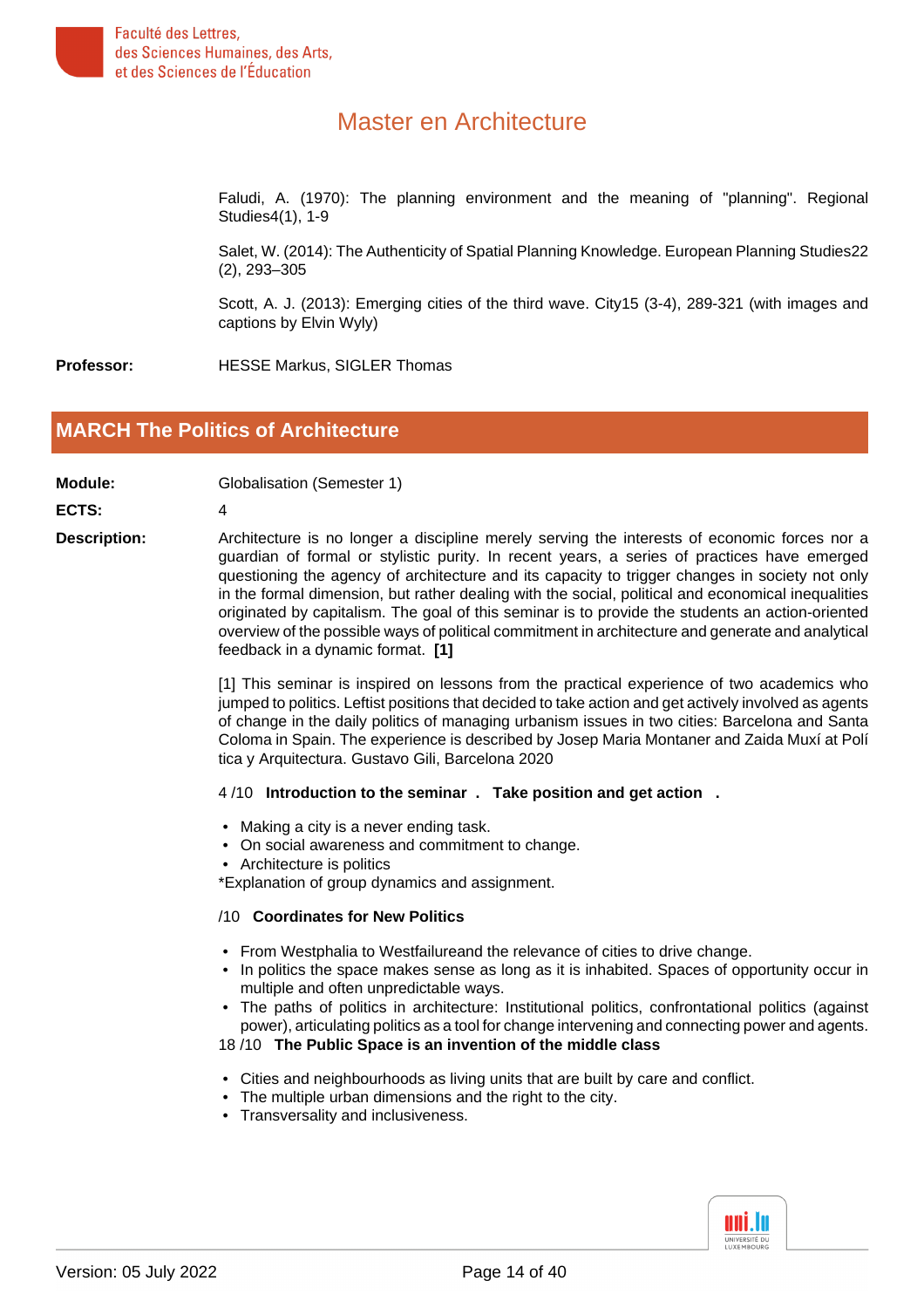

#### \* **Group discussion**

#### 25 /10 **Technophobia and Technophilia. The dilemma of The smart cities.**

• From GAFA ( G oogle, Amazon, Facebook, Apple) to NATU (Netflix, Airbnb, Tesla , Uber) and how they trigger transformations in urban morphology and labour conditions.

#### \* **Group discussion 2**

#### 08 /1 **Municipalism and the democratic autonomy of municipalities**

- T he t ime and space for architects to take action.
- New profiles of non professional politicians.
- Women architects and feminine politics.
- The urgency in the defence of the commons.

**Invited lecturer:** Rosario Talevi . Soft Agency , Floating University , rosariotalevi.com . (Berlin)

#### 15 /1 **'Know your neighbour' as a radical act for the times to come.**

- The value of differences and affections, in the configuration of common urban spaces .
- Spaces of otherness: Forget integration, embrace inclusivity.
- A vocabulary of hospitality.

**Invited lecturer** : equal saree (BCN)

#### 22 /11 **Just another brick in the wall? The politics of housing**

- Housing, is an asset or a right?
- On sharing economy and "Airbnbfication"
- A mosaic of urban living models.
- \* **Group discussion 3**

#### 29 /11 **Delivery of Final assignment**

| Language:          | Anglais                                                                                                                                                                                                                                                           |
|--------------------|-------------------------------------------------------------------------------------------------------------------------------------------------------------------------------------------------------------------------------------------------------------------|
| <b>Mandatory:</b>  | Oui                                                                                                                                                                                                                                                               |
| <b>Evaluation:</b> | Assignment:                                                                                                                                                                                                                                                       |
|                    | Students will work in groups (2-3) and provide a short video report in reel-like / TikTok format<br>identifying seven sessions' points as addressed by the invited practices. The videos will be<br>uploaded in the Masters website or similar online repository. |
|                    | Rating: 50 % participation in the discussions, 50 % final assignment video.                                                                                                                                                                                       |
| Remark:            | Literature:                                                                                                                                                                                                                                                       |
|                    | Zaida Muxí Mart ínez. Beyond the Threshold. Women, houses, and cities . dpr-barcelona 2021                                                                                                                                                                        |
|                    | Chantal Mouffe. Feminism, Citizenship and Radical Democratic Politics. The Return of the<br>Political . Verso Books, 2020                                                                                                                                         |

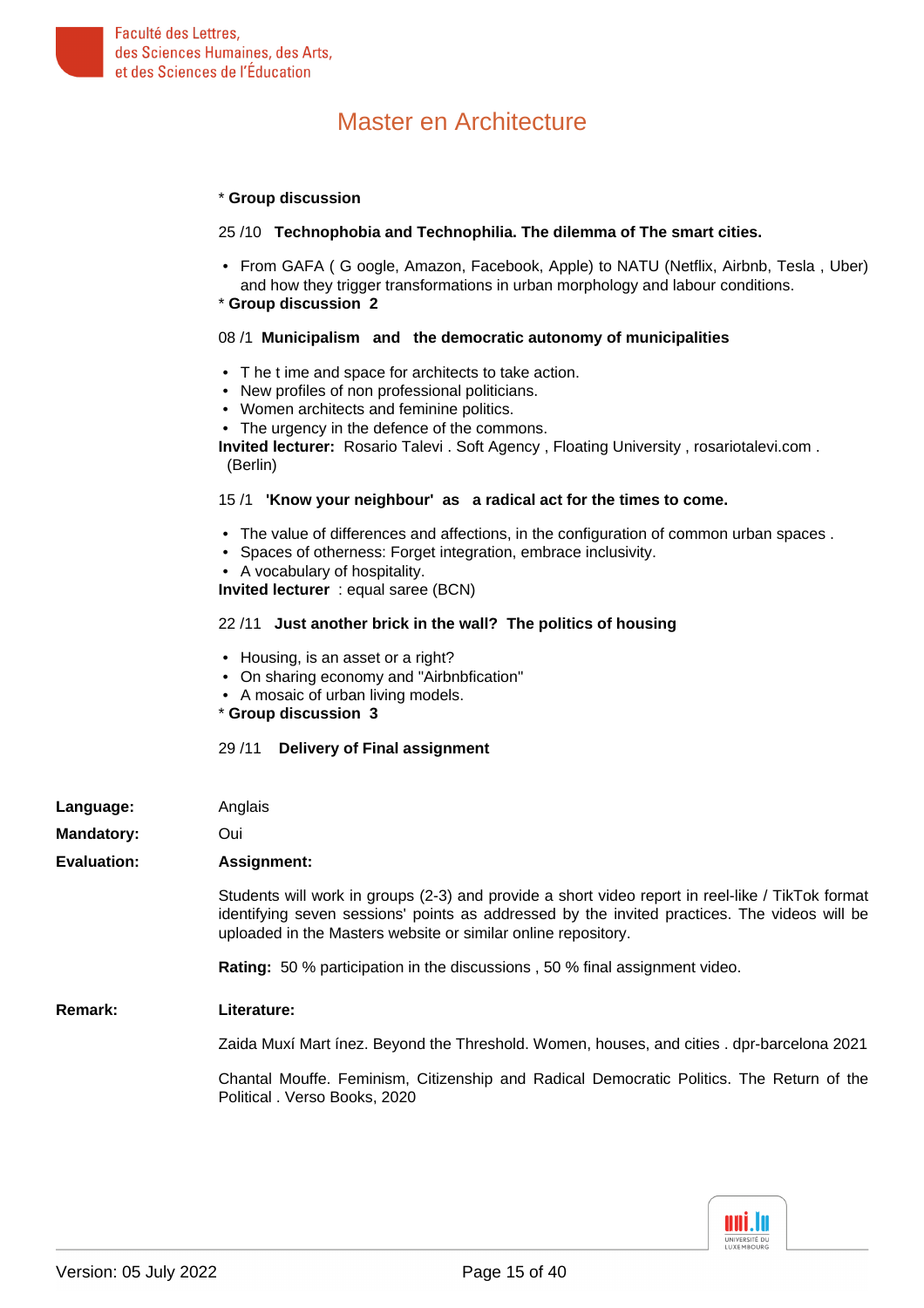

Keller Easterling. Medium Design. Knowing How to Work on the World . Verso, 2020

Florian Hertweck, Nikos Katsikis eds. Positions on Emancipation. Architecture between Aesthetics and Politics . Lars M ü ller Publishers, 2018

Jos Boys. The Disordinary Architecture Project: A Handy Guide For Doing Disability Differently In Architecture And Urban Design. The FunambulistThe Space of Ableism, 2018.

Markus Bader, Katja A ß mann, Rosario Talevi. Explorations in Urban Practice. Urban School Ruhr Series . dpr-barcelona 2017

Markus Miessen. Crossbenching. Toward Participation as Critical Spatial Practice . Sternberg Press, 2016.

Pascale Lapalud, Chris Blache. Gender & Urban Furniture: A Bench Is A Bench Is A Bench?. The Funambulist. Object Politics, 2016

Merve Bedir. Vocabulary of hospitality . Volume. Architecture of Peace Reloaded. Archis Publishers , 2014

Pelin Tan. The Unconditional Experience of Space. The Monument Upside Down. Dutch Art Institute/ArtEZ, 2011.

<span id="page-15-0"></span>**Professor:** REYES NÁJERA César

#### **[MARCH From Land to LAND. Critical Spatial Practices in the Digital Domain](#page-0-9)**

**Module:** Globalisation (Semester 1)

#### **ECTS:** 4

**Description:** From the introduction of 'fractional ownership' to the emergence of entire markets for trading and developing digital land-real estate has become the latest frontier for start-ups and companies organised around the uses and promises of blockchain technologies. Thus, for instance, Mars House, designed in 2020 by artist Krista Kim and known as a first house to be sold as a unique, non-interchangeable digital asset stored on a blockchain platform (NFT), is now being actively rented out as a space for virtual events, such as concerts, wedding ceremonies or family reuninons. Similarly, virtual reality platforms such as Decentraland-designed as a digital copy of the Earth, equally divided into 16x16 m tradeable parcels, each sold for 0.1 Ethereums-provide new imaginaries of land speculation, whose value is now solely dependent on the attention economy that powers these platforms. Traded as 'LAND' tokens, each parcel of the digital land of Decentraland is defined by unique x,y Cartesian coordinates that mirror those of the 'analogue' Earth, as well a reference to a content the owner wishes to provide on their LAND. Not surprisingly, this production and popularisation of digital environments as frameworks for leisure, entertainment and business, has also led to the emergence of companies specialised in design, development and trade of land and real estate in the 'Metaverse,' and whose hybrid expertise lies somewhere in the intersection of an architectural office, a real estate developer and a cryptocurrency broker.

> Needless to say, these environments do not stand in isolation from the material conditions of production and distribution of housing and land. Thus, the mirroring of the actual surface of the

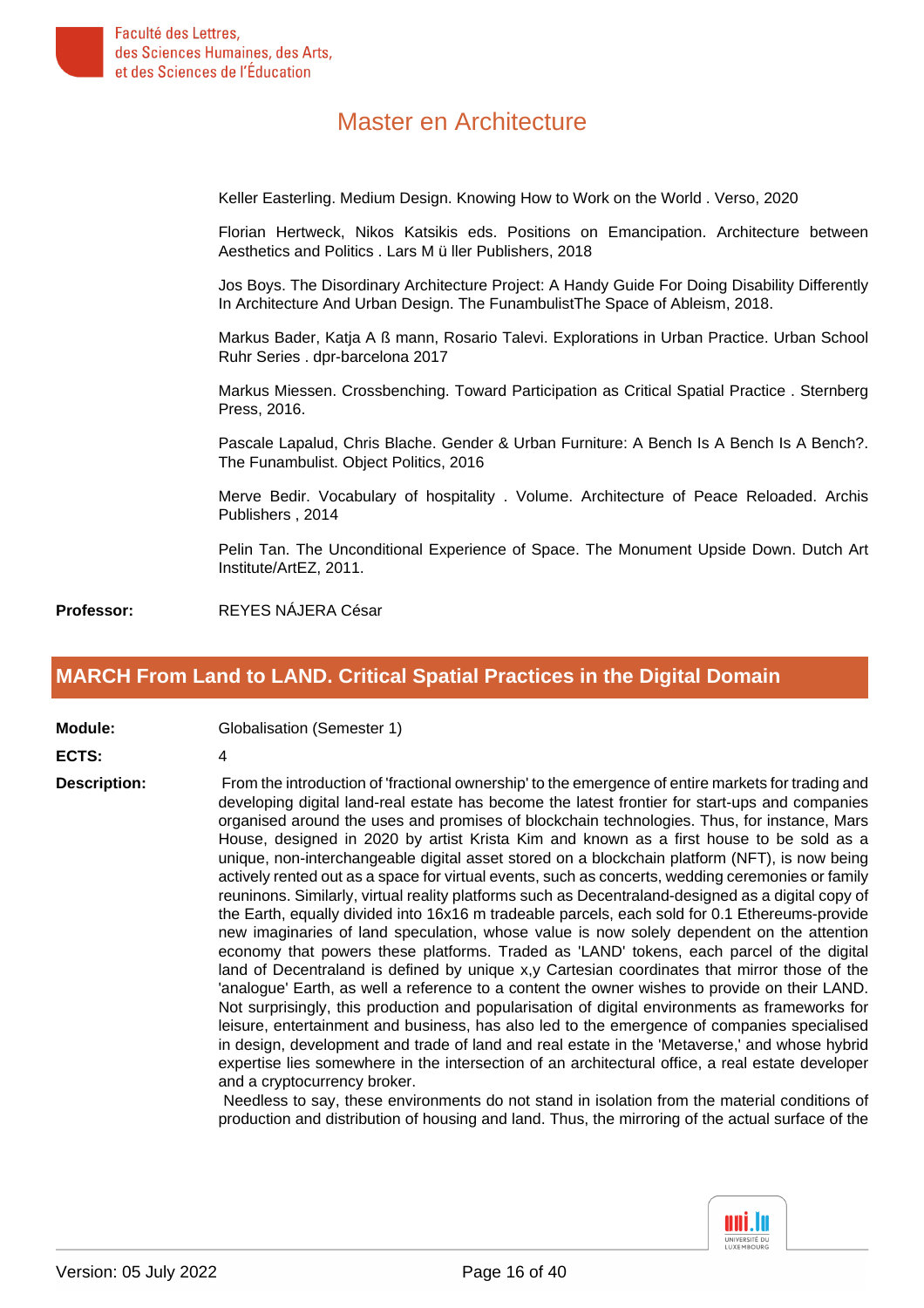|                    | Earth into digital assets such is Decentraland's LAND, did not only led to an acquisition 'rush' for<br>parcels that geographically correspond to the famous locations on-the-ground, but could also<br>easily be seen to work the other way around too-strategic 'hyping' of the territories in the digital<br>space in order to increase their value in the physical one. Standing on the opposite spectrum of<br>what artist Hito Steyerl described as 'poor images,' referring to the compressed and pixelated,<br>free and anonymous digital objects on the the Internet, whose condition of circulation and far-<br>reaching dispersion, as she pointed out, has the potential to redefine the value of an image-<br>NFTs (non-fungible tokens), such as Mars House, or digital-born architectures of Decentraland,<br>are based on the speculative logic of private property and                                                                                                                                                                                                                                                                                                                                                                                                                                                                                                                                                                                                                                                                         |
|--------------------|-----------------------------------------------------------------------------------------------------------------------------------------------------------------------------------------------------------------------------------------------------------------------------------------------------------------------------------------------------------------------------------------------------------------------------------------------------------------------------------------------------------------------------------------------------------------------------------------------------------------------------------------------------------------------------------------------------------------------------------------------------------------------------------------------------------------------------------------------------------------------------------------------------------------------------------------------------------------------------------------------------------------------------------------------------------------------------------------------------------------------------------------------------------------------------------------------------------------------------------------------------------------------------------------------------------------------------------------------------------------------------------------------------------------------------------------------------------------------------------------------------------------------------------------------------------------|
|                    | 'starchitecture.'<br>Starting from here, this seminar will be organised around the questions-how will the emergence<br>and wider acceptance of digital properties and new technologies that facilitate real estate trade<br>and speculation, impact the already unstable values and unjust distribution of land and housing<br>on-the-ground? Which new forms of living and belonging could emerge out of these virtual<br>relationships between people, space, and technical and financial infrastructures that enable<br>them? How will this new domain of design and understanding of space, influence the work of<br>architects and urban planners? And finally, what is the relation between the built and the fictional,<br>the Earth and its digital twins, the physical and virtual real estates, and how are architects to<br>mediate these materialities critically?<br>The seminar will aim at critically accessing the ways in which emerging blockchain technologies<br>have the potential to shape architecture, cities and (built) environments. Organised around the<br>discussion based on the selected critical readings and a collaborative development of a project<br>that deals with the question of digital land, the goal of the course is to develop research and<br>design tools for critical spatial practice across and between the physical and digital domains.<br>More precise details of the design tasks and the complete list of the required readings will be<br>communicated two weeks before the beginning of the seminar. |
| Language:          | Anglais                                                                                                                                                                                                                                                                                                                                                                                                                                                                                                                                                                                                                                                                                                                                                                                                                                                                                                                                                                                                                                                                                                                                                                                                                                                                                                                                                                                                                                                                                                                                                         |
| <b>Mandatory:</b>  | Oui                                                                                                                                                                                                                                                                                                                                                                                                                                                                                                                                                                                                                                                                                                                                                                                                                                                                                                                                                                                                                                                                                                                                                                                                                                                                                                                                                                                                                                                                                                                                                             |
| <b>Evaluation:</b> | Evaluation will be based on the following criteria: 50% participation in the seminar discussions,<br>50% project design.                                                                                                                                                                                                                                                                                                                                                                                                                                                                                                                                                                                                                                                                                                                                                                                                                                                                                                                                                                                                                                                                                                                                                                                                                                                                                                                                                                                                                                        |
|                    | The seminar will aim at critically accessing the ways in which emerging technologies have<br>the potential to shape both built environments and our collective urban imaginaries, focusing<br>particularly on their role in creating and enabling new forms of land and housing speculation<br>and commodi?cation. From weekly group discussions based on the selected readings,<br>collective ?eld trips to digital space, performative actions in the virtual environment, analysis of<br>born-digital architectural and urban projects-the goal of the course is to devise research and<br>design tools for critical spatial practices across and between physical and digital domains.<br>Next to regular attendance of the course and active participation in weekly discussions, students<br>will work on a research project organised around the topic of their own choice, learning how to<br>critically access and respond to the current cultural, political and economic intersections of new<br>technologies with the production of space. The output and the media of the research projects<br>will be agreed upon between the tutor and the students during the ?rst session of the seminar.<br>Evaluation of the course will be based on the following criteria: 50% participation in the seminar<br>discussions, 50% individual research projects.                                                                                                                                                                                              |
| Remark:            | The proposed list of readings could be updated during the course of the seminar. The individual<br>session's tasks and selected readings (both required readings and additional sources) will be<br>uploaded weekly on the course's Moodle page, one week ahead of the forthcoming session.                                                                                                                                                                                                                                                                                                                                                                                                                                                                                                                                                                                                                                                                                                                                                                                                                                                                                                                                                                                                                                                                                                                                                                                                                                                                     |

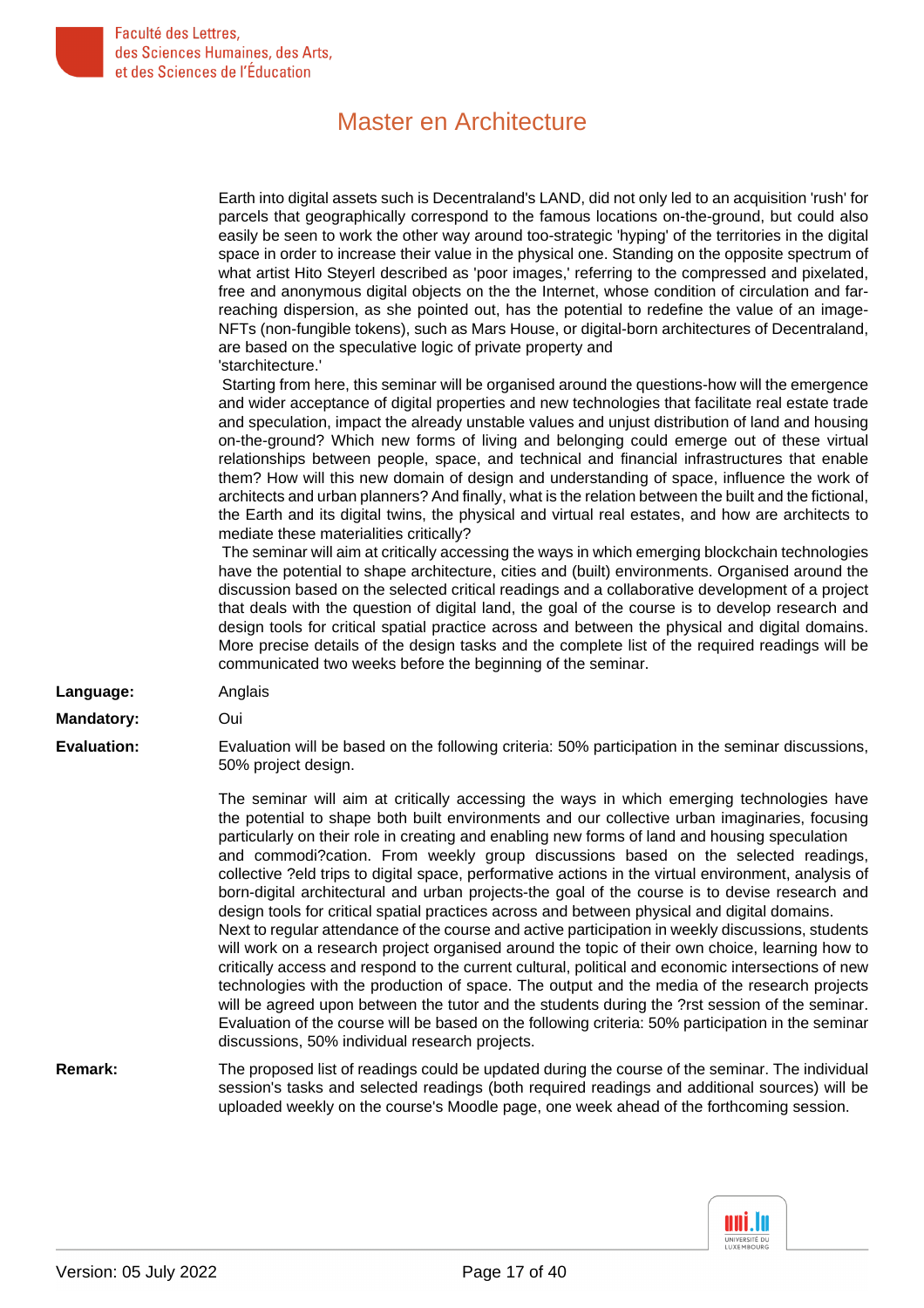

<span id="page-17-0"></span>**Professor:** MARIC Marija

### **[04-73 Global Environmental Change in the Anthropocene](#page-0-10)**

| Module:           | Elective courses (Semester 1) |
|-------------------|-------------------------------|
| ECTS:             | 4                             |
| Language:         | Anglais                       |
| <b>Mandatory:</b> | Non                           |
| <b>Professor:</b> | STANKIEWICZ Jacek             |
|                   |                               |

### <span id="page-17-1"></span>**[01-11 - Urban and Spatial Planning Theory and Concepts](#page-0-11)**

| Module:                | Elective courses (Semester 1)                                                                                                                                                                                                                                                                                                                                       |
|------------------------|---------------------------------------------------------------------------------------------------------------------------------------------------------------------------------------------------------------------------------------------------------------------------------------------------------------------------------------------------------------------|
| ECTS:                  | 4                                                                                                                                                                                                                                                                                                                                                                   |
| <b>Course learning</b> | On completion of the module a student should be able to                                                                                                                                                                                                                                                                                                             |
| outcomes:              | - differentiate between core notions of conceptual vocabulary used in geography                                                                                                                                                                                                                                                                                     |
|                        | - illustrate their conceptual understanding through concrete examples and thoroughly apply the<br>vocabulary                                                                                                                                                                                                                                                        |
|                        | - distinguish between the academic/analytical and the political/normative understanding of the<br>terms.                                                                                                                                                                                                                                                            |
| <b>Description:</b>    | The major aim of the module is to provide the students with an in-depth understanding of key<br>terms and concepts used in geography and spatial development. Through the reading of core<br>texts on the notions of space, place, scale, region, and networks, the students will develop a<br>solid conceptual background for further work in the MAGEO programme. |
| Language:              | Anglais                                                                                                                                                                                                                                                                                                                                                             |
| <b>Mandatory:</b>      | <b>Non</b>                                                                                                                                                                                                                                                                                                                                                          |
| <b>Evaluation:</b>     | 25 % guided reading, 50 % paper report, 25 % class participation                                                                                                                                                                                                                                                                                                    |
| <b>Remark:</b>         | Remark: Reading list will be announced in the first session                                                                                                                                                                                                                                                                                                         |
| Professor:             | <b>SCHULZ Christian</b>                                                                                                                                                                                                                                                                                                                                             |

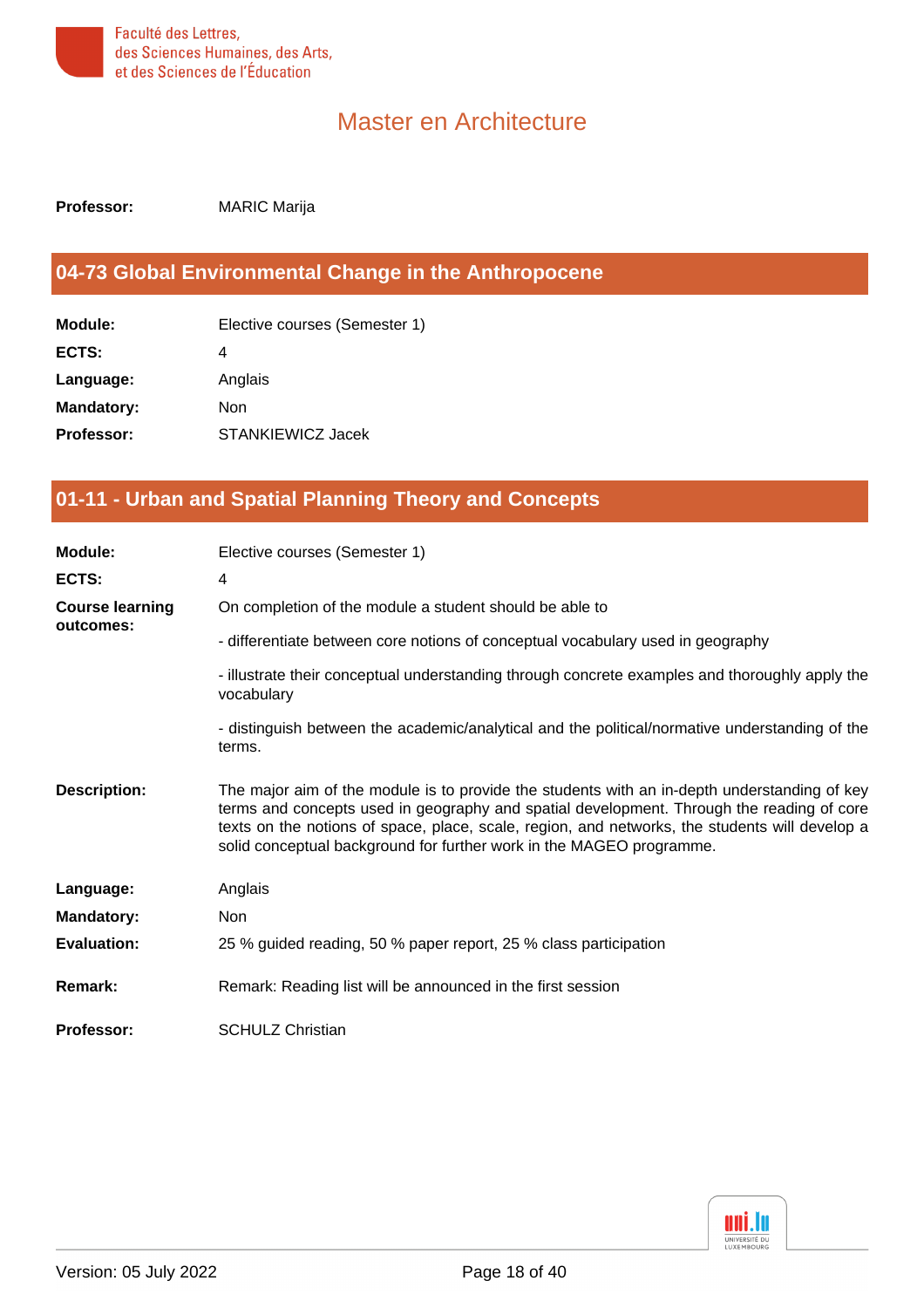

### <span id="page-18-0"></span>**[International Development, Sustainability and Policy Coherence](#page-1-0)**

| <b>Module:</b>      | Elective courses (Semester 1)                                                                                                                                                                                                                                                                                                                                                                                                                                                                                                                                                                                                                                                                                                                                                                                                                                                                                                                                                             |
|---------------------|-------------------------------------------------------------------------------------------------------------------------------------------------------------------------------------------------------------------------------------------------------------------------------------------------------------------------------------------------------------------------------------------------------------------------------------------------------------------------------------------------------------------------------------------------------------------------------------------------------------------------------------------------------------------------------------------------------------------------------------------------------------------------------------------------------------------------------------------------------------------------------------------------------------------------------------------------------------------------------------------|
| ECTS:               | 4                                                                                                                                                                                                                                                                                                                                                                                                                                                                                                                                                                                                                                                                                                                                                                                                                                                                                                                                                                                         |
| Objective:          | To introduce students to predominant theories of development                                                                                                                                                                                                                                                                                                                                                                                                                                                                                                                                                                                                                                                                                                                                                                                                                                                                                                                              |
|                     | To introduce students to development strategies in the context of globalization through<br>discussions with development actors                                                                                                                                                                                                                                                                                                                                                                                                                                                                                                                                                                                                                                                                                                                                                                                                                                                            |
|                     | To provide an understanding of the social and environmental impacts of development strategies                                                                                                                                                                                                                                                                                                                                                                                                                                                                                                                                                                                                                                                                                                                                                                                                                                                                                             |
| <b>Description:</b> | The field of international development is generally analyzed in terms of policy effectiveness or<br>moral issues related to the imbalance of wealth in the global arena. Such approaches have often<br>limited development debates to material questions focusing on issues such as: the commitment<br>of advanced industrial states to development through public investment; the efficiency with which<br>funds are distributed in development strategies; the moral/political objectives that often are<br>associated with development aid, microfinancing, etc.                                                                                                                                                                                                                                                                                                                                                                                                                       |
|                     | This course aims to build on this approach to international development by examining<br>cooperation within the context of social cohesion. The premise on which this course is based<br>contends that development is not simply an economic issue because it relates to various<br>relationships between different actors in global affairs, such as: international organizations,<br>states, civil society, individual citizens and economic organizations and companies. Thus, the<br>course asks: "What impact do European actors (including Luxembourg) have on international<br>relationships within the framework of international development?" The course proposes a series<br>of debates, each one focusing on a specific topic related to social cohesion and international<br>cooperation. Following a general introduction by the course instructors, the course will be<br>centered on discussions with practitioners and experts in the field of international development. |
| Language:           | Anglais, Français                                                                                                                                                                                                                                                                                                                                                                                                                                                                                                                                                                                                                                                                                                                                                                                                                                                                                                                                                                         |
| <b>Mandatory:</b>   | Non                                                                                                                                                                                                                                                                                                                                                                                                                                                                                                                                                                                                                                                                                                                                                                                                                                                                                                                                                                                       |
| <b>Evaluation:</b>  | Final Grade: Students must submit a 15-20 page (double spaced) research paper on a topic of<br>their choice that is related to sustainability or development by 22 January 2021.                                                                                                                                                                                                                                                                                                                                                                                                                                                                                                                                                                                                                                                                                                                                                                                                          |
|                     | The paper should include the following elements:                                                                                                                                                                                                                                                                                                                                                                                                                                                                                                                                                                                                                                                                                                                                                                                                                                                                                                                                          |
|                     | 1. Introduction<br>1. Including Research Question to which the paper responds                                                                                                                                                                                                                                                                                                                                                                                                                                                                                                                                                                                                                                                                                                                                                                                                                                                                                                             |
|                     | 1. Literature Review<br>2. Conceptual Approach or Hypotheses<br>3. Methods<br>4. Empirical Research<br>5. Conclusion                                                                                                                                                                                                                                                                                                                                                                                                                                                                                                                                                                                                                                                                                                                                                                                                                                                                      |

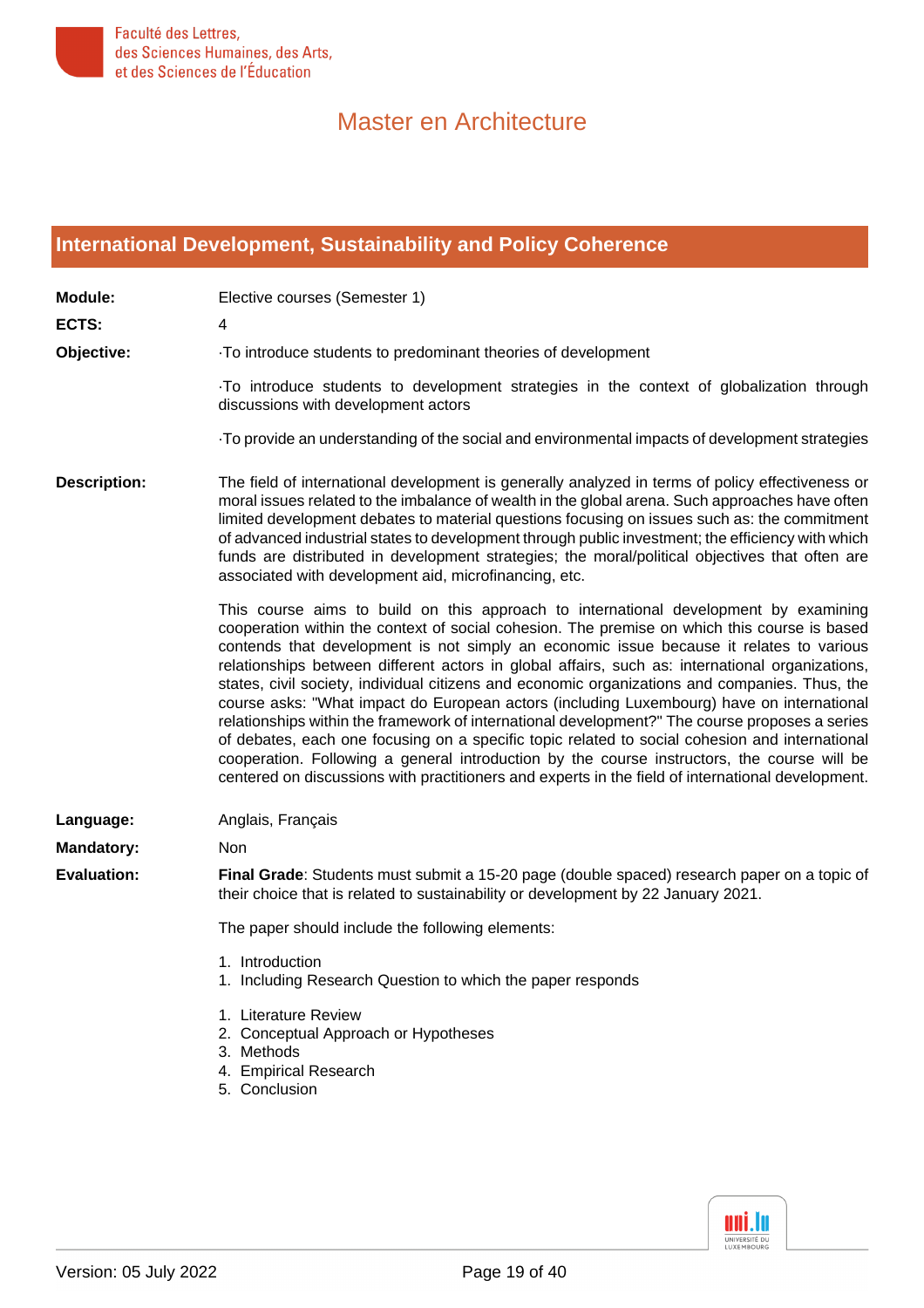

| Remark:    | <b>Bibliographie</b>                                                                                                                                       |
|------------|------------------------------------------------------------------------------------------------------------------------------------------------------------|
|            | Amartya Sen. Development as Freedom. Anchor, 2000.                                                                                                         |
|            | Jeffrey Sachs. The End of Poverty. Penguin, 2006.                                                                                                          |
|            | J. Timmons Roberts and Amy Bellone Hite. The Globalization and Development Reader:<br>Perspectives on Development and Global Change. Wiley Blackwell 2007. |
|            | (optional) Harlan Koff. Social Cohesion in Europe and the Americas. PIE-Peter Lang, 2009.                                                                  |
| Professor: | <b>KOFF Harlan</b>                                                                                                                                         |

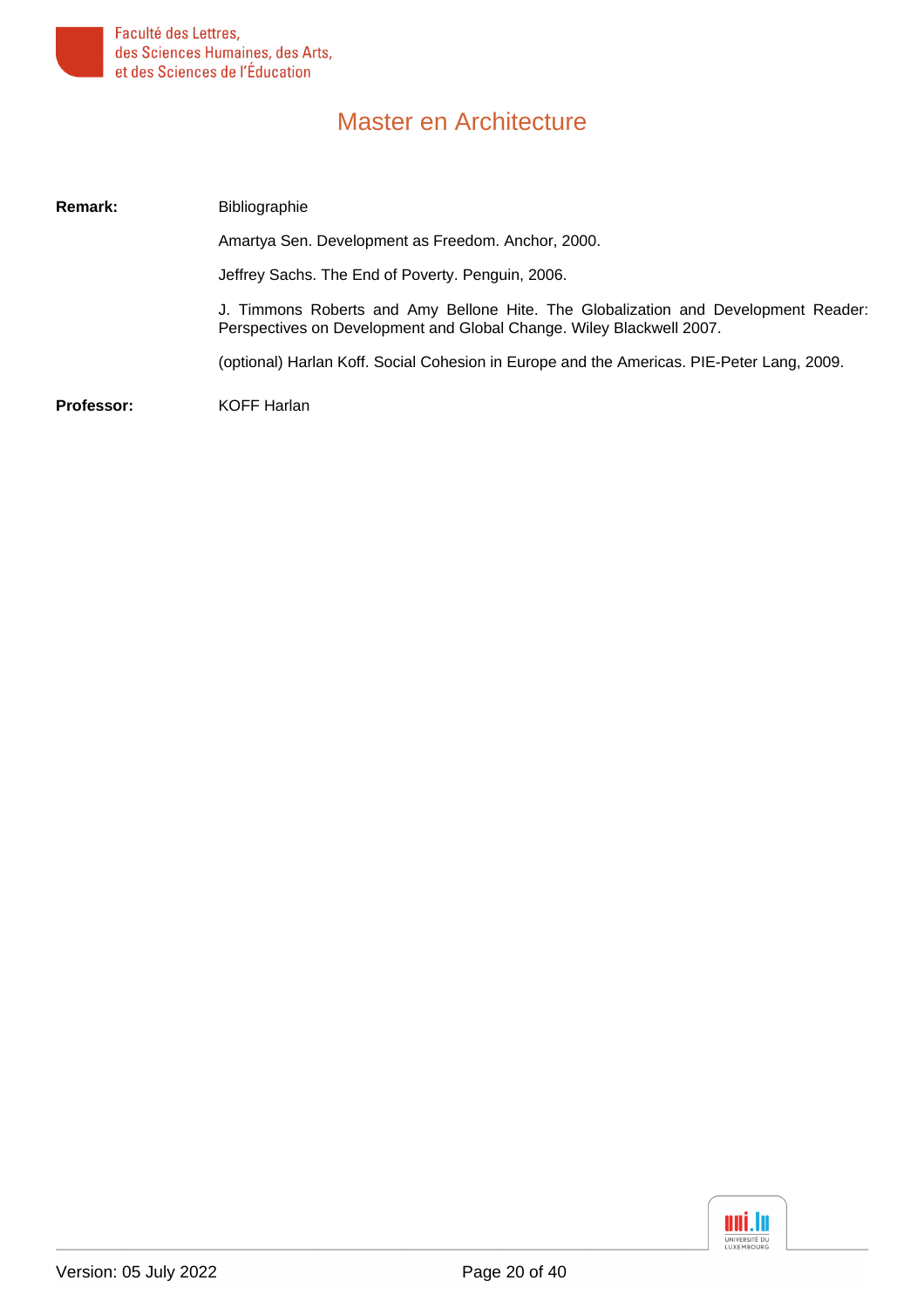

Semester 2

#### <span id="page-20-0"></span>**[MARCH Design with Integrated Disciplines II](#page-1-1)**

**Module:** MARCH Design with Integrated Disciplines II (Semester 2) **ECTS:** 12 **Course learning outcomes:** Students will learn how to develop, represent and communicate a design project at the scale of a neighborhood through the investigation of a complex trans-border territory. **Description:** In 1997, Thomas Sieverts published his seminal book Zwischenstadt. Zwischen Ort und Welt, Raum und Zeit, Stadt und Land. According to Sieverts, intact urbanity is reduced, if at all, to historic old towns, while everything in between is neither urban nor rural, but an intermediate constellation between both poles. In the face of climate change, resource scarcityand rising social inequalities, the transformation of these in-between cities towards sustainable rural-urban constellations is becoming increasingly urgent and challenges the discipline of architecture and urbanism. This semester, the Design Studio deals with the transborder region of the south-west of Luxembourg including the communes of Pétange (L), Aubange (B), and Longwy (F), where the socio-economic conditions as well as the political-administrative structures are even more complex than usual. This area thus spans three countries with numerous cross-border political, economic and social networks and daily flows of people, goods and resources, while each national fragment of this region has its own administrative structure and its own set of regulations. Instead of expanding existing agglomerations, how can we transform the in-between city into what the landscape architect Leberecht Migge called a "rural city", i.e. a place with both more intensive nature and more intensive urbanity? How can the most fundamental functions of human life such as living, working, leisure and commerce be brought together without sealing any more land? What architectural and urban typologies will have to be developed for this deepening of the territory, and what forms of ownership, development and appropriation? Students will define their areas of intervention in small groups and map the above networks. In a second step, design will develop strategies to transform the through space and time. Project in partnership with Bauhaus Universität Weimar, Technische Universität München, Universität Kassel, Technische Universität Wien. Course structure: • Investigation of urbanization in the southwest transborder region and its effect on climate, biodiversity and resources. • Definition of the social, political, economic and environmental framework (i.e. the problematisation) of the project.

• Exploration urban and landscape design strategies by emphasizing the social and ecological components.

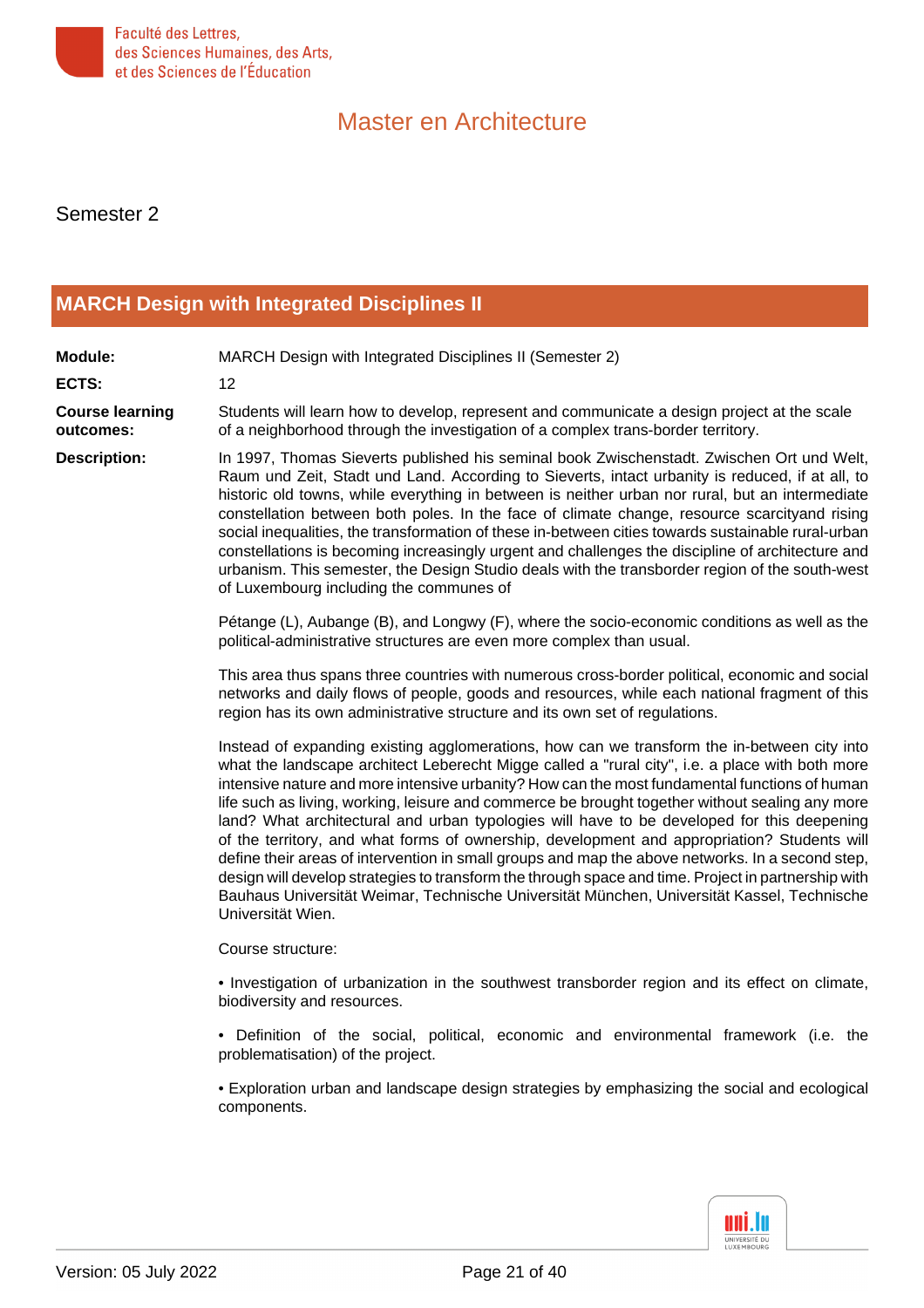- Analysis & mapping: data & geographical atlas, objective & subjective
- Developing design strategies across various, from 1/10.000 to 1/500 or even 1/200
- Representing and presenting the final project through different modes and medias (plans, collages, animations, films).

| Language:          | Anglais                                                                                         |
|--------------------|-------------------------------------------------------------------------------------------------|
| <b>Mandatory:</b>  | Oui                                                                                             |
| <b>Evaluation:</b> | Rating:<br>• 50% participation in the studio,<br>• 50% final project presentation on 31.05.2022 |
| <b>Professor:</b>  | <b>HERTWECK Florian, NATHAN Philippe</b>                                                        |

#### <span id="page-21-0"></span>**[MARCH Design Studio II Individual work](#page-1-2)**

| Module:           | MARCH Design with Integrated Disciplines II (Semester 2)                                                                                                                                                                                                 |
|-------------------|----------------------------------------------------------------------------------------------------------------------------------------------------------------------------------------------------------------------------------------------------------|
| ECTS:             | 0                                                                                                                                                                                                                                                        |
| Description:      | this is your individual work to be performed during all semester at the Design studio (it is indicated<br>Tuesdays evening just to make it visible on your GE but of course in reality it is during the week,<br>whenever you don t have other courses). |
| Language:         | Anglais                                                                                                                                                                                                                                                  |
| <b>Mandatory:</b> | Oui                                                                                                                                                                                                                                                      |
| <b>Professor:</b> | <b>HERTWECK Florian</b>                                                                                                                                                                                                                                  |

#### <span id="page-21-1"></span>**[MARCH Histories of Urbanism, Gender & Urbanization](#page-1-3)**

| Module:      | <b>MARCH Architecture II (Semester 2)</b>                                    |
|--------------|------------------------------------------------------------------------------|
| ECTS:        | 5                                                                            |
| Objective:   |                                                                              |
| Description: | The course aims to introduce students<br>and urhanization that have taken nl |

**Description:** The course aims to introduce students to the main projects and phenomena of urban planning and urbanization that have taken place since the mid-19th century , when the Industrial Revolution marked an exponential growth in the dynamics of urbanization. Today, the city is created through a series of relations between people, buildings, infrastructure, capital, services - to name but a few agents . Through an analysis of history, this course helps students to better understand what are the logics and dynamics behind those relational processes, and how they crystallize in urban forms and designs.

This historical course is based on two lines of thought, or two approaches to the 'history of the city' which intersect in this course. These two approaches (historical & thematic) are strongly related to the contemporary debate on the city, thus avoiding the teaching of history 'because of

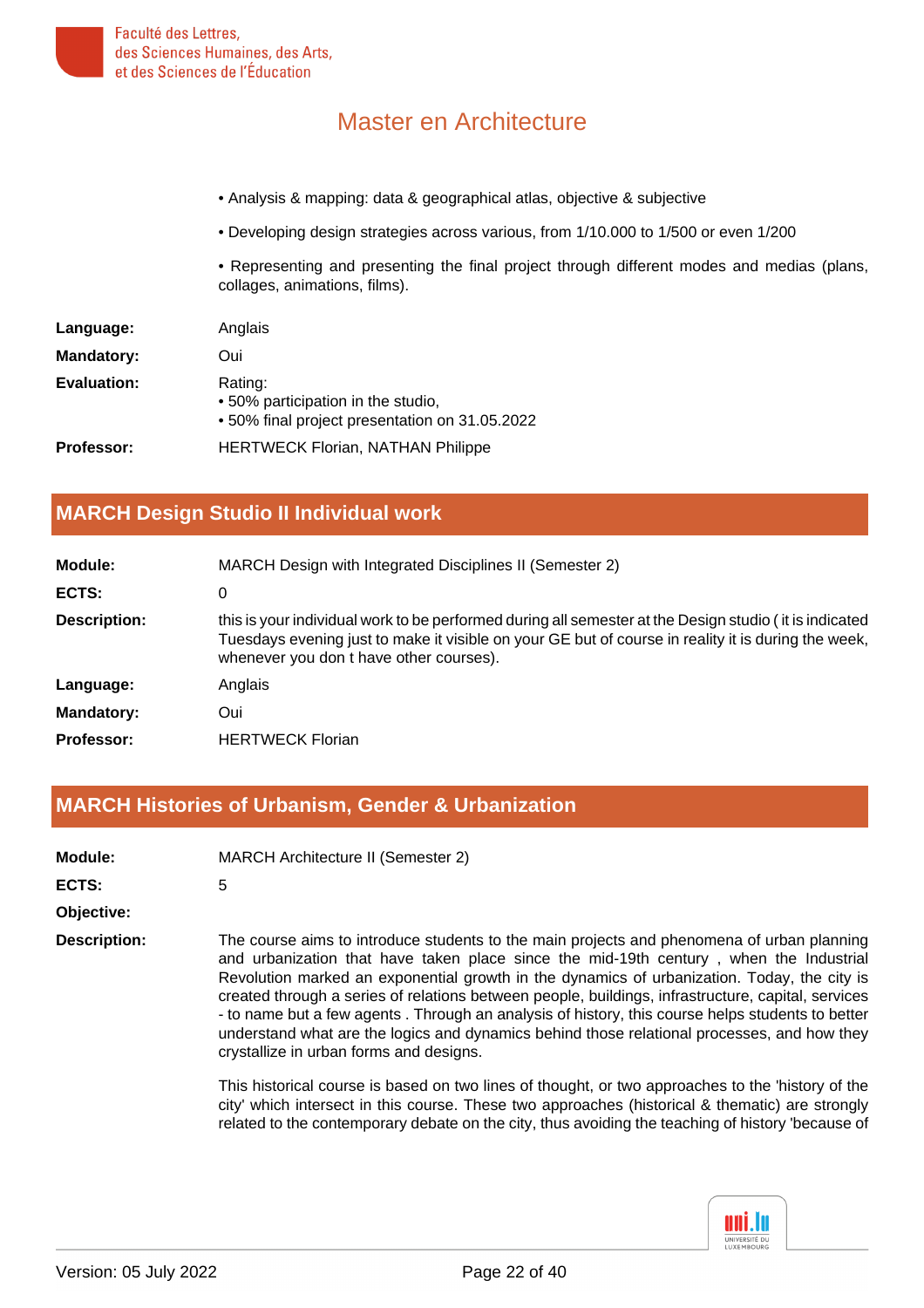|                    | history'. The aim is to teach history because of its contemporary relevance, which should enable<br>us to better understand certain urban problems or issues which surround us today, at the level<br>of the territory, the landscape, the city and the social dynamics that connect them. The seminar<br>will allow the students to mobilise history as an instrument which helps us to critically read the<br>construction of the city and urbanization while also introducing a gender perspective.                                               |
|--------------------|------------------------------------------------------------------------------------------------------------------------------------------------------------------------------------------------------------------------------------------------------------------------------------------------------------------------------------------------------------------------------------------------------------------------------------------------------------------------------------------------------------------------------------------------------|
|                    | The course will consist of two parts. During the first 5 seminars, taught by David Peleman, the<br>focus will be on the critical approach to urban projects in the 19th and 20th centuries. Each<br>seminar takes the reading of two texts as a starting point and as a mirror to look at a series of<br>projects that are part of the canon of urban design.                                                                                                                                                                                        |
|                    | T he second half of the semester, taught by César Reyes N á jera, will present the work<br>of feminist scholars who claim for a revised account of the history of architecture and urban<br>planning through the contributions of women often omitted in the histories of urbanism. T he<br>students will be confronted with texts that challenge dominant historiography, revealing the false<br>neutrality and universality found in many historical narratives and the importance of questioning<br>the construction of gender roles in the city. |
|                    | Course structure: 10 seminars, scheduled on Thursday morning, from 9h45 until 12h15. Please<br>refer to your GE.                                                                                                                                                                                                                                                                                                                                                                                                                                     |
| Language:          | Anglais                                                                                                                                                                                                                                                                                                                                                                                                                                                                                                                                              |
| <b>Mandatory:</b>  | Oui                                                                                                                                                                                                                                                                                                                                                                                                                                                                                                                                                  |
| <b>Evaluation:</b> | Students have to write an academic paper of 2000 words, in which they describe and critically<br>assess an urban design project from their home country from the 20th century. The information<br>from the courses serves as an analytical framework to set up the narrative of the paper and as<br>a repository of references and ideas to position the chosen project.                                                                                                                                                                             |
| Remark:            | Mandatory readings:                                                                                                                                                                                                                                                                                                                                                                                                                                                                                                                                  |
|                    | Avermaete, Tom & Gosseye, Janina (2021) Urban Design in the 20th Century. A History. Zü<br>rich: ETH Z ü rich & gta Verlag                                                                                                                                                                                                                                                                                                                                                                                                                           |
|                    | Hooks, Bell. Teaching New Worlds/New Words (1994). Teaching to Transgress. Education as<br>the Practice of Freedom. London: Routledge, pp. 167-175.                                                                                                                                                                                                                                                                                                                                                                                                  |
|                    | Muxi Martinez, Zaida (2020) Beyond the T h reshold. Women, houses and cities. Barcelona:<br>dpr-barcelona.                                                                                                                                                                                                                                                                                                                                                                                                                                           |
| Professor:         | REYES NÁJERA César, PELEMAN David                                                                                                                                                                                                                                                                                                                                                                                                                                                                                                                    |
|                    |                                                                                                                                                                                                                                                                                                                                                                                                                                                                                                                                                      |

### <span id="page-22-0"></span>**[MARCH Smart and circular cities](#page-1-4)**

| <b>Module:</b> | <b>MARCH Architecture II (Semester 2)</b> |
|----------------|-------------------------------------------|
| ECTS:          |                                           |

Language: Anglais

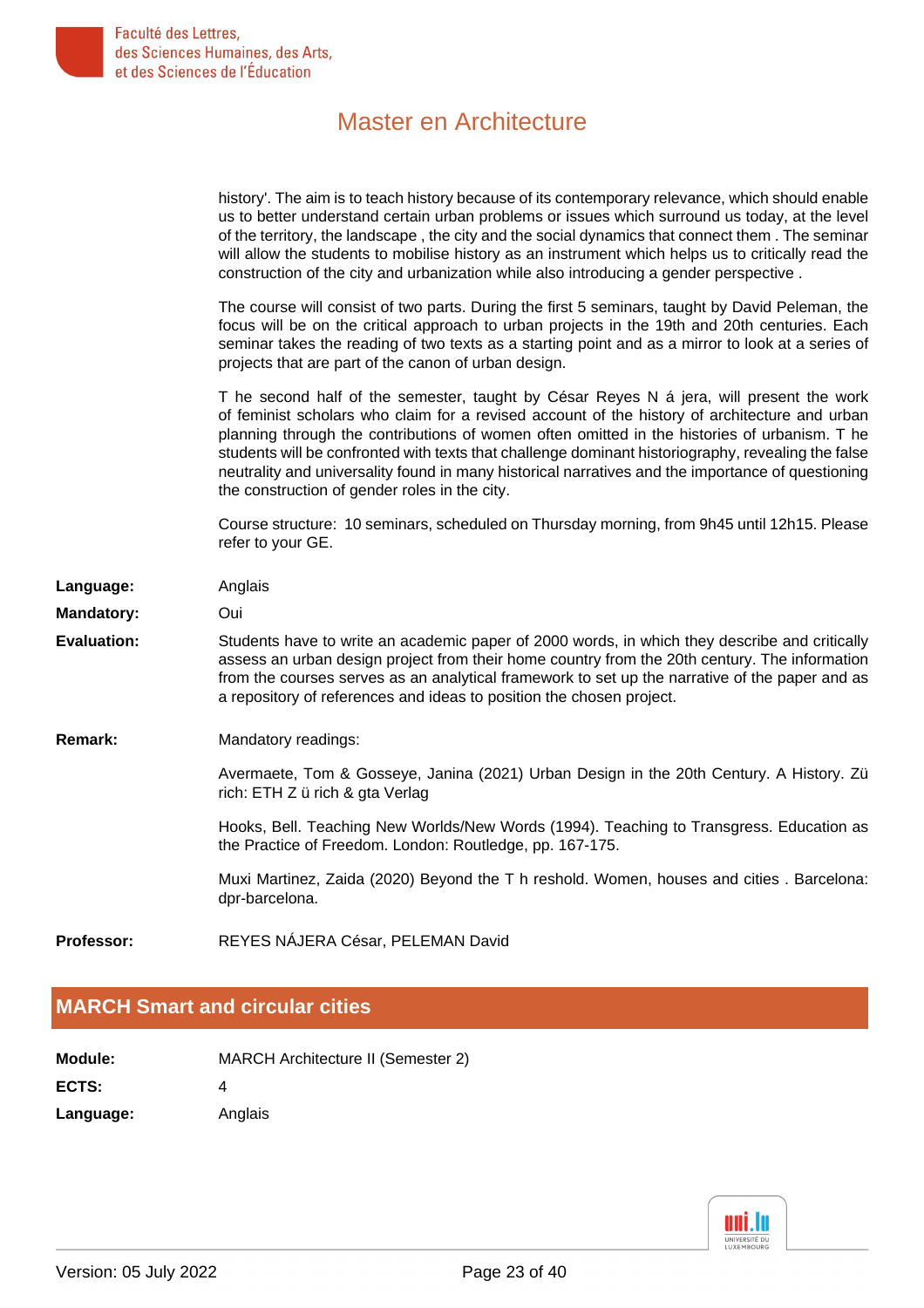

**Mandatory:** Oui **Professor:** SCHMIT Philippe

#### <span id="page-23-0"></span>**[MARCH Urban and Landscape Design within Europe](#page-1-5)**

**Module:** MARCH European Urbanisation II (Semester 2)

**ECTS:** 5

**Description:** THE LANDSCAPE OF THE IN-BETWEEN- LANDSCAPE DESIGN MICRO-STUDIO

LANDSCAPE IN EUROPE- STUDIO RELATED TO 2ND YEAR STUDIO 'URBANIZING THE IN-BETWEEN' (Christian Weier, Landscape architect)

Landscape architecture in Europe' is a module that is taught to give students a better understanding of the environment they work in and work with. From my point of view as a practising landscape architect collaborating frequently with architects and urban designers, it is most important to give you as master architecture students a different angle and a few tools to think about their core architectural work from the 'outside' and integrate the thinking about landscape into their urban design and architectural approach.

This is a big task for a micro-studio, but there are two factors that will make it possible for t students to get involved easily. Firstly, we will avoid to confront the students with a new site as the studio is related to the architecture studio 'urbanizing the in-between' and students will work on the site they are dealing with for their architecture studio. The student can work on landscape architectural aspects related to their urban design studio project. Secondly, you have been already been exposed to landscape architectural thinking in the teaching sessions on landscape architecture lead by Olivier Gaudin in April.

Program

In the first session, I will make a short introduction to the studio. This will be followed by a presentation of your site analysis and concept development that you have been working on as groups and a short introduction of each of your projects. In a second set of individual sessions, I would like you to introduce me to your current urban design project.

| Language:          | Anglais                                                                                                                                                                                                                                                                                                                                                                                                                                                                                                                                                                           |
|--------------------|-----------------------------------------------------------------------------------------------------------------------------------------------------------------------------------------------------------------------------------------------------------------------------------------------------------------------------------------------------------------------------------------------------------------------------------------------------------------------------------------------------------------------------------------------------------------------------------|
| <b>Mandatory:</b>  | Oui                                                                                                                                                                                                                                                                                                                                                                                                                                                                                                                                                                               |
| <b>Evaluation:</b> | Participation 20%<br>Project development 35%<br>Final review: 45%                                                                                                                                                                                                                                                                                                                                                                                                                                                                                                                 |
|                    | To evaluate the project, and eventually grade it, different factors will be taken into consideration:<br>A Presence and participation in online teaching sessions 20%<br>B Development of ideas and process of project development in the form of sketches, writing,<br>collages 35%<br>Deliverables: A project booklet explaining the genesis of the project A3 or A4<br>C Final project (to be presented on presentation board) 45%<br>Deliverables: A project presentation on 1 A2 or 2 A3 in digital format (bigger depending on scale)<br>and presentation in teleconference |

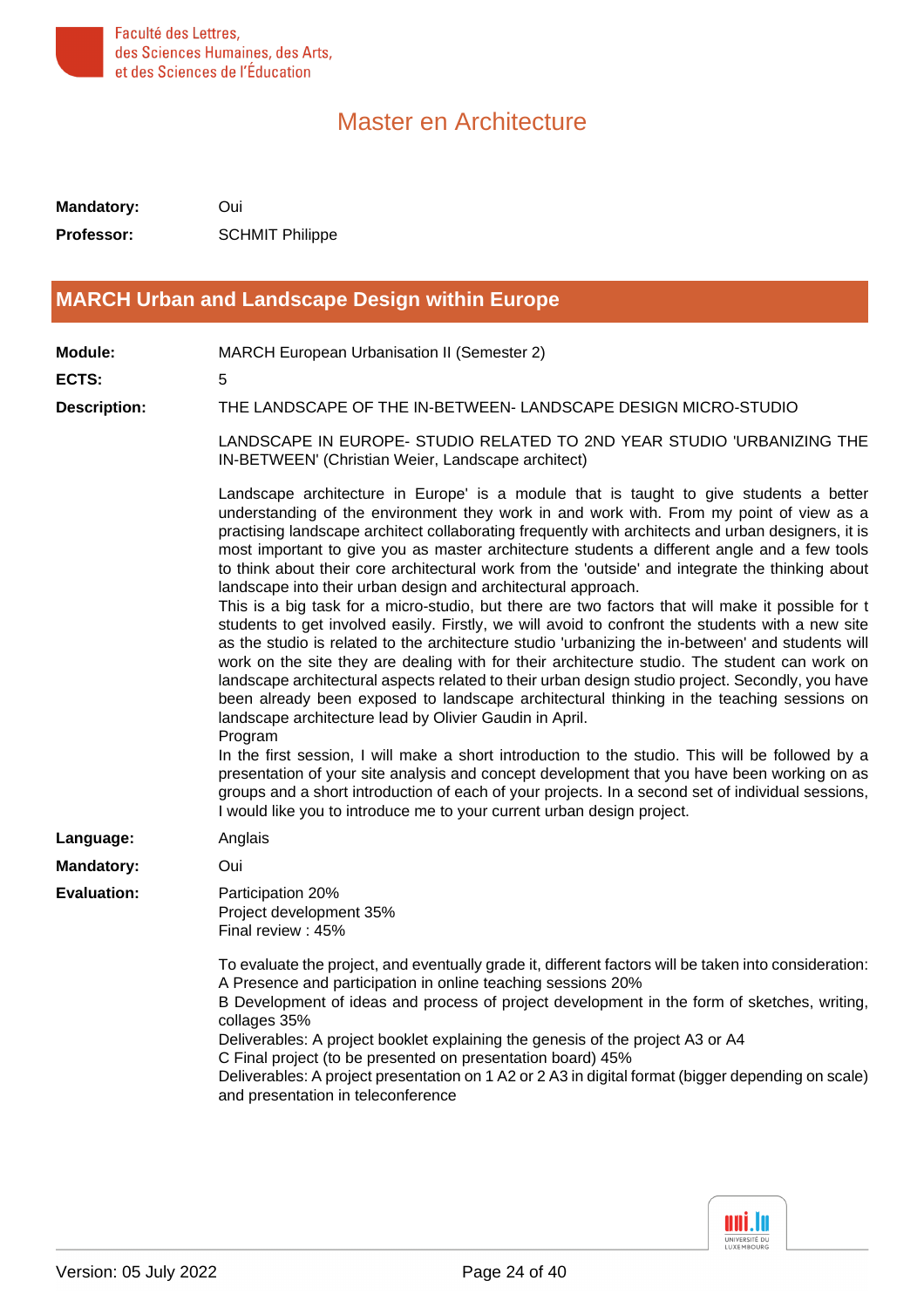

Any chosen form of presentation is acceptable – free hand, digital 2D or 3D drawings, modelmaking. **Professor:** COIGNET Philippe

#### <span id="page-24-0"></span>**[MARCH Special Topics in the Architectural History of the 20th Century](#page-1-6)**

**Module:** MARCH European Urbanisation II (Semester 2)

**ECTS:** 4

**Course learning outcomes:**

An elementary knowledge of major developments in Western architectural history of the 20 thcentury is considered an entry requirement. In this seminar, we will closely investigate a number of case studies that will allow students to better understand how architectural discourses and architectural production have been embedded in "architectural cultures", and how the historiographical analysis of these cultures has, in turn, been subject to changing trends.

**Description:** The introductory class will be devoted to the closely related questions "what is architectural history?" and "what is historiography?". We will define the disciplinary identities of architectural history and general historical science, allowing us to explore the similarities and differences between both. In addition, we will investigate general analytical concepts such as historicity, (a)chronology, (dis)continuity, subjectivity vs. objectivity, cultural turn, banality, users' agency vs. architectural determinism, nationalism, and modern/modernity/modernism.

> The following two classes will focus on a phenomenon that has recently been dubbed (by the French researchers Xavier de Jarcy and Marc Perelman) the " zones d'ombre" ("shadow zones") of architecture and their creators. These "shadow zones" are ideological beliefs and ideals than run counter to the notion of "humanism", and that  $-$  precisely for this reason  $$ often have been ignored or overlooked in architectural historiography. Both classes offer an exploration of such "zones" in the interwar period, investigating the work of Le Corbusier and Ernst Neufert respectively. Even though Le Corbusier is one of the most-studied architects of the twentieth century, architectural historiography has often analysed the architect's work in a formalist vacuum, thereby reducing his political-ideological beliefs to an irrelevant backdrop for the singular work of a genius. It is clear, however, that Le Corbusier's visions cannot be understood without taking into account the enormous appeal that political-ideological concepts such as fascism, "strong state power", and "planism" had during the interwar period. In relation to the work of the German architect Ernst Neufert (the author of one of the best-selling design handbooks of all time), we will explore how supposedly "neutral" architectural norms have both reflected and supported evolving political regimes – from democracy to Nazism. In addition, we will investigate the intellectual genesis of the Taylorist rationale that underpinned the concept of normativity itself.

> The fourth to sixth classes will be devoted to the "architecture of bureaucracy". On the one hand, we will explore the history of one of the quintessential building types of the twentieth century: the office building. By closely investigating architectural and managerial ideas in unison, we will be able to analyse office spaces from the first half of the century as "techno-organizational complexes" (Delphine Gardey), in which norms on "ideal work routines", "ideal leadership", and "ideal employees" were reflected. Essential elements in this analysis are principles such as distrust, hierarchy, and "moral panic" (all in relation to lower class groups and women). An additional analytical element is the notion of "panoptic" and "omnioptic" surveillance, whose

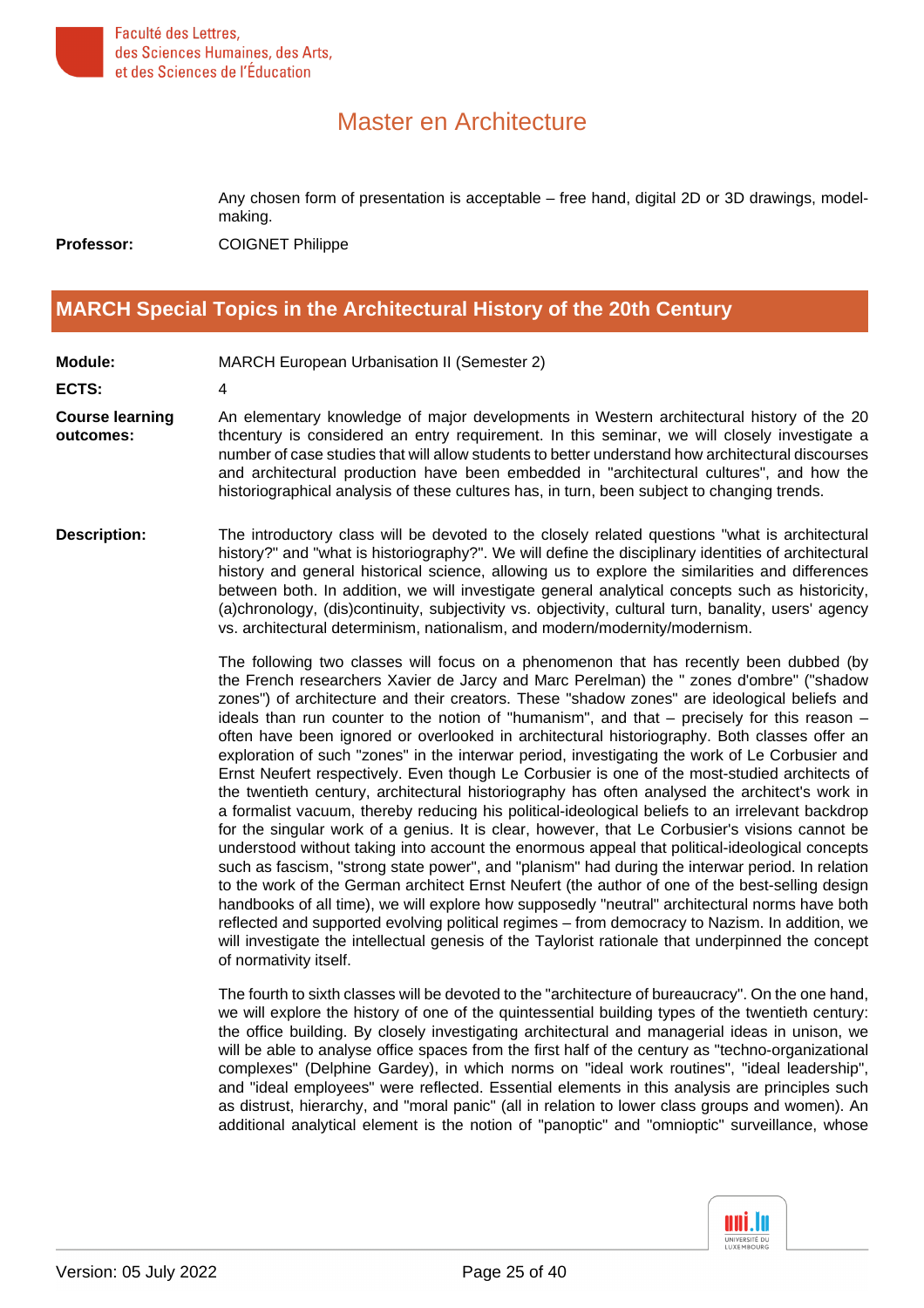origins in the work of the 19 th-century philosopher Jeremy Bentham will be retraced. On the other hand, our investigation of the "architecture of bureaucracy" will lead us to the buildings designed for governmental bureaucracies, such as ministries and transnational organizations (e.g. League of Nations, UN, European Union). Here, essential analytical concepts will be the notions of representation, (anti-)monumentality, determinism, and opacity vs. transparency.

Throughout the course, we will seek to develop a transnational comparative perspective, involving input from the students regarding the "architectural cultures" of their country/countries of origin.

| Language:         | Anglais                                                                                     |
|-------------------|---------------------------------------------------------------------------------------------|
| <b>Mandatory:</b> | Non                                                                                         |
| Evaluation:       | 50 % participation in the seminar (discussions, student presentations), 50 % written essays |
| <b>Remark:</b>    | Mandatory readings:                                                                         |
|                   | One book or series of articles per class (selection TBA)                                    |
| <b>Professor:</b> | VAN DE MAELE Jens                                                                           |

#### <span id="page-25-0"></span>**[09-22 Socio-Economic Development Trends in Europe](#page-1-7)**

| Module:<br>ECTS:                    | <b>MARCH European Urbanisation II (Semester 2)</b><br>4                                                                                                                                                                                                                                                                                                                                                                                                                                            |
|-------------------------------------|----------------------------------------------------------------------------------------------------------------------------------------------------------------------------------------------------------------------------------------------------------------------------------------------------------------------------------------------------------------------------------------------------------------------------------------------------------------------------------------------------|
| <b>Course learning</b><br>outcomes: | Upon completion of the course, students should be able to:                                                                                                                                                                                                                                                                                                                                                                                                                                         |
|                                     | - Describe the current trends and challenges that affect European cities and metropolitan<br>areas.                                                                                                                                                                                                                                                                                                                                                                                                |
|                                     | - Identify the main concepts and theories related to European urban policy and<br>metropolisation and discuss their contribution and relevance.                                                                                                                                                                                                                                                                                                                                                    |
|                                     | - Critically assess the ways in which these socio-economic trends are captured and treated<br>in empirical studies.                                                                                                                                                                                                                                                                                                                                                                                |
| <b>Description:</b>                 | The main objective of this MA course is to give students an overview of the current urban and<br>territorial developments in Europe as well as of the resulting urban policy responses with regard<br>to the growing urbanisation and globalisation trends. A specific feature of this course is that it<br>analyses these trends and their associated challenges and policy responses from three different<br>perspectives, namely from an urban policy, a conceptual and an applied perspective. |
|                                     | The aim of the first part of the course is to critically assess which concepts and theories are<br>able to make sense of the trends and changes that can be witnessed in contemporary Europe.<br>It starts at the European and regional level, with a focus on processes such as globalization,<br>metropolisation and cross-border regionalisation. In response to the emergence of the city as                                                                                                   |

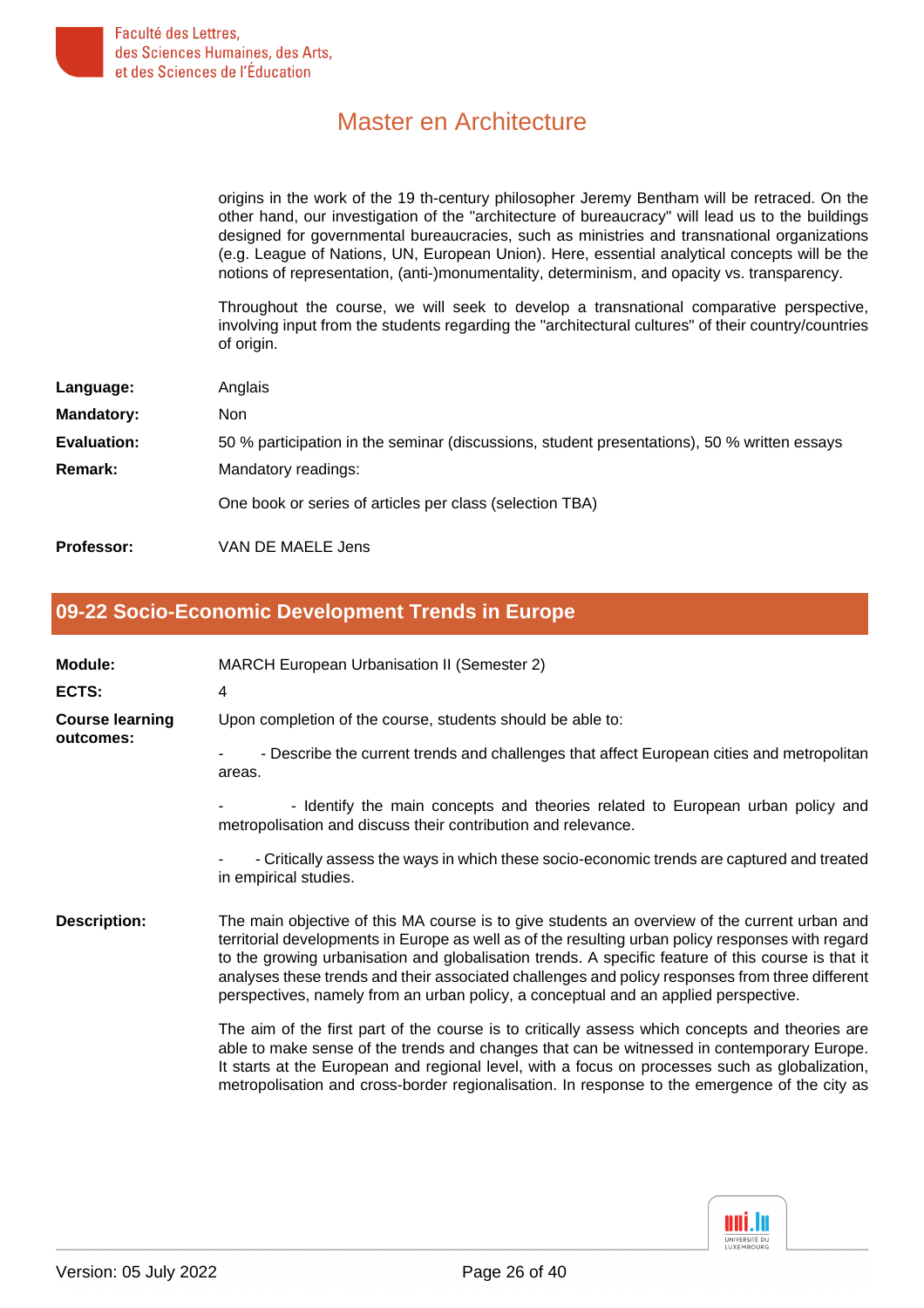

unit of analysis, the attention turns to socio-economic developments at the urban scale, including suburbanization, gentrification and urban regeneration.

The objective of the second part of this course is to complement these conceptual considerations with empirical evidence based on case studies and comparative analyses. To achieve this, a great variety of research and studies will be mobilized. The empirical examination of the trends and challenges of urbanization and metropolisation processes in Europe will notably rely on works conducted by ESPON, national planning agencies and European scholars.

The third part of this course explores the rationalities behind European urban policies as well as their context, development paths, operating principles and effects from a critical perspective. Conceptualizing urban policy as being dynamic and malleable urges us to reconsider traditional understandings of and approaches to the role of European urban policies in economic and social development as well as the processes by which these policies develop and define themselves in practice.

| Language:         | Anglais                                               |
|-------------------|-------------------------------------------------------|
| <b>Mandatory:</b> | Non.                                                  |
| Evaluation:       | 20% continuous assessment on all parts of the course. |
|                   | 80% written exam on all parts of the course.          |

<span id="page-26-0"></span>**Professor:** BECKER Tom, SOHN Christophe

#### **[Transport Systems Analysis](#page-1-8)**

| Module:                             | <b>MARCH European Urbanisation II (Semester 2)</b>                                                                                                                                                                                                                                                                                                                                         |
|-------------------------------------|--------------------------------------------------------------------------------------------------------------------------------------------------------------------------------------------------------------------------------------------------------------------------------------------------------------------------------------------------------------------------------------------|
| ECTS:                               | 4                                                                                                                                                                                                                                                                                                                                                                                          |
| Objective:                          | This course provides the fundamentals of traffic and transport systems theory: it aims at<br>understanding and managing the relationship between demand for mobility and the various<br>transportation systems and explains how these lead to economic and societal problems such<br>as congestion, pollution, etc.                                                                        |
|                                     | The goal is to provide a broad view of transportation systems analysis covering both private<br>and public transport systems, and to complement this overview with a discussion of aspects like<br>congestion analysis and management, intelligent transportation systems, traffic data collection<br>methods, and new sustainable options (travel sharing, multi-modality, e-cars, etc.). |
| <b>Course learning</b><br>outcomes: | Provide the student the student with a basic knowledge of transportation systems and to<br>1.<br>get in touch with the most relevant issues addressed by transportation systems theory.                                                                                                                                                                                                    |
|                                     | 2.<br>Introduce the student to theoretical and practical tools to analyse traffic and transport<br>systems, to solve traffic management and infrastructure planning and design problems.                                                                                                                                                                                                   |
| <b>Description:</b>                 | 1. Introduction to transport systems analysis and transport planning and management;                                                                                                                                                                                                                                                                                                       |

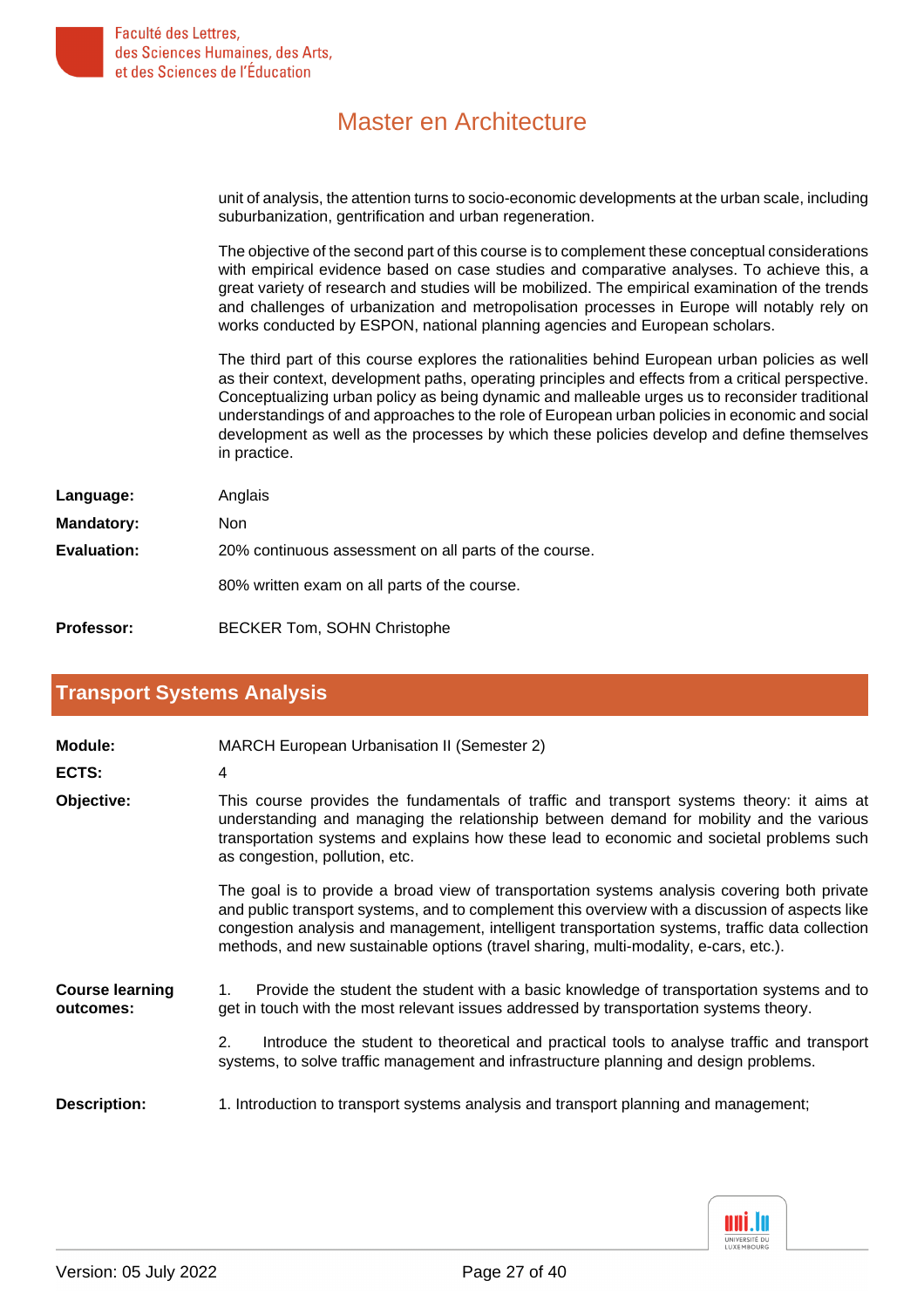|                           | 2. Supply systems and traffic flow theory: Urban and motorway systems, definition of capacity,<br>Macroscopic models (fundamental diagram approach);                                                          |
|---------------------------|---------------------------------------------------------------------------------------------------------------------------------------------------------------------------------------------------------------|
|                           | 3. Demand and Travel behaviour: Basics of random utility theory, decision making processes,<br>choice set generation; 4-stage modelling, OD estimation from traffic data                                      |
|                           | 4. Traffic assignment and equilibrium: Traffic assignment processes; equilibrium principles;                                                                                                                  |
|                           | 5. Planning and scheduling of Public Transport: Timetabling, railway capacity, safety systems,<br>real-time rescheduling and management; PT planning and design, sustainable mobility,<br>multimodal networks |
|                           | 6. Infrastructure planning and design: Basics of transport economics, pricing problems, road<br>maintenance strategies, design and planning of new infrastructures                                            |
|                           | Theme:                                                                                                                                                                                                        |
|                           | 1. The complexity of modelling transportation networks is elaborated in detail, from the analysis<br>of the demand to the arising of congestion problems and how to mitigate them.                            |
|                           | 2. Different management solutions are described in the second part of the course to learn how<br>to reduce transportation costs, and seek sustainable mobility targets.                                       |
| <b>Teaching modality:</b> | Lecture                                                                                                                                                                                                       |
| Language:                 | Anglais                                                                                                                                                                                                       |
| <b>Mandatory:</b>         | Non                                                                                                                                                                                                           |
| <b>Evaluation:</b>        | <b>Written Examination</b>                                                                                                                                                                                    |
| <b>Remark:</b>            | Course handouts, course notes.                                                                                                                                                                                |
|                           | Cascetta E. Transport Systems Analysis. Springer (complementary reading)                                                                                                                                      |
|                           | Ortuzar J. and Willumsen P. Transport Modelling. Wiley (complementary reading)                                                                                                                                |
|                           |                                                                                                                                                                                                               |

**Professor:** VITI Francesco

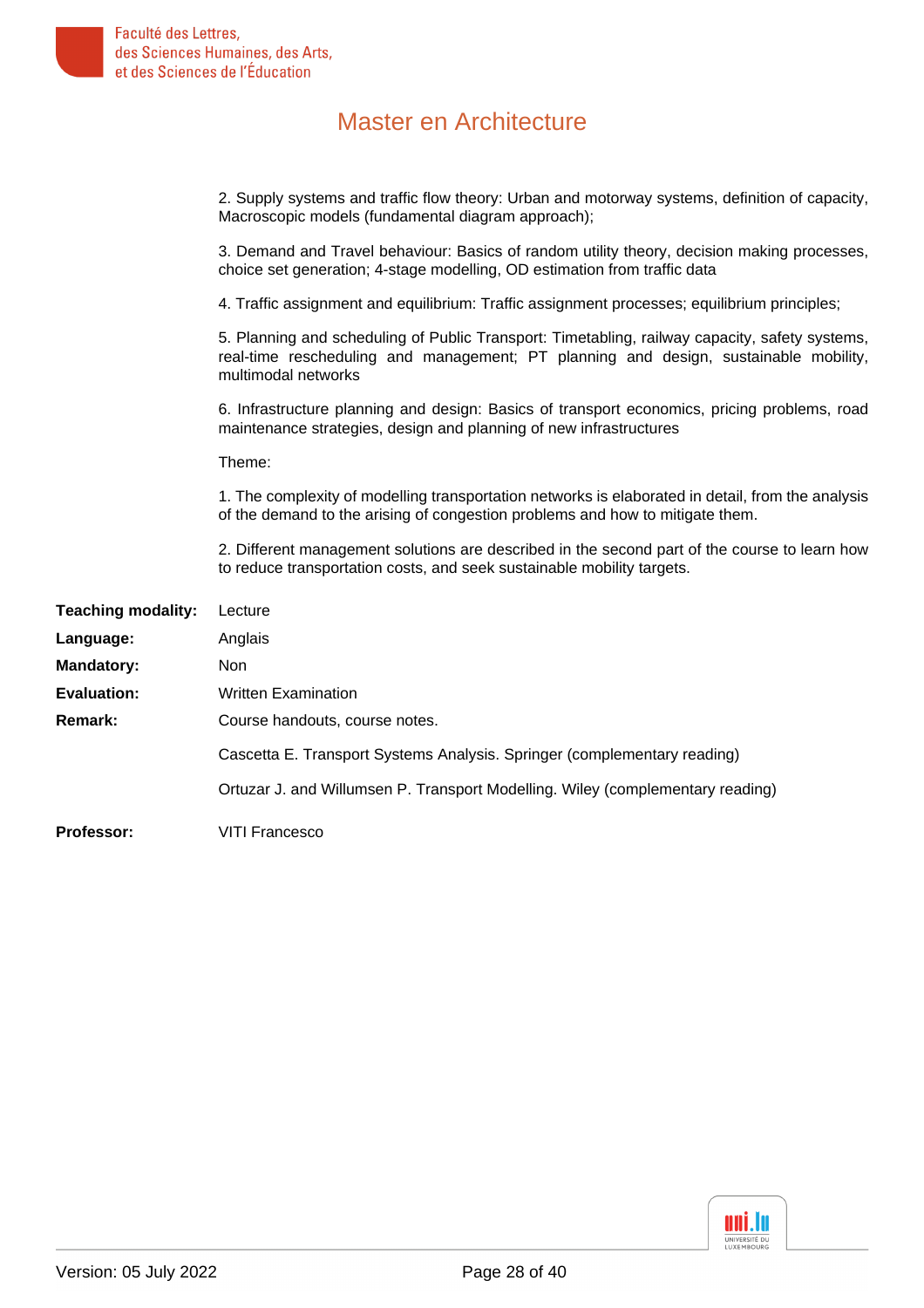

Semester 3

### <span id="page-28-0"></span>**[MARCH Design Studio semester III](#page-1-9)**

| Module:      | Design Studio Semester III (Semester 3)                                                                                                                                                                                                                                |
|--------------|------------------------------------------------------------------------------------------------------------------------------------------------------------------------------------------------------------------------------------------------------------------------|
| <b>ECTS:</b> | 12                                                                                                                                                                                                                                                                     |
| Objective:   | Objective:                                                                                                                                                                                                                                                             |
|              | Course topic and structure:                                                                                                                                                                                                                                            |
|              | 6 PUBLIC HOUSES - On the Metabolic Institution                                                                                                                                                                                                                         |
|              | -You will have to define:                                                                                                                                                                                                                                              |
|              | . a neighbourhood and territory of action: where do people convene and why?                                                                                                                                                                                            |
|              | . a target community                                                                                                                                                                                                                                                   |
|              | . a group of stakeholders                                                                                                                                                                                                                                              |
|              | a precise physical site of intervention -justified in terms of mobility, social practices, political<br>means, etc.                                                                                                                                                    |
|              | -You will engage specific analysis of:                                                                                                                                                                                                                                 |
|              | . the chosen site 'urban fabric and its cross-border specificities at a territorial scale                                                                                                                                                                              |
|              | the territory of action: the reality of the constructed situations and their mental<br>representations (no simple inventory or typological ordering)                                                                                                                   |
|              | . site-specific potential needs and practices: you must acknowledge local situations. Define<br>several local interlocutors/sparring partners for your project (befriending, i.e. who are your local<br>sources of information)                                        |
|              | -You will eventually produce:                                                                                                                                                                                                                                          |
|              | . a design proposalof a building and its strategy for public use; test live formats-an integrated<br>identity for the place: the way people meet in space, the way in which the place communicates<br>its outreach/influence within the neighbourhood and beyond, etc. |
|              | . a Compiled Thesis, a research booklet including methodology and references                                                                                                                                                                                           |
|              | Course learning outcomes:                                                                                                                                                                                                                                              |
|              | . Students will learn how to develop a design project from the scale of a neighbourhood to the<br>scale of the architectural object                                                                                                                                    |

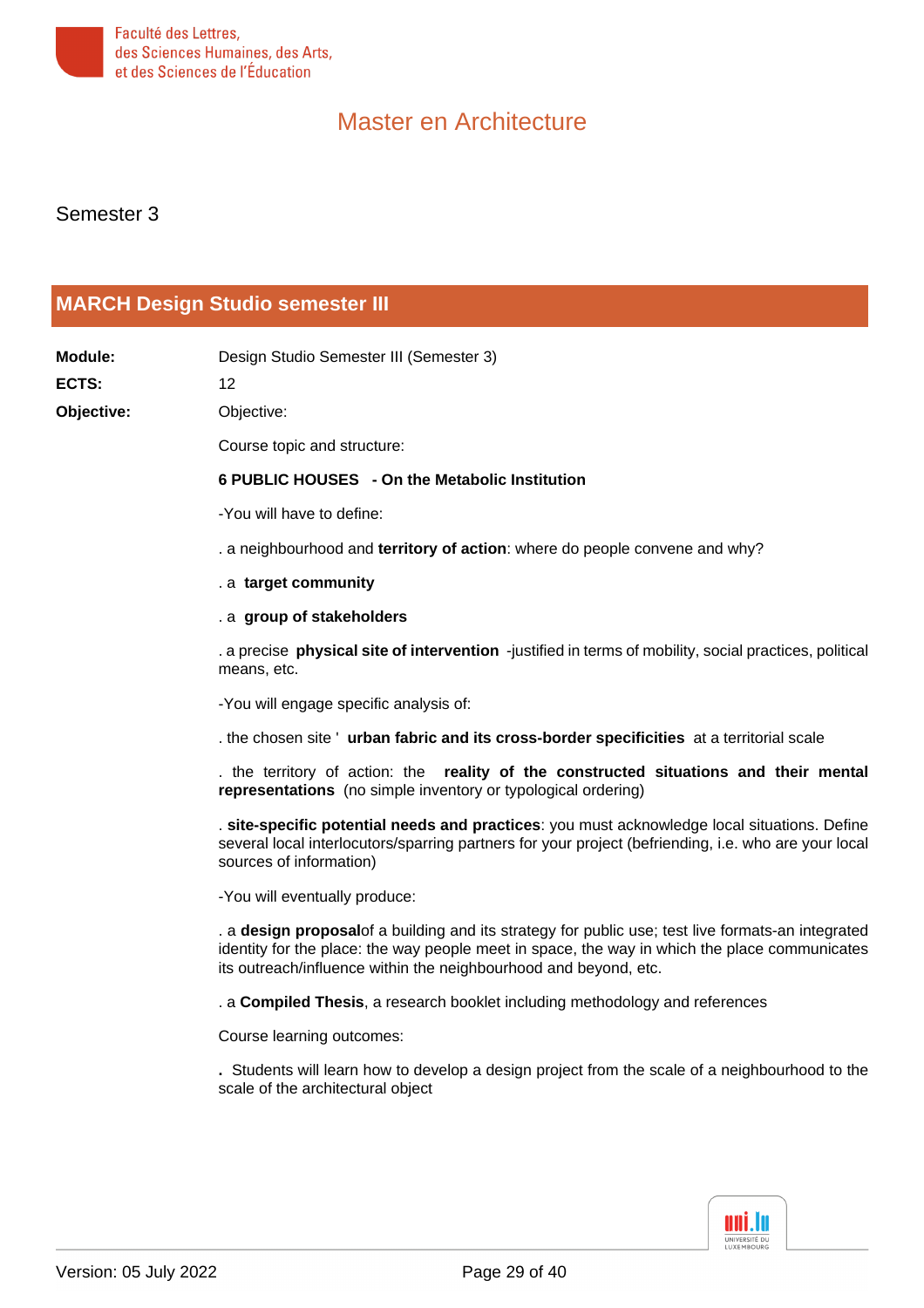

**.** The final design project will expose a process of a critical analysis of the socio-spatial condition in which it has been developed, and show conceptual, graphic and technical virtuosity **Course learning outcomes:** (presence in the studio is mandatory each Tuesday, full day) **Description: 6 PUBLIC HOUSES - On the Metabolic Institution I.** Your proposal will identify a framework response that, in the context and plethora of the entire studio group, will devise a distributed strategy for the entire urban area of Esch: it will investigate

**how to imagine, devise and design a place of politics, driven by issues of mobility, social practices, built environment, etc** . Indeed, the course explores the relationship between the social phenomenon of human assembly and how (spatial) design may arguably have the **ability to effect and affect everyday urbanismsituations** . It investigates the correlation between habitus , spatial policies, and design practices to **place the student as a critical mediator** at the intersection of the different local actors. As a group, we will work around and with spatial constructs that set a productive and critical framework for social interaction and assembly. To do this, we will integrate ourselves in the city of Esch, in the physical space of the Chair.

Indeed, the Chair will produce **immersive research, alongside actual people and their local stories** , which ambition will be to conduct the research and consultancy in a physical agency to **open up directly towards the city, specific neighbourhoods, and urban conflicts** .

The role of the studio in this situation will be one of embedded research, developing **prospective and strategic frameworks** for best-practice planning that **interrogate models of purely economic growth** towards a more inclusive culture of civil society, quality of life, and sustainable futures. You ' ll work hand-in-hand with ongoing initiatives, establish communication between different actors within the devolved pattern to **enhance the quality of public life of the crossborder region** .

#### **II.**

We will be working towards producing **a set of test cases** regarding future **Transition Hubs** in and for the political landscape of the Greater Luxembourg region by investigating and intervening [in] the local context of Esch/Brill:

. Transition and enabling of localized discourses;

. Transition Hubs both as a localised/neighbourhood/space of assembly as well as political/ organizational tool for the Transition;

- . Typologies of assembly: urban, intermediate, rural;
- . Transition Hub prototype Brill: what constitutes its spatial and cultural identity?

. In the context of the Luxembourg in Transition project, **a prototype (1:1 scale)** for a Transition Hub will be realized in 2022.

**III.**

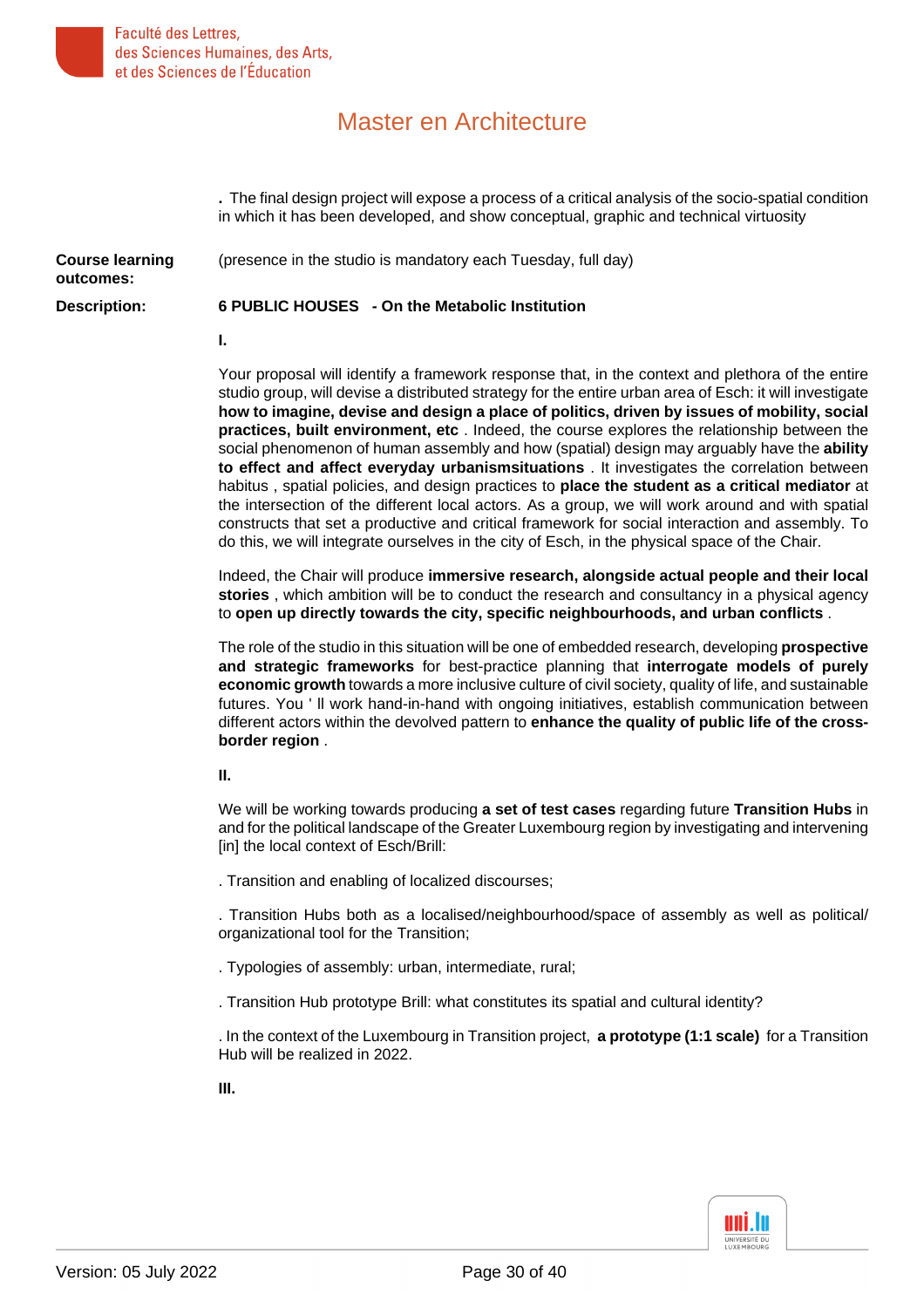

**Weekly exercises** : as a response to the brief, and the question of how to integrate heterogeneous identities, you should think about **how to integrate particular sets of knowledge** that you, as a member of the research team, bring along regarding your home culture. Identify this/your knowledge and propose as to how to integrate it as a personal take on the brief. You will be working in **pairs** (6 groups of 2 people) and develop a **collective toolbox** that you will update before each collective working session.

| Language:         | Anglais                                                            |
|-------------------|--------------------------------------------------------------------|
| <b>Mandatory:</b> | Oui                                                                |
| Evaluation:       | 50% participation in the studio, 50% final project presentation    |
|                   | Mandatory:                                                         |
|                   | Yes (presence in the studio is mandatory on each Tuesday, all day) |
| Remark:           | Schedule:                                                          |
| <b>Professor:</b> | <b>MIESSEN Markus, CANE Francelle</b>                              |

#### <span id="page-30-0"></span>**[MARCH Seminar Communicating Architecture](#page-2-0)**

| Module:                             | Architecture III (Semester 3)                                                                                                                                                                                                                                                                                                                                                                                                                                                                                                                                                                                                                                                                                                                                                                                                                                                                                                                                                                                                                                                                                                                                                                                                                                                                                                                                                                                                                                              |
|-------------------------------------|----------------------------------------------------------------------------------------------------------------------------------------------------------------------------------------------------------------------------------------------------------------------------------------------------------------------------------------------------------------------------------------------------------------------------------------------------------------------------------------------------------------------------------------------------------------------------------------------------------------------------------------------------------------------------------------------------------------------------------------------------------------------------------------------------------------------------------------------------------------------------------------------------------------------------------------------------------------------------------------------------------------------------------------------------------------------------------------------------------------------------------------------------------------------------------------------------------------------------------------------------------------------------------------------------------------------------------------------------------------------------------------------------------------------------------------------------------------------------|
| ECTS:                               | 3                                                                                                                                                                                                                                                                                                                                                                                                                                                                                                                                                                                                                                                                                                                                                                                                                                                                                                                                                                                                                                                                                                                                                                                                                                                                                                                                                                                                                                                                          |
| <b>Course learning</b><br>outcomes: | Students will be introduced to a critical examination of the methods, practices, and strategies, of<br>architectural communication and discourse, as shaped through photography, writing, publishing,<br>exhibitions, biennials - and ultimately architecture itself. They will learn how to read, interpret,<br>and construe these contextualisations - and conclude with a statement of practice of their own.                                                                                                                                                                                                                                                                                                                                                                                                                                                                                                                                                                                                                                                                                                                                                                                                                                                                                                                                                                                                                                                           |
| <b>Description:</b>                 | How are spatial relationships discussed and made visible? How do we look at, and communicate<br>our surroundings? How do we look at, and communicate architecture? This seminar will<br>investigate the strategies that can be employed through writing, photography, and the use<br>of publications, publishing strategies, and exhibition making as well as other media, as an<br>alternative spatial practice - and discourse.<br>We will start with the ?rst books of architecture, explore the historic relationship between<br>photography and architecture, look at examples of publishing in art and architecture, and<br>exhibitions - and the role, use, strategies, and possibilities of contemporary media - employed<br>by architects and artists alike.<br>Discussing the larger context of architectural perception and communication, we will discuss the<br>editorial principles and parameters at work - and consider the perception and communication<br>of architecture - and ultimately your own practice, through the communication strategies<br>employed.<br>Special attention and brief introductions will be given to the work of, and strategies used by<br>Vitruvius, Alberti, Mies van der Rohe, Le Corbusier, Aldo Rossi, Ettore Sottsass, Lewis Baltz,<br>Herzog & de Meuron, Rem Koolhaas OMA/AMO, Ed Ruscha, Venturi Scott Brown, Jack Self,<br>Valerio Olgiati, Something Fantastic, 6A, Gordon Matta-Clark, Yona Friedman, Atelier Bow- |

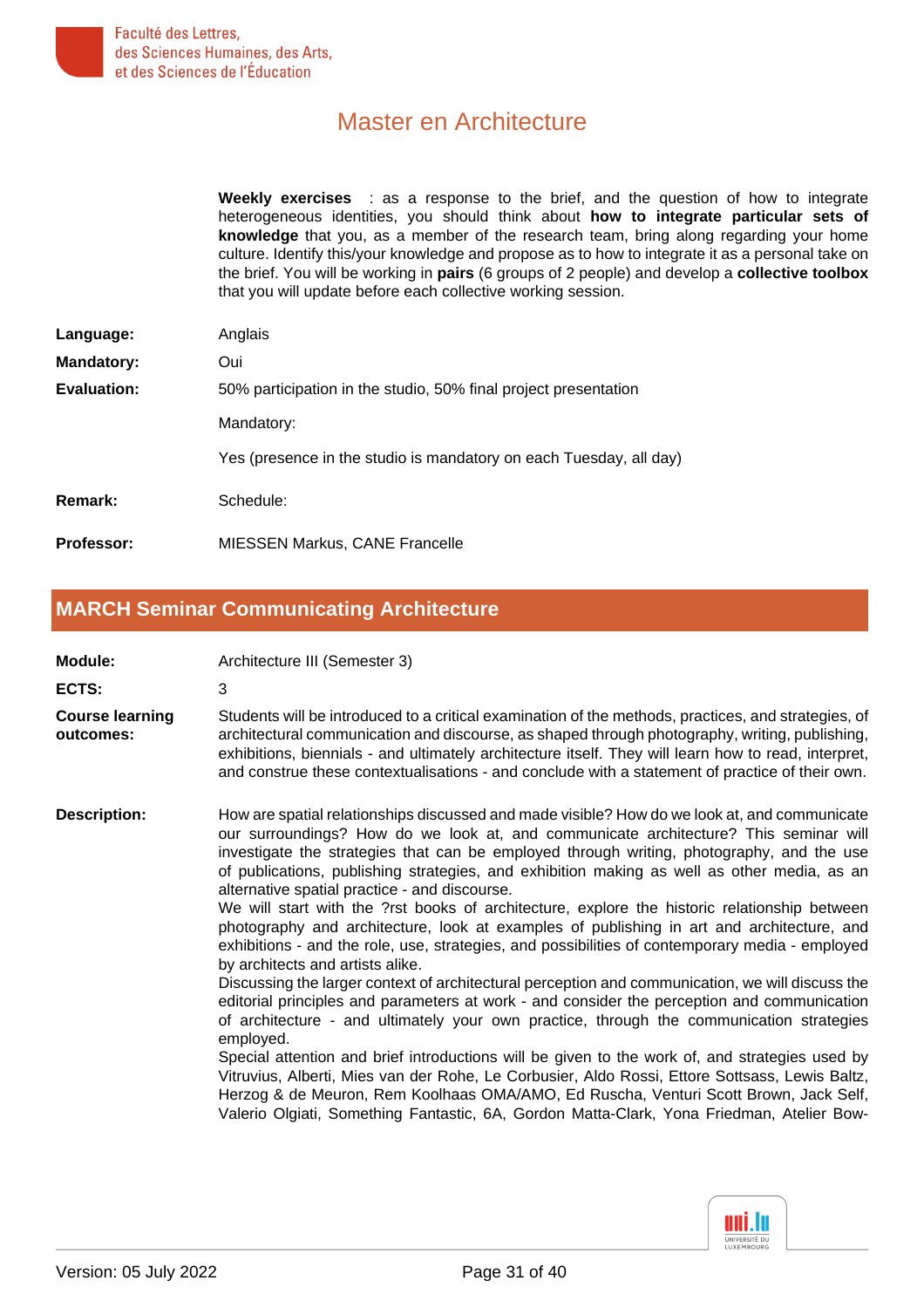

| <b>Teaching modality:</b> | Wow, Robert Smithson, Abraham Cruzvillegas, Iván Martinéz, Accattone, Brandlhuber+ / B+,<br>the work of Beatriz Colomina, and the approach and role of the CCA in Montreal.<br>Course structure:<br>7 x lectures à 3 TU each, mondays 10.30-13.00h                                                                                                                                                                                                                                                                                                                                                                                                                                                                                                           |
|---------------------------|--------------------------------------------------------------------------------------------------------------------------------------------------------------------------------------------------------------------------------------------------------------------------------------------------------------------------------------------------------------------------------------------------------------------------------------------------------------------------------------------------------------------------------------------------------------------------------------------------------------------------------------------------------------------------------------------------------------------------------------------------------------|
|                           | preliminary schedule:                                                                                                                                                                                                                                                                                                                                                                                                                                                                                                                                                                                                                                                                                                                                        |
|                           | 11.10, belval<br>18.10, belval<br>25.10, online<br>08.11. online<br>15.11, online<br>22.11, and 29.11 belval                                                                                                                                                                                                                                                                                                                                                                                                                                                                                                                                                                                                                                                 |
| Language:                 | Anglais                                                                                                                                                                                                                                                                                                                                                                                                                                                                                                                                                                                                                                                                                                                                                      |
| <b>Mandatory:</b>         | Oui                                                                                                                                                                                                                                                                                                                                                                                                                                                                                                                                                                                                                                                                                                                                                          |
| <b>Evaluation:</b>        | Rating: 50 % participation in the seminar, 50 % written exam / Manifesto of Practice.                                                                                                                                                                                                                                                                                                                                                                                                                                                                                                                                                                                                                                                                        |
| <b>Remark:</b>            | A few titles, publications and references from, on, and by just google them and you will ?nd<br>all versions and formats as published over time:                                                                                                                                                                                                                                                                                                                                                                                                                                                                                                                                                                                                             |
|                           | Contemporary titles-Superstudio, all and most notably - Migrations / CIVA König-Rem Koolhaas,<br>Oma/Amo-Constant -Cedric Price -Archigram -Keller Easterling -Yona Friedman Historic titles-<br>Eugene Atget, photographer of the big Hausmannian transformations of Paris-Emile Zola, writer<br>on the big Hausmannian transformations of ParisSpeci?c Titles-The Situanist and the City, ed<br>Tom mcDonough, Verso Books-The Image of the City, Colin Rowe-Four Ecologies, Rayner<br>Banham-Learning from Las Vegas, Venturi Scott Brown, Interviews VSB-Real Review, Jack Self-<br>Fulcrum, Jack Self-Gilles Clement, Planetary Garden, The Third Landscape-Feminist Power<br>Tool, Helène Frichot-Dirty Theory: Troubling Architecture, Hèlene Frichot |
|                           | -Architecture and Feminisms: Ecologies, Economies, Technologies, ed<br>Helène Frichot<br>-The Other Architect: Another Way of Building Architecture Ed, Giovanna Borasi, Spector Books,                                                                                                                                                                                                                                                                                                                                                                                                                                                                                                                                                                      |
|                           | <b>CCA</b><br>Books on Books of Architecture and publishing practices by architects<br>-Catherine de Smet, Le Corbusier, Architect of Books<br>-The Anatomy of the Architectural Book, André Tavares<br>-Sara de Bondt, The Book of the Book<br>-Beatrice Colomina, Manifesto Architecture, and subsequently all other titles                                                                                                                                                                                                                                                                                                                                                                                                                                |
| <b>Professor:</b>         | <b>OVERMEER Erica</b>                                                                                                                                                                                                                                                                                                                                                                                                                                                                                                                                                                                                                                                                                                                                        |

### <span id="page-31-0"></span>**[Steel & Composite Structures 1 – High Rise Buildings](#page-2-1)**

| <b>Module:</b> | Architecture III (Semester 3) |
|----------------|-------------------------------|
| ECTS:          |                               |

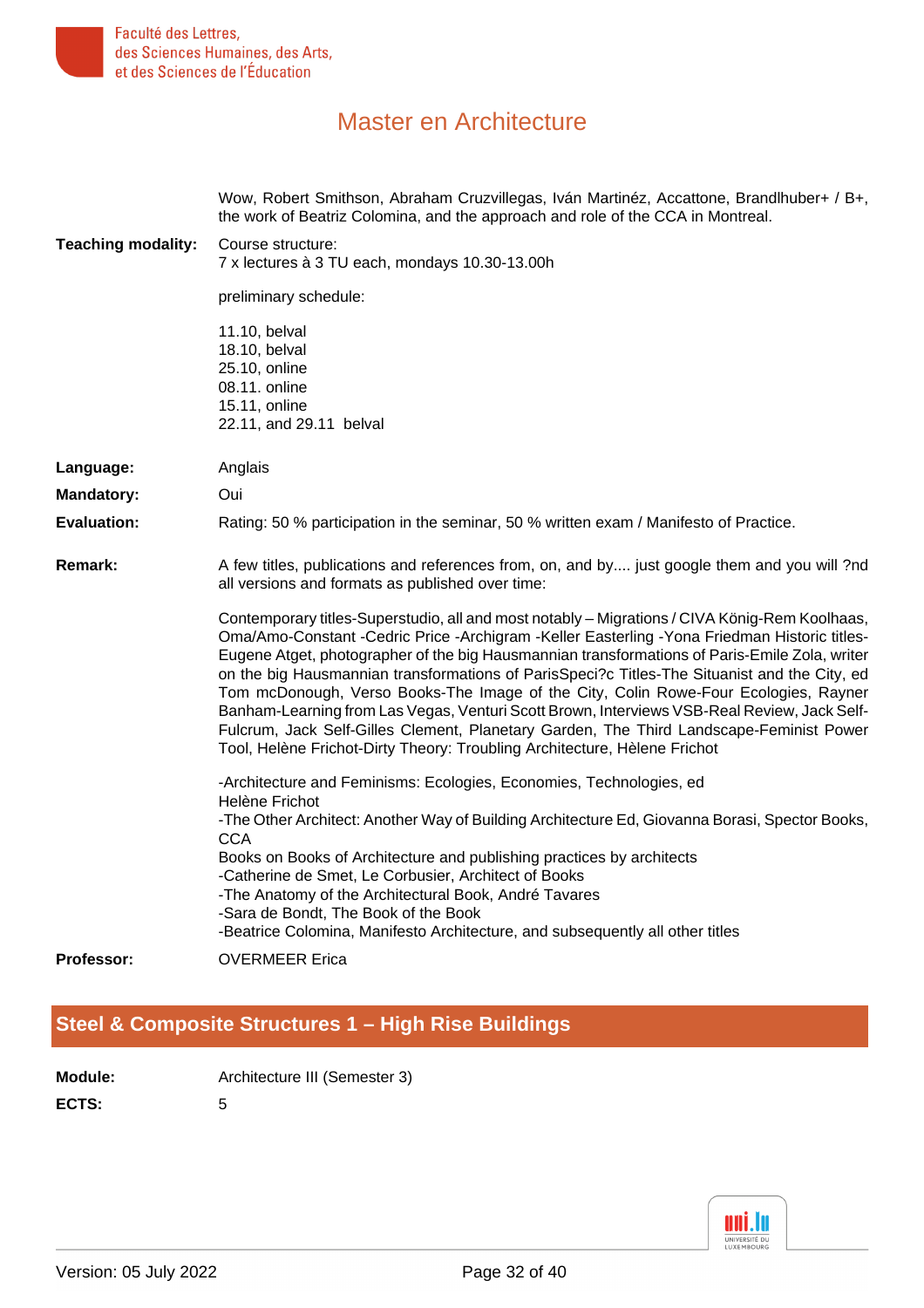

| Objective:             | <b>Civil Structural Engineering</b>                                                                                                                                                                                                                                                                                                                                                                                  |
|------------------------|----------------------------------------------------------------------------------------------------------------------------------------------------------------------------------------------------------------------------------------------------------------------------------------------------------------------------------------------------------------------------------------------------------------------|
|                        | The learning targets concern different types of steel and steel composite structures of multi-<br>storey- and tall buildings. Light flooring construction types and special bracing constructions for<br>high-rise buildings in steel and steel composite structure are determined and analysed.                                                                                                                     |
|                        | Special calculation methods, like the determination of the Eigenfrequency of a building and<br>important constructional rules, for example the combination of different bracing elements are<br>known.                                                                                                                                                                                                               |
|                        | Different Methods of optimizing the building construction elements - with the different target<br>parameters like construction time, simplicity of assembly, degree of prefabrication and reduction<br>of steel tonnage is known. Especially the last point is important, which insists in the basis<br>for the later judgement of CO2-equivalent concerning the sustainable construction with limited<br>resources. |
|                        | The student is able to work interdisciplinary in a team of structural engineers and architects.                                                                                                                                                                                                                                                                                                                      |
|                        | Learning the mutual understanding is important in a sense, that different actors in the building<br>sector have – according to their profession and assignment – different "languages" and also<br>different targets to achieve.                                                                                                                                                                                     |
|                        | <b>Architectural Engineering</b>                                                                                                                                                                                                                                                                                                                                                                                     |
|                        | The student in Architectures is able to work in an interdisciplinary group of Architects and<br>Structural Engineers.                                                                                                                                                                                                                                                                                                |
|                        | He knows about the different challenges of high-rise buildings in comparison with residential<br>buildings and multi-storey buildings.                                                                                                                                                                                                                                                                               |
|                        | He can draft a high-rise building with consideration of the most important structural elements in<br>combination with a structural engineer. He knows the different structural elements, which are<br>necessary for the vertical load take down and the building's bracing.                                                                                                                                          |
| <b>Course learning</b> | <b>Civil Structural Engineering</b>                                                                                                                                                                                                                                                                                                                                                                                  |
| outcomes:              | 1. The student is able to work in an interdisciplinary team of Architects and Structural Engineers.                                                                                                                                                                                                                                                                                                                  |
|                        | 2. The student is able to propose different ways of constructing and analysing composite slab<br>systems for high-rise buildings in steel and concrete and knows how to prove its load bearing<br>capacity. The student can propose the different methods to brace high-rise buildings and is able<br>to calculate the stability of the bracing system.                                                              |
|                        | 3. The student is able to draft different structural systems for wide span constructions, to name<br>assessment criteria and to judge the respective advantages and disadvantages.                                                                                                                                                                                                                                   |
|                        | 4. The student is able to draft and design a standard bridge with the special required proofs of<br>fatigue for the steel details.                                                                                                                                                                                                                                                                                   |
|                        | Architecture                                                                                                                                                                                                                                                                                                                                                                                                         |

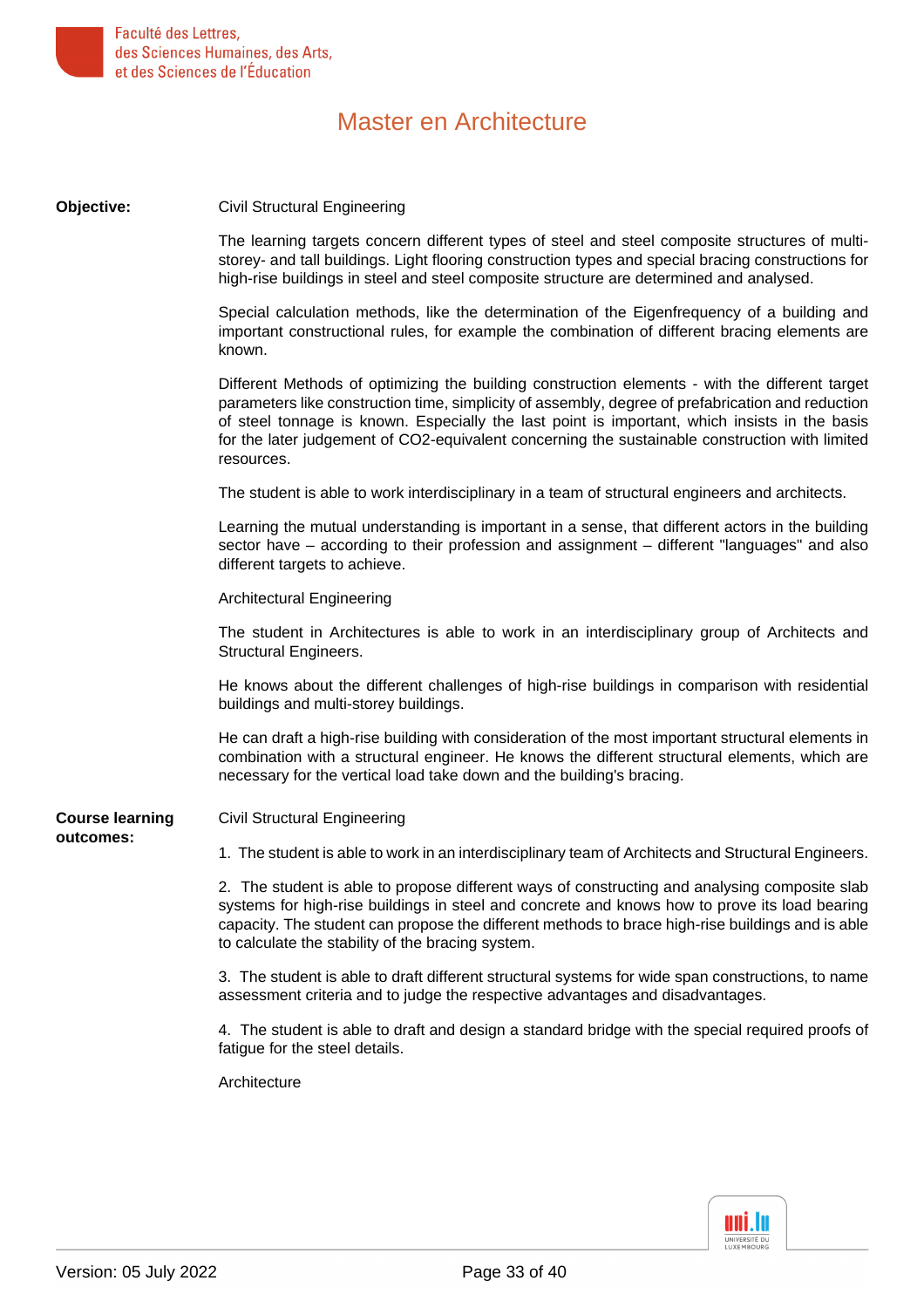1. The student is able to work in an interdisciplinary team of Architects and Structural Engineers.

2. The student is able to develop a rough draft of a high rise building with the knowledge about the necessity of structural systems

**Description:** High Rise Buildings in Steel and Concrete Composite Structure

- **Introduction**
- Exemplification of worldwide well known buildings
- Slab structures in composite steel and concrete structures
- Impacts on high rise systems
- **Bracing systems**
- Structural analysis
- · Circular Economy and Reusable Systems

Judgement criteria concerning construction time, simplicity of assembly, degree of prefabrication and reduction of resources namely steel tonnage and concrete volume

1. This course is focusing on the first theme: the design of large structures in steel and composites.

2. The subject Sustainability is tackled in the chapter about reusable systems for a circular economy.

**Teaching modality:** Lecture and Workshops

| Language:          | Anglais                                                                                        |  |  |  |  |
|--------------------|------------------------------------------------------------------------------------------------|--|--|--|--|
| <b>Mandatory:</b>  | Oui                                                                                            |  |  |  |  |
| <b>Evaluation:</b> | Development of a High Rise Building -                                                          |  |  |  |  |
|                    | 1. Participation in the lectures and workshops                                                 |  |  |  |  |
|                    | 2. Development and Draft of a HR building<br>within an interdisciplinary team                  |  |  |  |  |
|                    | 3. Quality and plausibility of the developed<br>solution                                       |  |  |  |  |
|                    | 4. Final report with structural analysis,<br>architectural drawings and structural<br>drawings |  |  |  |  |
|                    | 5. Final presentation                                                                          |  |  |  |  |
|                    |                                                                                                |  |  |  |  |

Remark: Script C. Petersen; "Stahlbau", Vieweg-Verlag K.-J. Schneider; "Bautabellen für Ingenieure"; Werner Verlag "Betonkalender", Verlag Ernst und Sohn "Stahlbau-Kalender", Verlag Ernst und Sohn S. Bungale; S.E. Taranath; "Wind and Earthquake Resistant Buildings",

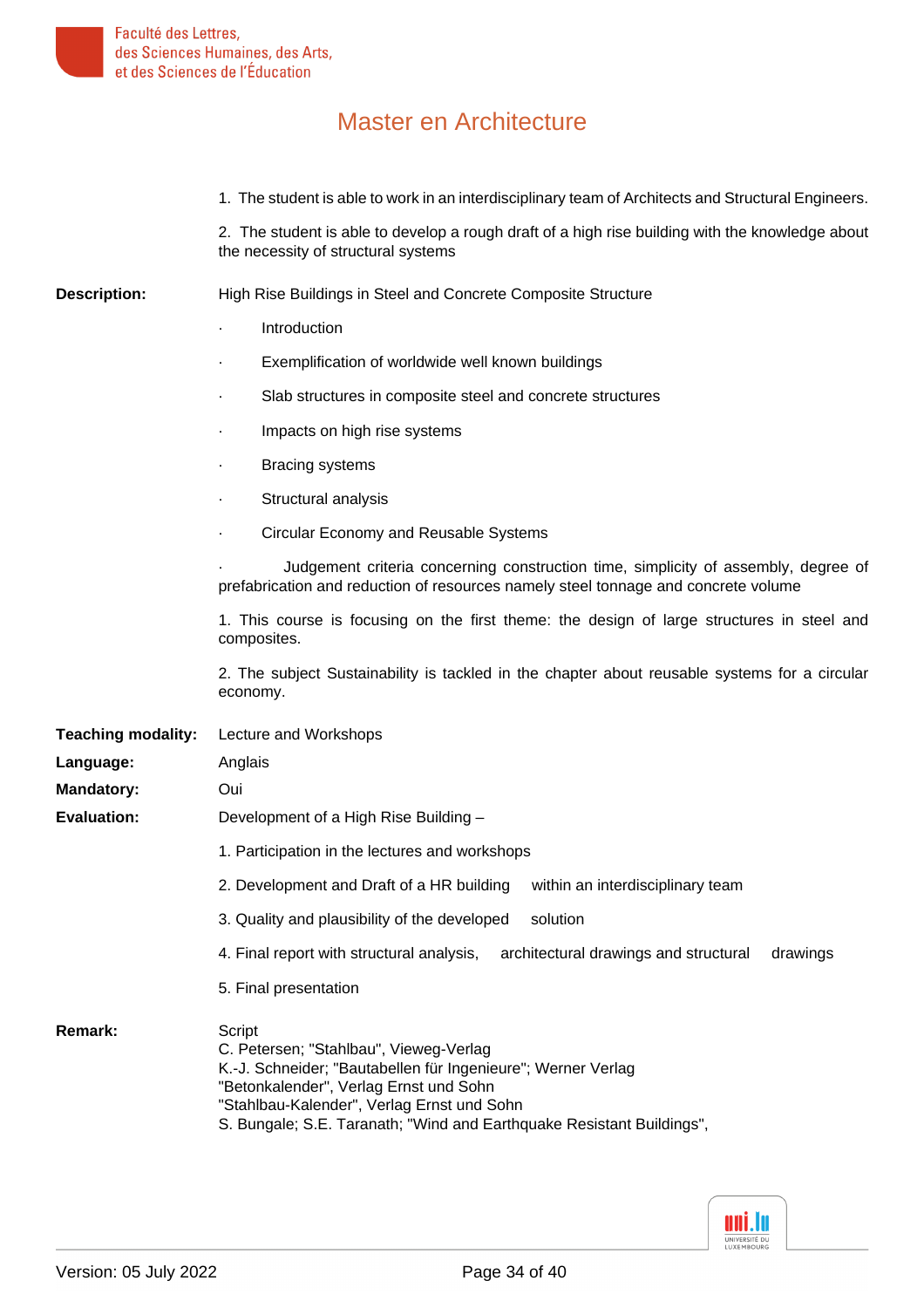

W.F. Chen, E.M. Lui; "Handbook of Structural Analysis and Design"; Taylor and Francis, Boca Raton, USA

<span id="page-34-0"></span>**Professor:** ODENBREIT Christoph, METOLLI Rigels

#### **[MARCH Visual and Cultural Studies](#page-2-2)**

| <b>Module:</b>                      | Architecture III (Semester 3)                                                                                                                                                                                                                                                                                                                                                                     |  |  |  |  |
|-------------------------------------|---------------------------------------------------------------------------------------------------------------------------------------------------------------------------------------------------------------------------------------------------------------------------------------------------------------------------------------------------------------------------------------------------|--|--|--|--|
| ECTS:                               | 3                                                                                                                                                                                                                                                                                                                                                                                                 |  |  |  |  |
| Objective:                          | This course gives an introduction to main topics in contemporary art and provides an insight on<br>the role of modern and contemporary art museums in western societies: it aims at understanding<br>the relationship between the development of art, architecture and representation, while exploring<br>the societal, political and urban aspects implied by the construction of such a museum. |  |  |  |  |
| <b>Course learning</b><br>outcomes: | -Provides the student with a knowledge of some aspects of recent art history and its iconography                                                                                                                                                                                                                                                                                                  |  |  |  |  |
|                                     | - Introduce the student to theoretical and practical tools to analyse needs and functionality of<br>art museums.                                                                                                                                                                                                                                                                                  |  |  |  |  |
| <b>Description:</b>                 | 1. Introduction to main issues of modern and contemporary art<br>2. Iconography and representation of utopia: how to read an artistic / architectural image?                                                                                                                                                                                                                                      |  |  |  |  |
|                                     | 3. Case studies of contemporary art practices and museums                                                                                                                                                                                                                                                                                                                                         |  |  |  |  |
|                                     | Organisation: Lectures, discussions and visit of a museum                                                                                                                                                                                                                                                                                                                                         |  |  |  |  |
| Language:                           | Anglais                                                                                                                                                                                                                                                                                                                                                                                           |  |  |  |  |
| <b>Mandatory:</b>                   | Oui                                                                                                                                                                                                                                                                                                                                                                                               |  |  |  |  |
| <b>Evaluation:</b>                  | 25 % participation during the course, 75 % home assignment (essay).                                                                                                                                                                                                                                                                                                                               |  |  |  |  |
| <b>Professor:</b>                   | <b>LUNGHI Enrico</b>                                                                                                                                                                                                                                                                                                                                                                              |  |  |  |  |

#### <span id="page-34-1"></span>**[MARCH Comparative analysis: laws, regulations, norms](#page-2-3)**

| <b>Module:</b>                      | European Urbanisation III (Semester 3)                                                                                                                          |
|-------------------------------------|-----------------------------------------------------------------------------------------------------------------------------------------------------------------|
| ECTS:                               |                                                                                                                                                                 |
| <b>Course learning</b><br>outcomes: | Students are introduced to the logic and structure of major laws and regulations related to the<br>build environment at the building, urban and regional scale. |

Students familiarise themselves with local, regional and European regulatory frameworks.

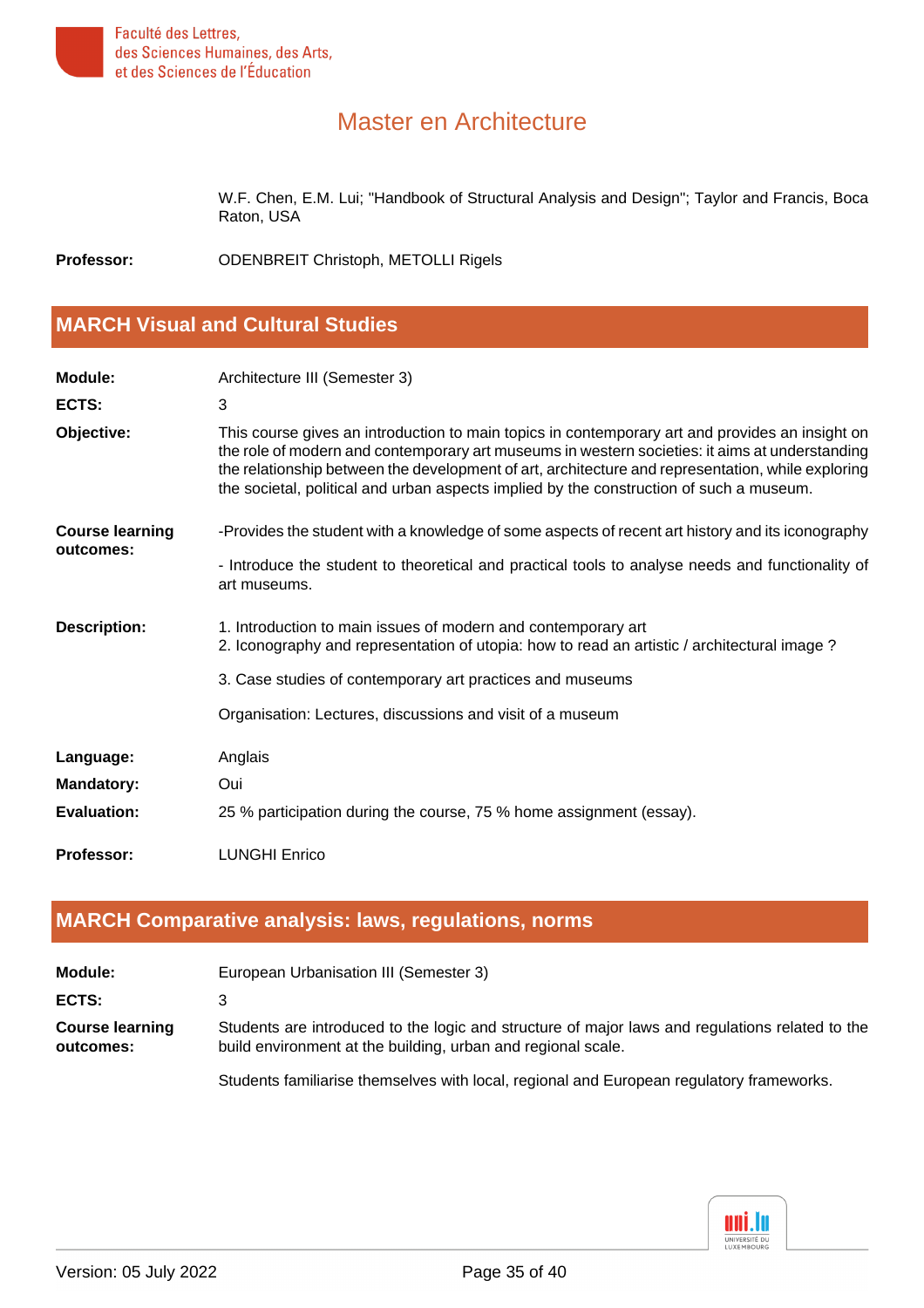

Students learn how to integrate regulatory constraints onto their design projects.

**Description:** Regulatory frameworks and regimes constitute a crucial element shaping the building environment at multiple scales: from the national and transnational, through national and European spatial development plans; to urban and regional, through masterplans and urban and regional plans; to the building scale through building codes and regulations. This course aims to introduce students to the logic and structure of major regulatory frameworks, focusing on the broader region of Luxembourg, but also on the European scale. Moreover, it aims to help students integrate regularity conditions into the design process.

Course Structure:

Overview of major regularly frameworks, actors, regimes and scales, both historical and contemporary and their impact on the build environment.

Focus on regional and European regulatory frameworks and local building codes and regulations.

Integration of regularity conditions into the design process.

| Language:         | Anglais                                               |
|-------------------|-------------------------------------------------------|
| <b>Mandatory:</b> | Oui                                                   |
| Evaluation:       | 50 % participation in the seminar, 50% final project. |
| <b>Professor:</b> | <b>VON ROESGEN Maximilien Paul Pierre</b>             |

#### <span id="page-35-0"></span>**[MARCH Seminar on Project Management](#page-2-4)**

| Seminars III (Semester 3)<br>Module: |  |
|--------------------------------------|--|
|--------------------------------------|--|

**ECTS:** 4

**Objective:** The student has to be aware of the life cycle of a building and the different consecutives phases. A focus is set on the "conception phase" to guaranty a user needs adaptable building as main condition for a sustainable construction. The understanding of an infrastructure as support for the core business of an economic, public or private entity and as important part for the social and cultural development of an urban area will help to define the targets of any construction. She / he will learn about the differences between role and function in a project team and get informed about the link between legal requirements (construction laws in D/F/L context) and technical and process orientated constrains. As construction is the consequence of filling in contracts between partners who are linked by mutual performance bonds, the legal basics for contracting and tendering will be mentioned in the D/F/L context.

> The student will be able to set up a project structure and get competences to lead a team and manage the tools in a more and more digital supported design process. (by using BIM-methods)

> In a more practical part of the lecture and by using examples of university premises at Campus Belval, she/he will be trained to interpret the user needs to set up a space program for a research building.

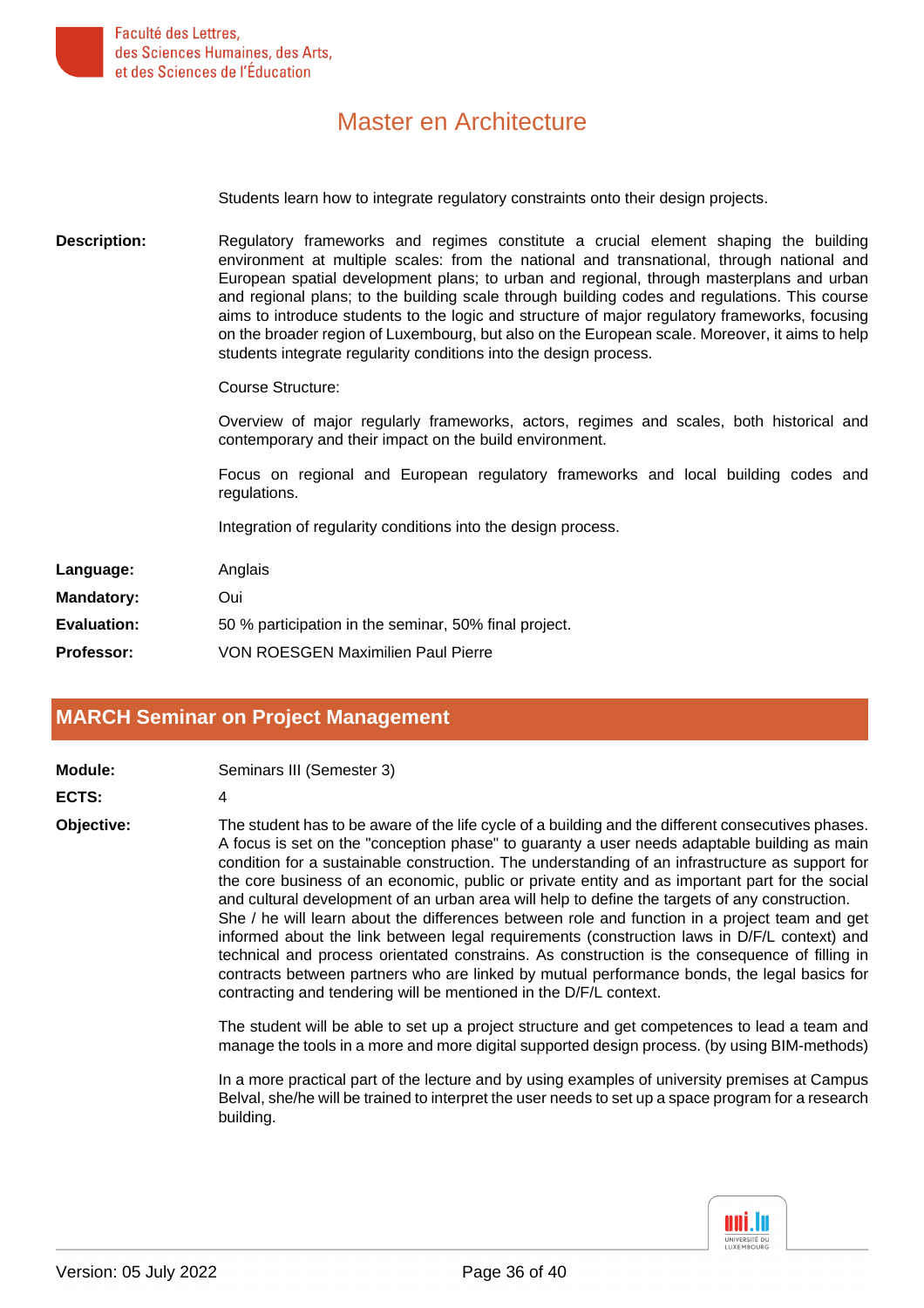

| <b>Course learning</b><br>outcomes: | The student understands the principles of project management in a object orientated design<br>process (BIM-methods) and can apply this as leader in a construction design team. She/he<br>understands the design and construction process as filling in contracts between partners who<br>are linked by mutual performance bonds. |  |  |  |  |
|-------------------------------------|-----------------------------------------------------------------------------------------------------------------------------------------------------------------------------------------------------------------------------------------------------------------------------------------------------------------------------------|--|--|--|--|
| <b>Description:</b>                 | 1-Introduction:                                                                                                                                                                                                                                                                                                                   |  |  |  |  |
|                                     | "Building activity" as added value chain process: project management task - design task -<br>building task - exploitation task.                                                                                                                                                                                                   |  |  |  |  |
|                                     | Future trends for real estate development. (smart building, low emission, digitalisation)                                                                                                                                                                                                                                         |  |  |  |  |
|                                     | Future challenges for the added value chain process.                                                                                                                                                                                                                                                                              |  |  |  |  |
|                                     | 2-Project management task for building activity:                                                                                                                                                                                                                                                                                  |  |  |  |  |
|                                     | · Real estate lifecycle                                                                                                                                                                                                                                                                                                           |  |  |  |  |
|                                     | - Phases in a construction process (timeline / technical sequence)                                                                                                                                                                                                                                                                |  |  |  |  |
|                                     | · Participants (role & function)                                                                                                                                                                                                                                                                                                  |  |  |  |  |
|                                     | $\cdot$ Targets – tools – requirements                                                                                                                                                                                                                                                                                            |  |  |  |  |
|                                     | . Cost- quality- & risk-management for construction projects                                                                                                                                                                                                                                                                      |  |  |  |  |
|                                     | 3-Design management:                                                                                                                                                                                                                                                                                                              |  |  |  |  |
|                                     | Object orientated Design - BIM in construction process                                                                                                                                                                                                                                                                            |  |  |  |  |
|                                     | Basic principles for object-orientated design                                                                                                                                                                                                                                                                                     |  |  |  |  |
|                                     | Work-flow and communication in a data base network structure                                                                                                                                                                                                                                                                      |  |  |  |  |
|                                     | . Definition of the role of the "users needs"                                                                                                                                                                                                                                                                                     |  |  |  |  |
|                                     | - Definition of object -qualities                                                                                                                                                                                                                                                                                                 |  |  |  |  |
|                                     | - "Design team" for collaborative working (roles - requirements - communication - lead)                                                                                                                                                                                                                                           |  |  |  |  |
|                                     | 4. Construction and Exploitation management:                                                                                                                                                                                                                                                                                      |  |  |  |  |
|                                     | Milestones to transfer the project into "building status" / "exploitation status"                                                                                                                                                                                                                                                 |  |  |  |  |
|                                     | - Bid - contract - supervise- overhand                                                                                                                                                                                                                                                                                            |  |  |  |  |
|                                     | 5. (option) Workshop: Concept definition for research and teaching real estate.                                                                                                                                                                                                                                                   |  |  |  |  |
| Language:                           | Anglais                                                                                                                                                                                                                                                                                                                           |  |  |  |  |
| <b>Mandatory:</b>                   | Oui                                                                                                                                                                                                                                                                                                                               |  |  |  |  |
| <b>Evaluation:</b>                  | 50% participation in the seminar, 50% final written exam (90 min).                                                                                                                                                                                                                                                                |  |  |  |  |

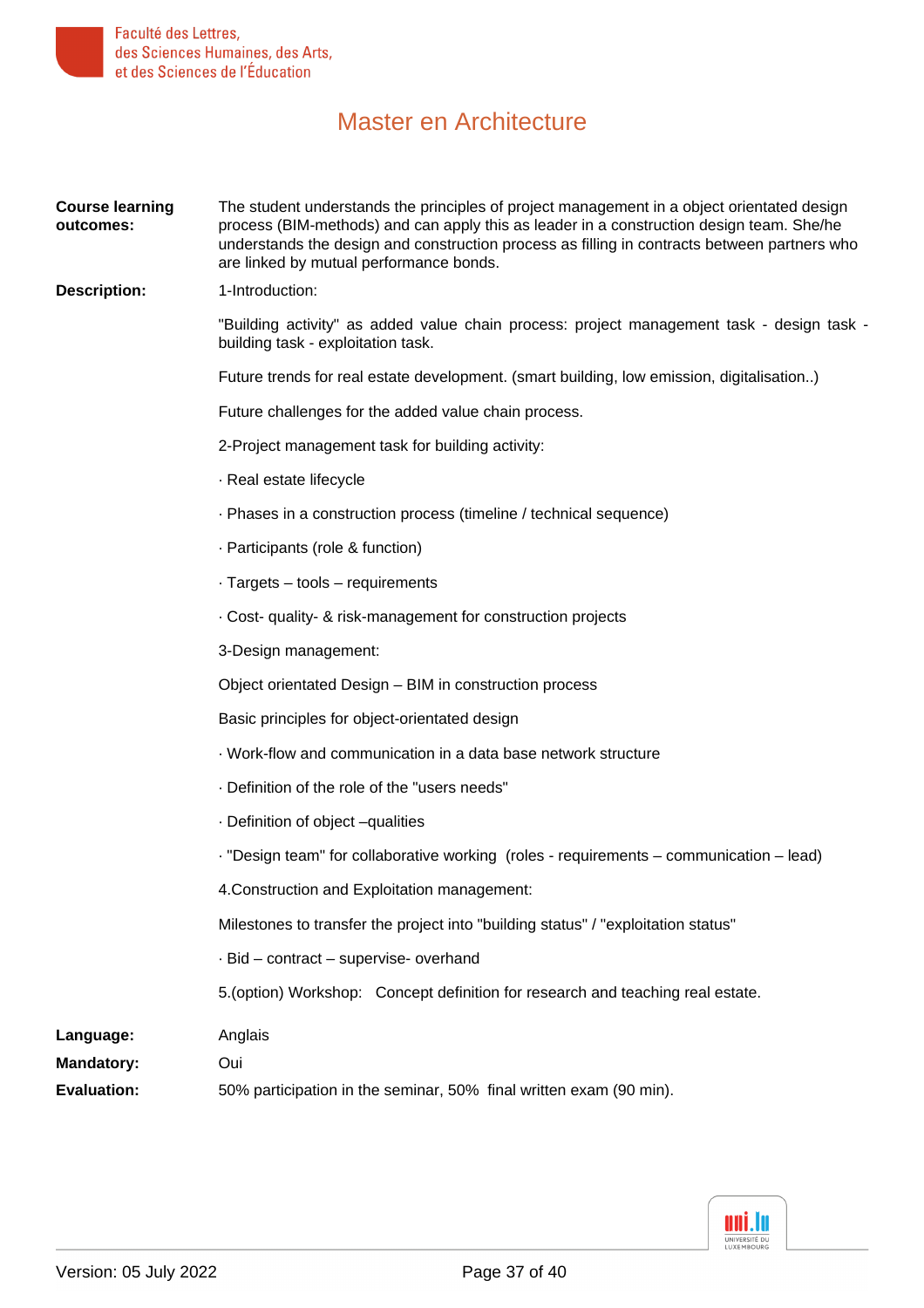

| Remark:           | Harris, McCaffer; Modern Construction Management; Wiley 2013                                                |  |  |  |  |
|-------------------|-------------------------------------------------------------------------------------------------------------|--|--|--|--|
|                   | Eyon, John; Construction Manager's BIM handbook; Wiley Blackwell 2016                                       |  |  |  |  |
|                   | Sommer, Hans; Projektmanagement im Hochbau; Verlag Springer 2016                                            |  |  |  |  |
|                   | Hardin, McCool; BIM and Construction Management: Proven Tools, Methods, and Workflows;<br><b>Wiley 2015</b> |  |  |  |  |
|                   | Diethelm, Gerd; Projektmanagement Band I und II; Verlag Neue Wirtschaftsbriefe 2000                         |  |  |  |  |
|                   | Kochendörfer, Bernd; Bau-Projekt-Management, Verlag Teubner 2004                                            |  |  |  |  |
|                   | Viering, Markus G; Managementleistungen im Lebenszyklus von Immobilien; Verlag Teubner<br>2006              |  |  |  |  |
|                   | Girmscheid, Gerhard; Projektabwicklung in der Bauwirtschaft; Verlag Springer 2007.                          |  |  |  |  |
| <b>Professor:</b> | <b>SCHEUERN Michael</b>                                                                                     |  |  |  |  |

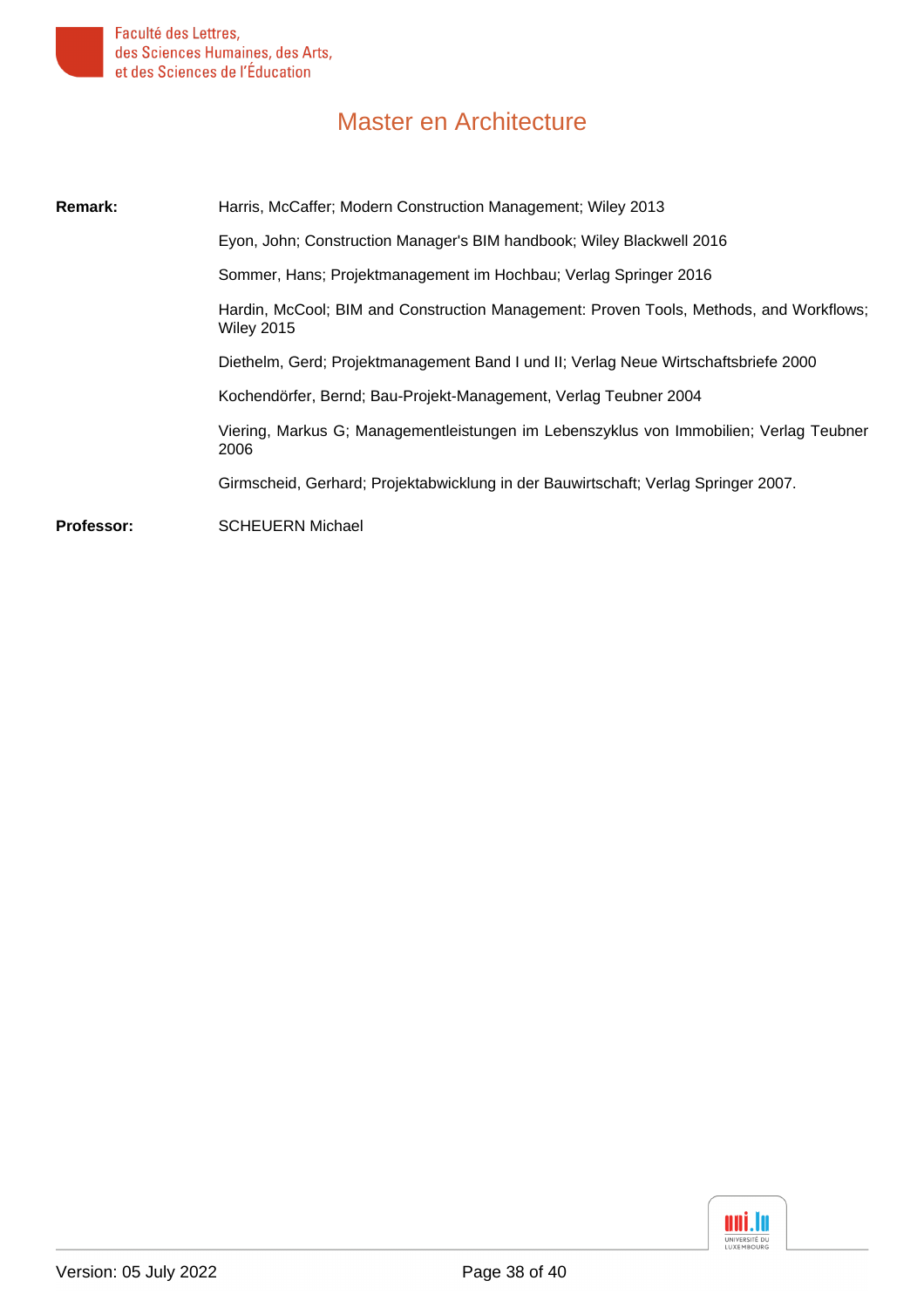

Semester 4

#### <span id="page-38-0"></span>**[MARCH Design Studio - Final Master Thesis](#page-2-5)**

| <b>Module:</b>      | MARCH Design Studio - Master Thesis (Semester 4)                                                                                                                                                                                                                                                                                                                                                                                                                                                                                           |
|---------------------|--------------------------------------------------------------------------------------------------------------------------------------------------------------------------------------------------------------------------------------------------------------------------------------------------------------------------------------------------------------------------------------------------------------------------------------------------------------------------------------------------------------------------------------------|
| ECTS:               | 30                                                                                                                                                                                                                                                                                                                                                                                                                                                                                                                                         |
| <b>Description:</b> | The <b>Master Thesis</b> is the final project of the 2-year study-cycle leading to the Master in<br>Architecture degree. Within this project, students have to successfully demonstrate their skills<br>in research & analysis, synthesis, methodological rigour, and $-$ finally $-$ design. The chosen<br>interpretation of design regarding scale and application is open to $-$ and has to be critically and<br>rigorously argued by - the student.                                                                                    |
|                     | Students are free to choose to work either individually or in pairs, developing a self-initiated<br>project that will establish the basis of a mature and articulated work, representing a successful<br>and challenging example of their future practice and, hence, an understanding of and positioning<br>within the discipline-at-large.                                                                                                                                                                                               |
| Language:           | Anglais                                                                                                                                                                                                                                                                                                                                                                                                                                                                                                                                    |
| <b>Mandatory:</b>   | Oui                                                                                                                                                                                                                                                                                                                                                                                                                                                                                                                                        |
| <b>Evaluation:</b>  | The evaluation of the work is based on framing of the research question, the process of<br>content formation with the project, the development of appropriate forms of application, and the<br>design of adequate physical and non-physical responses that deliver a form of critical spatial<br>production. Important criteria in this regard constitute the abilities to develop a relevant and<br>critical methodology, to articulate research and design, to synthesize, and to draw or otherwise<br>visualize the resulting proposal. |
| <b>Professor:</b>   | MIESSEN Markus, SCHMIT Carole, REYES NÁJERA César                                                                                                                                                                                                                                                                                                                                                                                                                                                                                          |

#### <span id="page-38-1"></span>**[MARCH Design Studio - MT Supervision](#page-2-6)**

|  | Module: | MARCH Design Studio - Master Thesis (Semester 4) |  |  |  |  |
|--|---------|--------------------------------------------------|--|--|--|--|
|--|---------|--------------------------------------------------|--|--|--|--|

**ECTS:** 0

**Description:** 1st session will take place on 9 March in room MSA 4.100 ( GE says "remote" pls ignore ! )

The purpose of the seminar is to give you additional guidance, general support and references for the research project of your Master Thesis. It will be complementary to the specific thematic focus and orientation your MT tutors will give to your work. The objective is to guide you to have a continuously reflective, critical attitude towards your own ideas and thoughts, i.e. to give you further input to dig deeper into thematic worlds you might explore and their possible modes of representation.